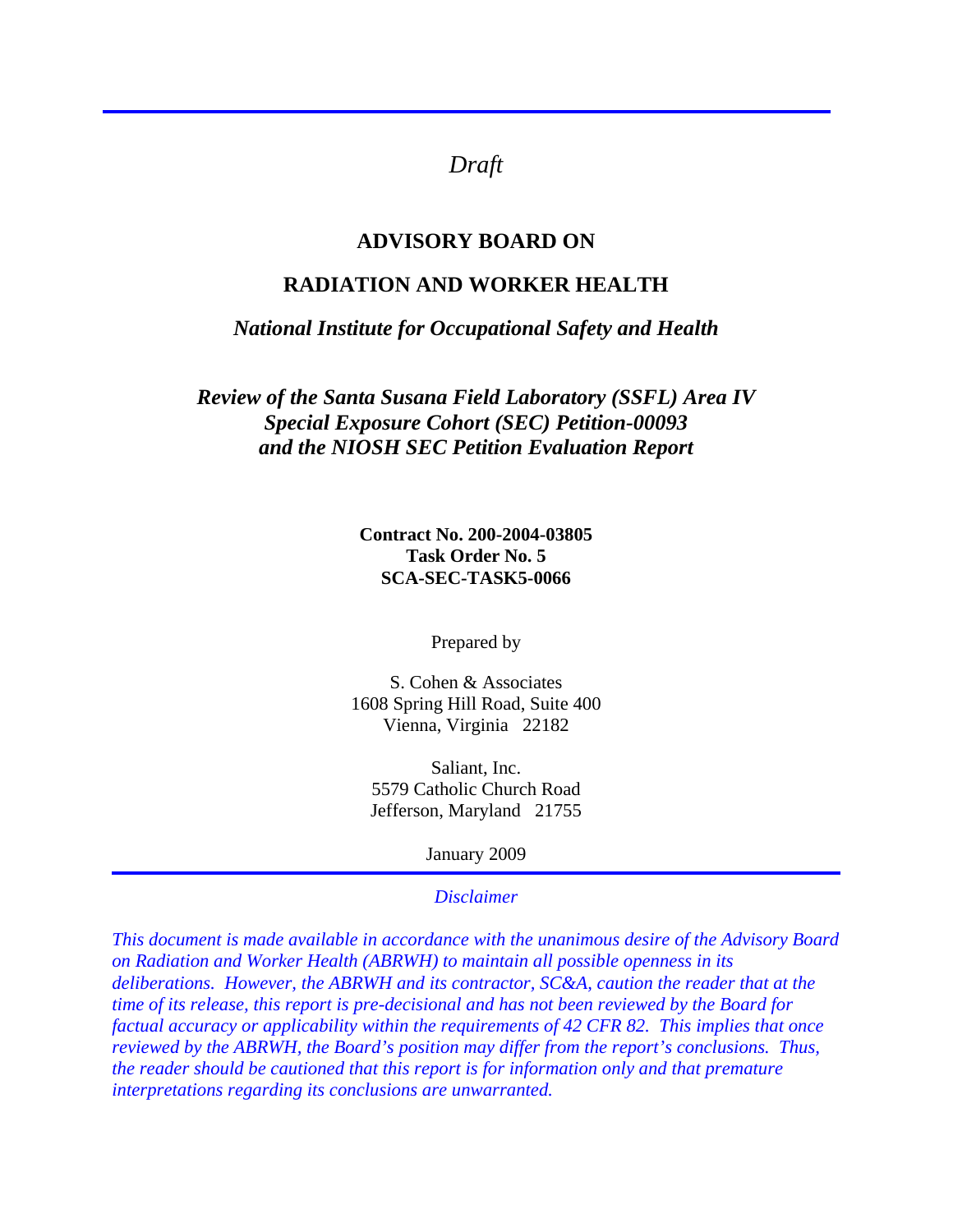| <b>Effective Date:</b> | Revision No. | Document No.       | Page No.     |
|------------------------|--------------|--------------------|--------------|
| January 30, 2009       |              | SCA-SEC-TASK5-0066 | Page 2 of 54 |

| S. COHEN & ASSOCIATES:                                      | Document No.             |
|-------------------------------------------------------------|--------------------------|
|                                                             |                          |
|                                                             | SCA-SEC-TASK5-0066       |
| <b>Technical Support for the Advisory Board on</b>          | <b>Effective Date:</b>   |
| <b>Radiation &amp; Worker Health Review of</b>              | Draft — January 30, 2009 |
| <b>NIOSH Dose Reconstruction Program</b>                    | Revision No.             |
|                                                             |                          |
| <b>Review of the Santa Susana Field Laboratory (SSFL)-</b>  |                          |
| <b>Area IV Special Exposure Cohort (SEC) Petition-00093</b> | Page 2 of 54             |
| and the NIOSH SEC Petition Evaluation Report                |                          |
|                                                             | Supersedes:              |
| Task Manager:                                               |                          |
|                                                             |                          |
| Date:                                                       |                          |
| Gregory P. Beronja                                          |                          |
|                                                             |                          |
|                                                             |                          |
| Project Manager:                                            |                          |
|                                                             |                          |
| Date:                                                       |                          |
| John Mauro, PhD, CHP                                        |                          |
|                                                             |                          |
|                                                             |                          |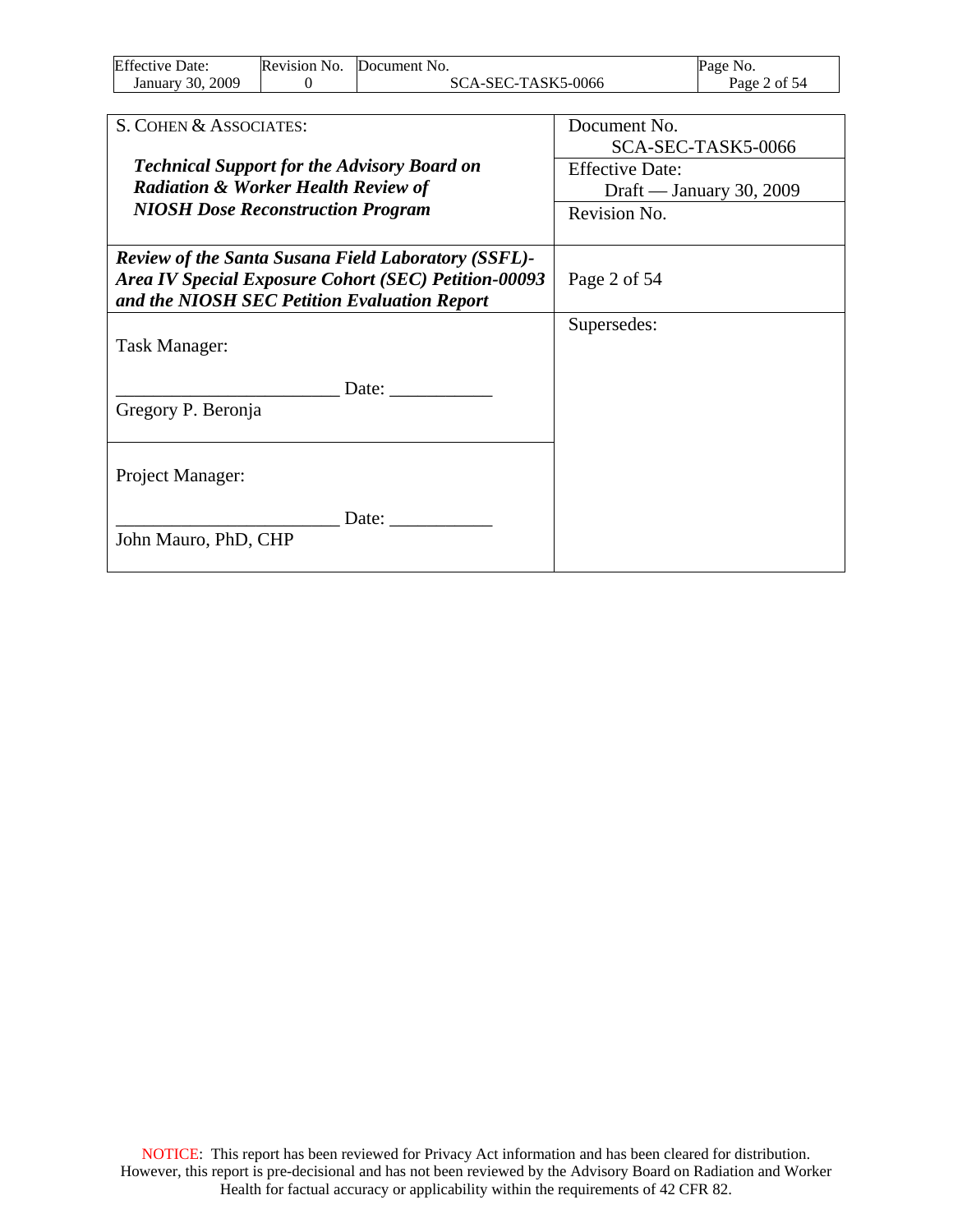| <b>Effective Date:</b> | Revision No. | Document No.       | Page No.     |
|------------------------|--------------|--------------------|--------------|
| 2009<br>January 30, 2  |              | SCA-SEC-TASK5-0066 | Page 3 of 54 |

# **TABLE OF CONTENT**

| 1.0 |     |                                                                            |  |
|-----|-----|----------------------------------------------------------------------------|--|
|     | 1.1 |                                                                            |  |
|     | 1.2 |                                                                            |  |
|     | 1.3 |                                                                            |  |
| 2.0 |     |                                                                            |  |
|     | 2.1 |                                                                            |  |
|     | 2.2 |                                                                            |  |
|     |     | 2.2.1                                                                      |  |
|     |     | 2.2.2                                                                      |  |
|     |     | 2.2.3                                                                      |  |
|     | 2.3 |                                                                            |  |
|     | 2.4 |                                                                            |  |
|     |     | 2.4.1                                                                      |  |
|     |     | Disassembly and Examination of Reactors and Used Reactor Fuel<br>2.4.2     |  |
|     |     | Fabrication, Use, and Storage of Radioactive Sources14<br>2.4.3            |  |
|     |     | 2.4.4                                                                      |  |
|     |     | 2.4.5                                                                      |  |
|     |     | 2.4.6                                                                      |  |
|     |     | 2.4.7                                                                      |  |
|     |     | 2.4.8                                                                      |  |
|     | 2.5 |                                                                            |  |
|     |     | 2.5.1                                                                      |  |
|     |     | 2.5.2                                                                      |  |
|     |     | 2.5.3                                                                      |  |
|     | 2.6 |                                                                            |  |
| 3.0 |     | Overview of the SEC Petition-00093 and NIOSH's Evaluation Report 16        |  |
|     | 3.1 |                                                                            |  |
|     | 3.2 |                                                                            |  |
|     | 3.3 |                                                                            |  |
|     |     | Responses to Six Issues Identified in the SEC Petition and During<br>3.3.1 |  |
|     |     |                                                                            |  |
|     |     | 3.3.2                                                                      |  |
|     | 3.4 |                                                                            |  |
| 4.0 |     |                                                                            |  |
|     | 4.1 |                                                                            |  |
|     | 4.2 |                                                                            |  |
|     |     | 4.2.1                                                                      |  |
|     |     | 4.2.2                                                                      |  |
|     | 4.3 |                                                                            |  |
|     |     | 4.3.1                                                                      |  |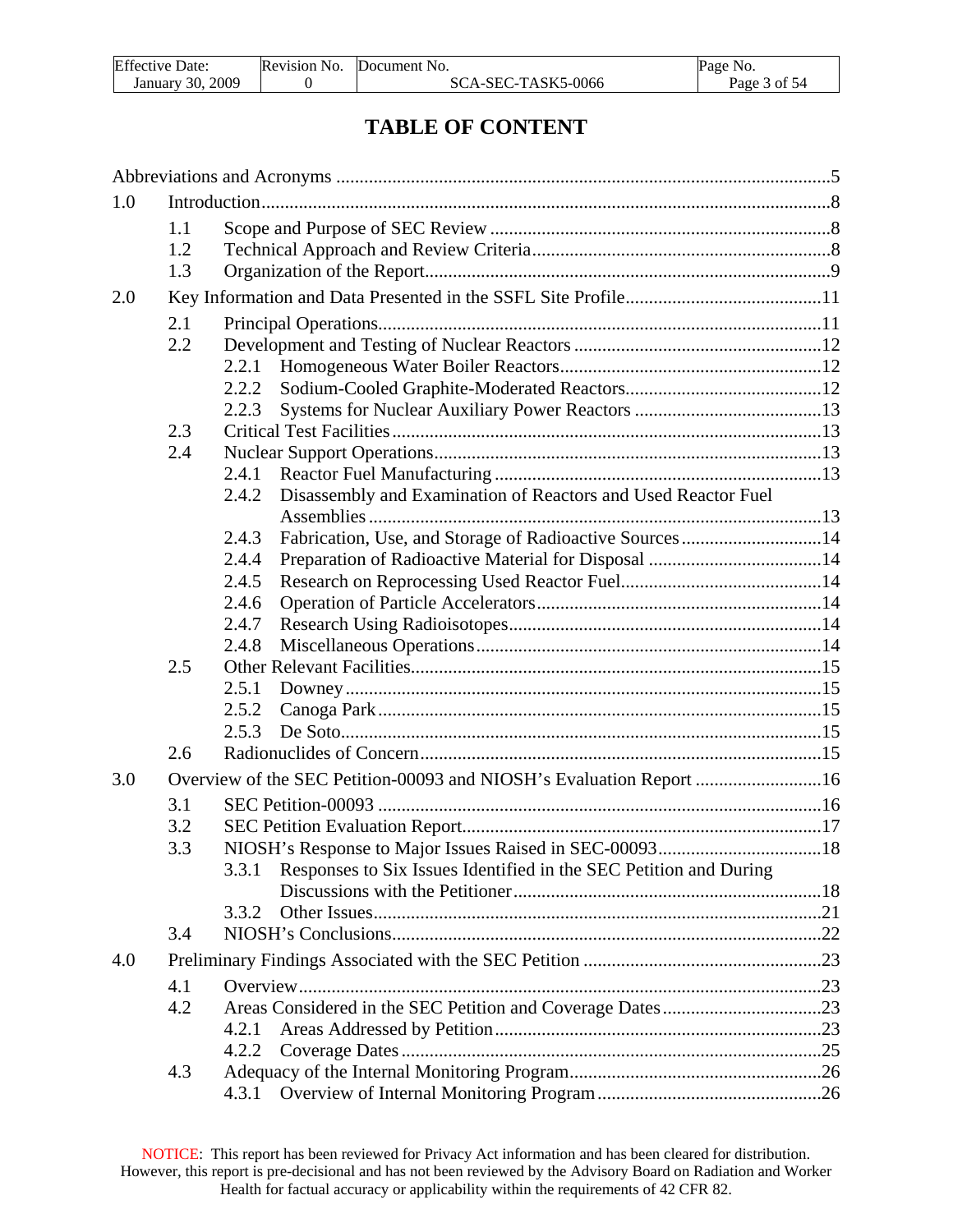| <b>Effective Date:</b> | Revision No. | Document No.      | Page No.     |
|------------------------|--------------|-------------------|--------------|
| January 30, 2009       |              | CA-SEC-TASK5-0066 | Page 4 of 54 |
|                        |              |                   |              |

| and Poorly Documented for Most Years of Facility Operation29<br>Insufficient Correlation between Bioassay Data and Potential<br>4.3.3<br>4.3.4<br>4.3.5<br>4.3.6<br>NIOSH's Interpretation of Reported Values by the Contract<br>4.3.7<br>Laboratory Nuclear Science and Engineering Corp. (NSEC) may not<br>Potential Difficulties Associated with Uranium Bioassay Data 33<br>4.3.8<br>There are Unanswered Questions Regarding the Completeness and<br>4.3.9<br>4.3.10 Use of SSFL Site Survey Data/Source Term cannot be Regarded as<br>Useful Surrogate Data for Bioassay Data in Dose Reconstruction34<br>4.4<br>4.4.1<br>4.4.2<br>4.4.3<br>4.5<br>4.5.1<br>Surrogate Use of the Time-integrated Average Yearly Gross<br>4.5.2<br>Alpha/Gross Beta Stack Emission Corresponding to Years 1971 to<br>4.5.3<br>4.6<br>4.6.1<br>Workers Were Unlikely to Have Been Monitored for Thermal<br>4.6.2<br>4.6.3 |     | 4.3.2 | Monitoring for Internal Exposure of SSFL Workers was Incomplete |  |
|---------------------------------------------------------------------------------------------------------------------------------------------------------------------------------------------------------------------------------------------------------------------------------------------------------------------------------------------------------------------------------------------------------------------------------------------------------------------------------------------------------------------------------------------------------------------------------------------------------------------------------------------------------------------------------------------------------------------------------------------------------------------------------------------------------------------------------------------------------------------------------------------------------------|-----|-------|-----------------------------------------------------------------|--|
|                                                                                                                                                                                                                                                                                                                                                                                                                                                                                                                                                                                                                                                                                                                                                                                                                                                                                                               |     |       |                                                                 |  |
|                                                                                                                                                                                                                                                                                                                                                                                                                                                                                                                                                                                                                                                                                                                                                                                                                                                                                                               |     |       |                                                                 |  |
|                                                                                                                                                                                                                                                                                                                                                                                                                                                                                                                                                                                                                                                                                                                                                                                                                                                                                                               |     |       |                                                                 |  |
|                                                                                                                                                                                                                                                                                                                                                                                                                                                                                                                                                                                                                                                                                                                                                                                                                                                                                                               |     |       |                                                                 |  |
|                                                                                                                                                                                                                                                                                                                                                                                                                                                                                                                                                                                                                                                                                                                                                                                                                                                                                                               |     |       |                                                                 |  |
|                                                                                                                                                                                                                                                                                                                                                                                                                                                                                                                                                                                                                                                                                                                                                                                                                                                                                                               |     |       |                                                                 |  |
|                                                                                                                                                                                                                                                                                                                                                                                                                                                                                                                                                                                                                                                                                                                                                                                                                                                                                                               |     |       |                                                                 |  |
|                                                                                                                                                                                                                                                                                                                                                                                                                                                                                                                                                                                                                                                                                                                                                                                                                                                                                                               |     |       |                                                                 |  |
|                                                                                                                                                                                                                                                                                                                                                                                                                                                                                                                                                                                                                                                                                                                                                                                                                                                                                                               |     |       |                                                                 |  |
|                                                                                                                                                                                                                                                                                                                                                                                                                                                                                                                                                                                                                                                                                                                                                                                                                                                                                                               |     |       |                                                                 |  |
|                                                                                                                                                                                                                                                                                                                                                                                                                                                                                                                                                                                                                                                                                                                                                                                                                                                                                                               |     |       |                                                                 |  |
|                                                                                                                                                                                                                                                                                                                                                                                                                                                                                                                                                                                                                                                                                                                                                                                                                                                                                                               |     |       |                                                                 |  |
|                                                                                                                                                                                                                                                                                                                                                                                                                                                                                                                                                                                                                                                                                                                                                                                                                                                                                                               |     |       |                                                                 |  |
|                                                                                                                                                                                                                                                                                                                                                                                                                                                                                                                                                                                                                                                                                                                                                                                                                                                                                                               |     |       |                                                                 |  |
|                                                                                                                                                                                                                                                                                                                                                                                                                                                                                                                                                                                                                                                                                                                                                                                                                                                                                                               |     |       |                                                                 |  |
|                                                                                                                                                                                                                                                                                                                                                                                                                                                                                                                                                                                                                                                                                                                                                                                                                                                                                                               |     |       |                                                                 |  |
|                                                                                                                                                                                                                                                                                                                                                                                                                                                                                                                                                                                                                                                                                                                                                                                                                                                                                                               |     |       |                                                                 |  |
|                                                                                                                                                                                                                                                                                                                                                                                                                                                                                                                                                                                                                                                                                                                                                                                                                                                                                                               |     |       |                                                                 |  |
|                                                                                                                                                                                                                                                                                                                                                                                                                                                                                                                                                                                                                                                                                                                                                                                                                                                                                                               |     |       |                                                                 |  |
|                                                                                                                                                                                                                                                                                                                                                                                                                                                                                                                                                                                                                                                                                                                                                                                                                                                                                                               |     |       |                                                                 |  |
|                                                                                                                                                                                                                                                                                                                                                                                                                                                                                                                                                                                                                                                                                                                                                                                                                                                                                                               |     |       |                                                                 |  |
|                                                                                                                                                                                                                                                                                                                                                                                                                                                                                                                                                                                                                                                                                                                                                                                                                                                                                                               |     |       |                                                                 |  |
|                                                                                                                                                                                                                                                                                                                                                                                                                                                                                                                                                                                                                                                                                                                                                                                                                                                                                                               |     |       |                                                                 |  |
|                                                                                                                                                                                                                                                                                                                                                                                                                                                                                                                                                                                                                                                                                                                                                                                                                                                                                                               |     |       |                                                                 |  |
|                                                                                                                                                                                                                                                                                                                                                                                                                                                                                                                                                                                                                                                                                                                                                                                                                                                                                                               |     |       |                                                                 |  |
|                                                                                                                                                                                                                                                                                                                                                                                                                                                                                                                                                                                                                                                                                                                                                                                                                                                                                                               |     |       |                                                                 |  |
|                                                                                                                                                                                                                                                                                                                                                                                                                                                                                                                                                                                                                                                                                                                                                                                                                                                                                                               |     |       |                                                                 |  |
|                                                                                                                                                                                                                                                                                                                                                                                                                                                                                                                                                                                                                                                                                                                                                                                                                                                                                                               |     |       |                                                                 |  |
|                                                                                                                                                                                                                                                                                                                                                                                                                                                                                                                                                                                                                                                                                                                                                                                                                                                                                                               |     |       |                                                                 |  |
|                                                                                                                                                                                                                                                                                                                                                                                                                                                                                                                                                                                                                                                                                                                                                                                                                                                                                                               | 5.0 |       |                                                                 |  |
|                                                                                                                                                                                                                                                                                                                                                                                                                                                                                                                                                                                                                                                                                                                                                                                                                                                                                                               | 6.0 |       |                                                                 |  |
|                                                                                                                                                                                                                                                                                                                                                                                                                                                                                                                                                                                                                                                                                                                                                                                                                                                                                                               |     |       |                                                                 |  |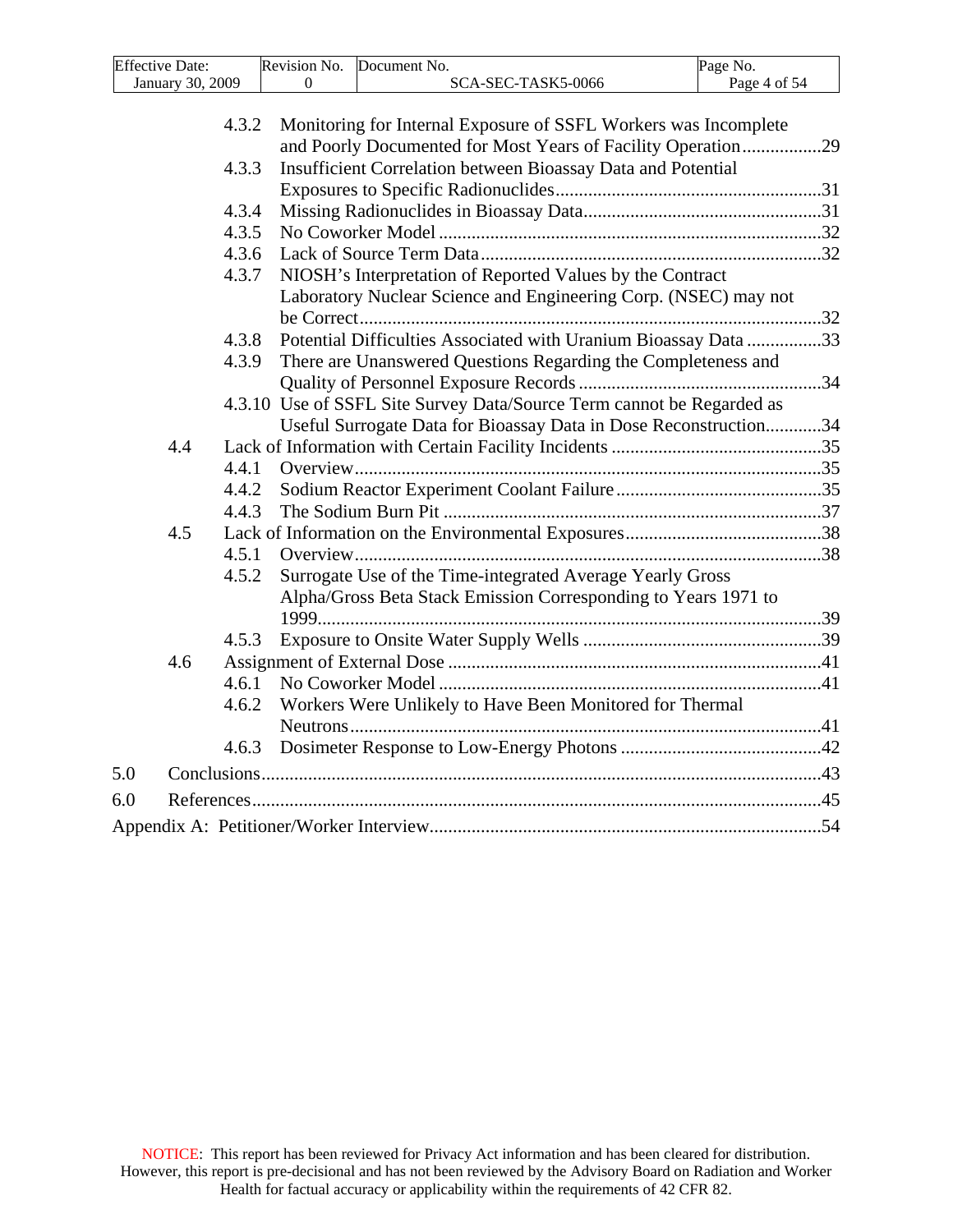<span id="page-4-0"></span>

| Effective<br>Date:     | <b>Revision</b><br>No. | Document No.            | Page No.          |
|------------------------|------------------------|-------------------------|-------------------|
| 2009<br>30.<br>January |                        | -SEC-TASK5-0066<br>SUA. | 5 of 54<br>Page 5 |

# **ABBREVIATIONS AND ACRONYMS**

| <b>ABRWH</b><br>or the Board | Advisory Board on Radiation and Worker Health                          |  |  |  |  |  |
|------------------------------|------------------------------------------------------------------------|--|--|--|--|--|
| <b>AEC</b>                   | <b>Atomic Energy Commission</b>                                        |  |  |  |  |  |
| <b>AERD</b>                  | <b>Atomic Energy Research Development</b>                              |  |  |  |  |  |
| <b>AWE</b>                   | <b>Atomic Weapons Employer</b>                                         |  |  |  |  |  |
| AI                           | Atomics International                                                  |  |  |  |  |  |
| <b>ATR</b>                   | <b>Advanced Test Reactor</b>                                           |  |  |  |  |  |
| BE                           | Beryllium                                                              |  |  |  |  |  |
| <b>CFR</b>                   | Code of Federal Regulations                                            |  |  |  |  |  |
| Ci                           | Curie                                                                  |  |  |  |  |  |
| cpm                          | Counts per minute                                                      |  |  |  |  |  |
| D&D                          | Decontamination and Decommissioning                                    |  |  |  |  |  |
| <b>DOE</b>                   | Department of Energy                                                   |  |  |  |  |  |
| <b>DOELAP</b>                | Department of Energy Laboratory Accreditation Program                  |  |  |  |  |  |
| dpm                          | Disintegrations per minute                                             |  |  |  |  |  |
| <b>EEOICPA</b>               | Energy Employees Occupational Illness Compensation Program Act of 2000 |  |  |  |  |  |
| <b>EPA</b>                   | <b>Environmental Protection Agency</b>                                 |  |  |  |  |  |
| ER                           | <b>Evaluation Report</b>                                               |  |  |  |  |  |
| <b>ETEC</b>                  | <b>Energy Technology Engineering Center</b>                            |  |  |  |  |  |
| EU                           | <b>Enriched Uranium</b>                                                |  |  |  |  |  |
| <b>FR</b>                    | <b>Federal Register</b>                                                |  |  |  |  |  |
| <b>FWSP</b>                  | <b>Federal Work Study Program</b>                                      |  |  |  |  |  |
| <b>HEPA</b>                  | High Efficiency Particulate Air                                        |  |  |  |  |  |
| <b>HHS</b>                   | <b>Health and Human Services</b>                                       |  |  |  |  |  |
| <b>ISF</b>                   | <b>Interim Storage Facility</b>                                        |  |  |  |  |  |
| keV                          | Kilo Electron Volt                                                     |  |  |  |  |  |
| L                            | Liter                                                                  |  |  |  |  |  |
| <b>LMEC</b>                  | <b>Liquid Metal Engineering Center</b>                                 |  |  |  |  |  |
| <b>LMFBR</b>                 | Liquid Metal Fast-Breeder Reactor                                      |  |  |  |  |  |
| <b>LMIC</b>                  | <b>Liquid Metal Information Center</b>                                 |  |  |  |  |  |
| LMR                          | <b>Liquid Metal Reactor</b>                                            |  |  |  |  |  |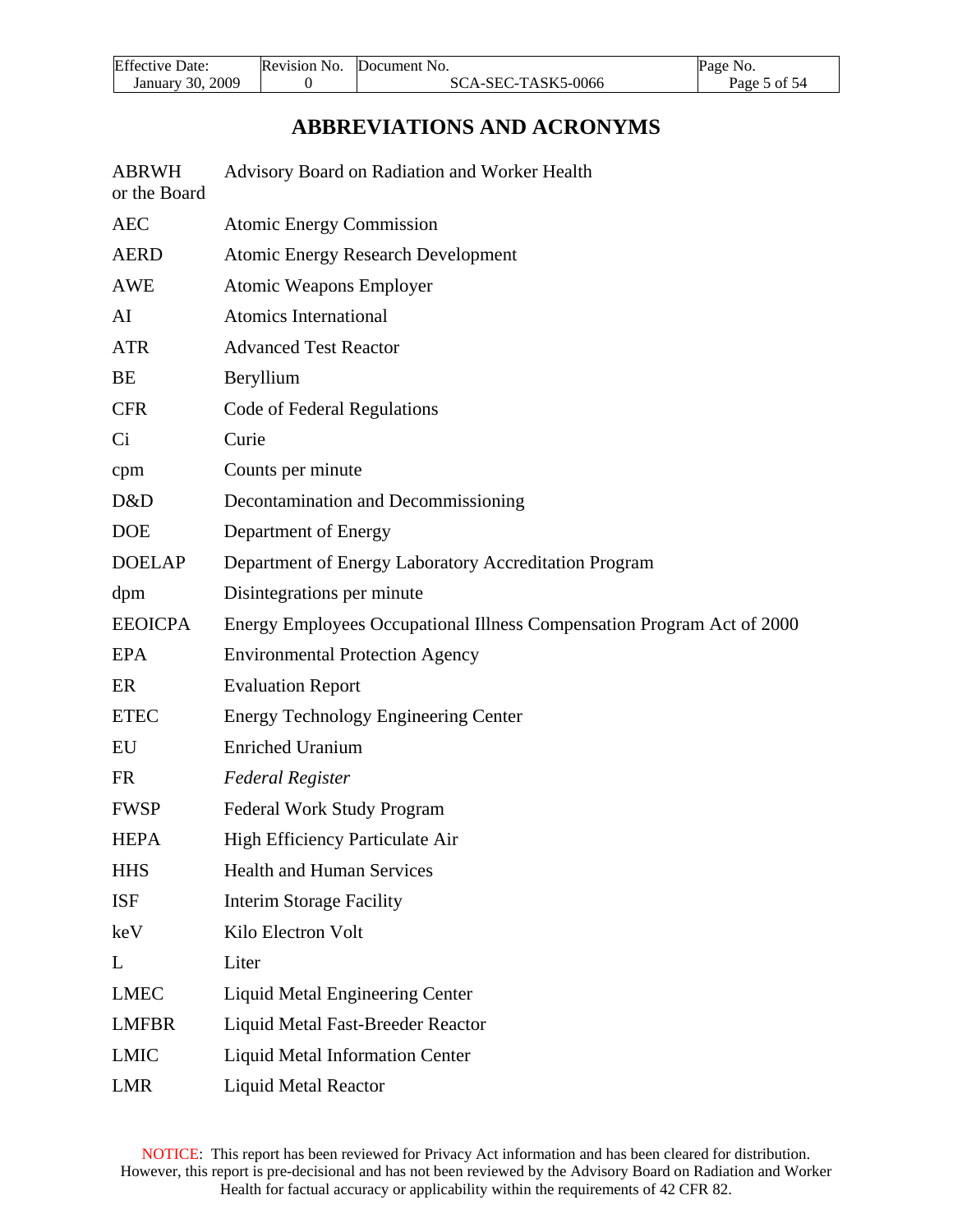| <b>Effective Date:</b> | Revision No.                     |                         | Document No.                                           | Page No.     |  |  |  |
|------------------------|----------------------------------|-------------------------|--------------------------------------------------------|--------------|--|--|--|
| January 30, 2009       |                                  | 0                       | SCA-SEC-TASK5-0066                                     | Page 6 of 54 |  |  |  |
| <b>MDA</b>             |                                  |                         | Minimum Detectable Activity                            |              |  |  |  |
| <b>MDL</b>             |                                  | Minimum Detection Limit |                                                        |              |  |  |  |
| MeV                    | Mega Electron Volt               |                         |                                                        |              |  |  |  |
| <b>MFP</b>             | <b>Mixed Fission Product</b>     |                         |                                                        |              |  |  |  |
| mL                     | Milliliter                       |                         |                                                        |              |  |  |  |
| <b>MPBB</b>            |                                  |                         | Maximum Possible Body Burden                           |              |  |  |  |
| Mr                     | Millirem                         |                         |                                                        |              |  |  |  |
| <b>NAA</b>             | North American Aviation          |                         |                                                        |              |  |  |  |
| <b>NIOSH</b>           |                                  |                         | National Institute for Occupational Safety and Health  |              |  |  |  |
| <b>NOCTS</b>           |                                  |                         | NIOSH OCAS Claims Tracking System                      |              |  |  |  |
| <b>NSEC</b>            |                                  |                         | Nuclear Science and Engineering Corporation            |              |  |  |  |
| <b>NTA</b>             |                                  |                         | Neutron Track Emulsion Type A                          |              |  |  |  |
| <b>OCAS</b>            |                                  |                         | Office of Compensation Analysis and Support            |              |  |  |  |
| <b>ORAU</b>            |                                  |                         | Oak Ridge Associated Universities                      |              |  |  |  |
| <b>ORAUT</b>           |                                  |                         | Oak Ridge Associated Universities Team                 |              |  |  |  |
| pCi                    | pico Curie                       |                         |                                                        |              |  |  |  |
| r                      | Rem                              |                         |                                                        |              |  |  |  |
| R&D                    | <b>Research and Development</b>  |                         |                                                        |              |  |  |  |
| <b>REIRS</b>           |                                  |                         | <b>Radiation Exposure Information Reporting System</b> |              |  |  |  |
| Rem                    | roentgen equivalent man          |                         |                                                        |              |  |  |  |
| <sub>RI</sub>          | Rockwell International           |                         |                                                        |              |  |  |  |
| <b>RMDF</b>            |                                  |                         | Radioactive Material Disposal Facility                 |              |  |  |  |
| <b>RSRMS</b>           |                                  |                         | <b>Radiation Safety Records Management System</b>      |              |  |  |  |
| $SC&A$ , Inc.          | S. Cohen and Associates          |                         |                                                        |              |  |  |  |
| <b>SEC</b>             | <b>Special Exposure Cohort</b>   |                         |                                                        |              |  |  |  |
| <b>SRDB</b>            | <b>Site Research Database</b>    |                         |                                                        |              |  |  |  |
| <b>SRE</b>             | <b>Sodium Reactor Experiment</b> |                         |                                                        |              |  |  |  |
| <b>SNAP</b>            |                                  |                         | <b>Systems for Nuclear Auxiliary Power</b>             |              |  |  |  |
| <b>SSFL</b>            |                                  |                         | Santa Susana Field Laboratory                          |              |  |  |  |
| <b>TBD</b>             | <b>Technical Basis Document</b>  |                         |                                                        |              |  |  |  |
| <b>UCLA</b>            |                                  |                         | University of California Los Angeles                   |              |  |  |  |
| UF                     | <b>Uranium Fluoride</b>          |                         |                                                        |              |  |  |  |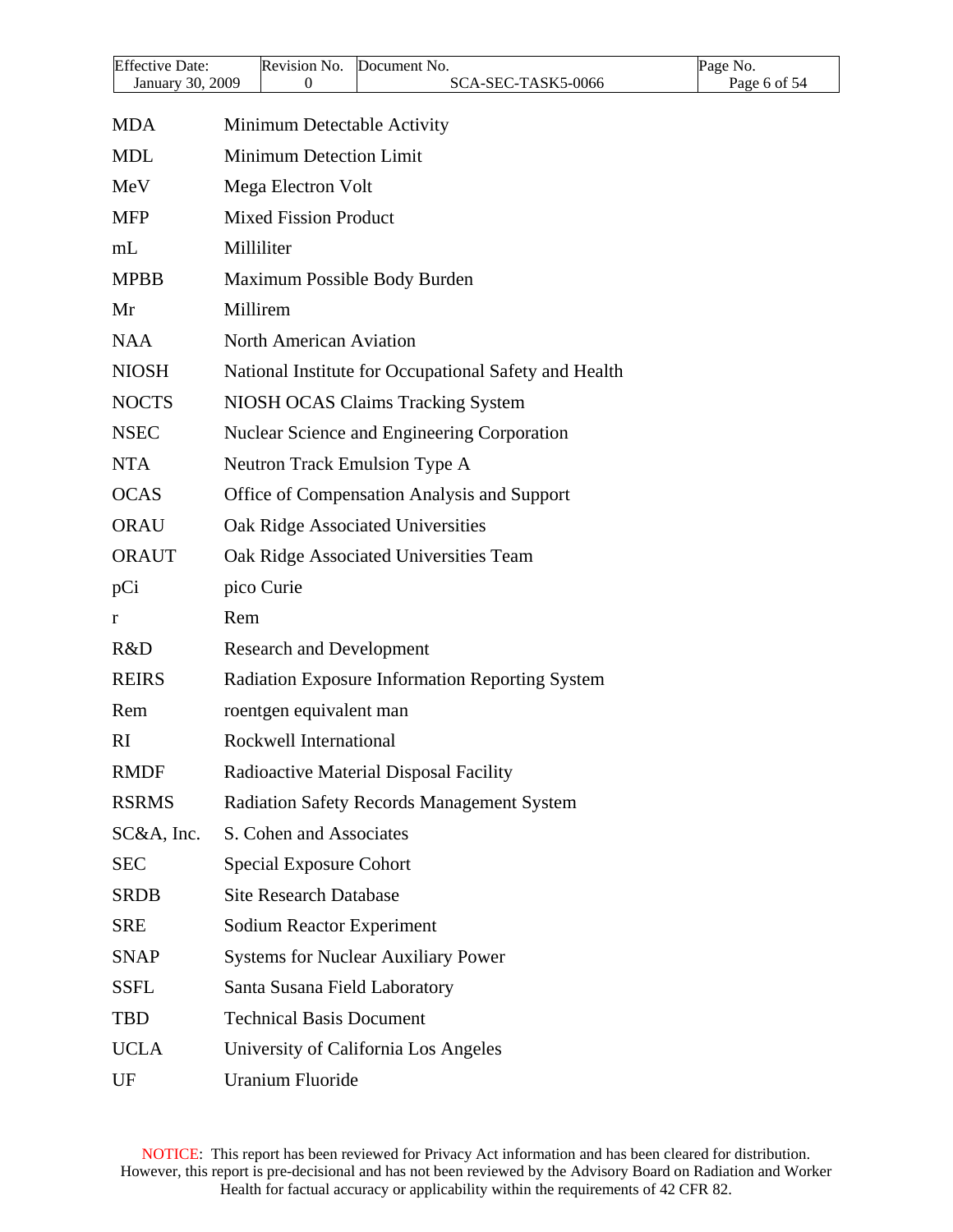| <b>Effective Date:</b> |      | Revision No.        | Document No.       | Page No.     |
|------------------------|------|---------------------|--------------------|--------------|
| January 30, 2009       |      | 0                   | SCA-SEC-TASK5-0066 | Page 7 of 54 |
| <b>UR</b>              |      | Uranium Radiometric |                    |              |
| W                      | Watt |                     |                    |              |
| <b>WB</b>              |      | Whole Body          |                    |              |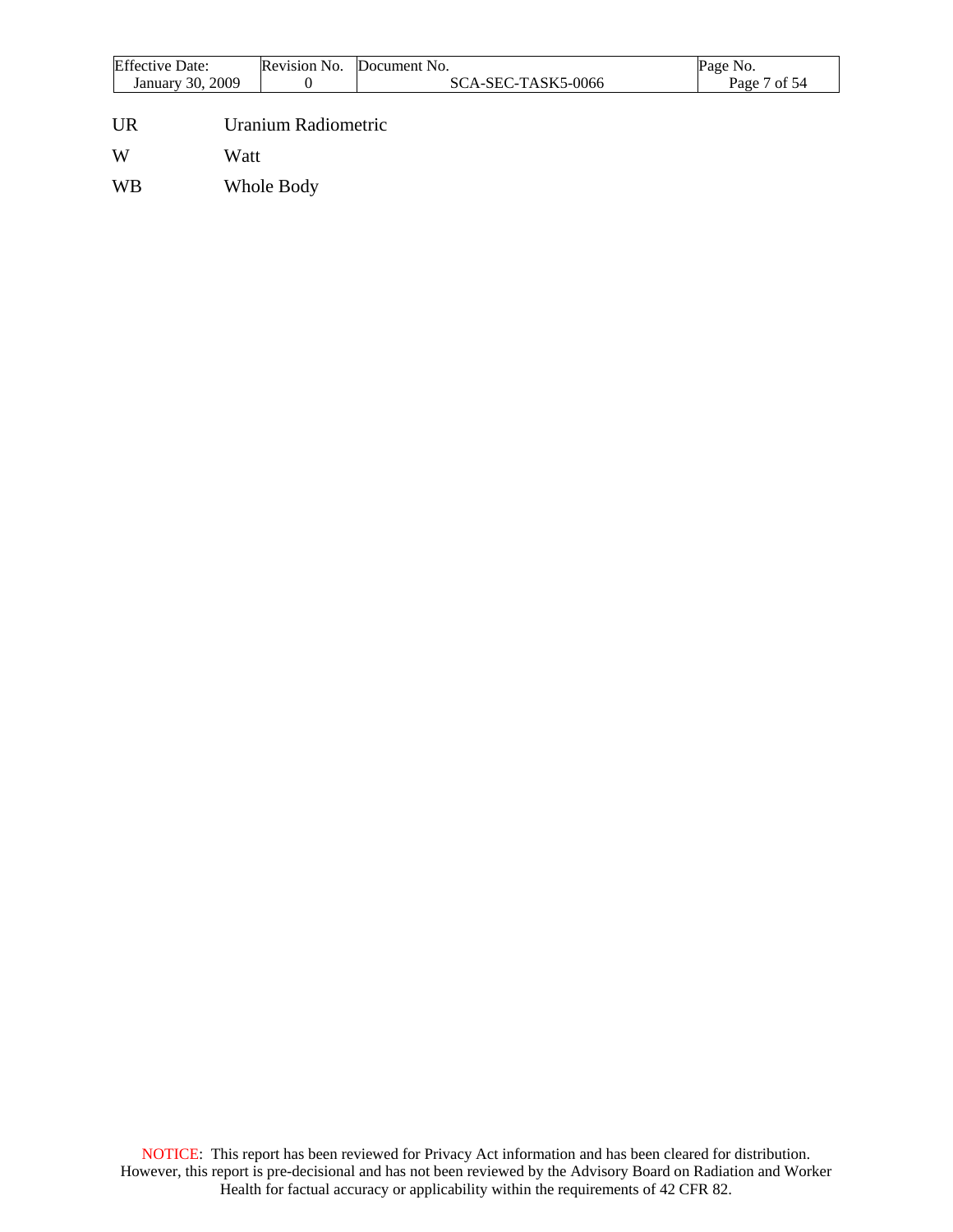<span id="page-7-0"></span>

| <b>Effective Date:</b> | Revision No. Document No. | Page No.     |
|------------------------|---------------------------|--------------|
| January 30, 2009       | SCA-SEC-TASK5-0066        | Page 8 of 54 |

# **1.0 INTRODUCTION**

#### **1.1 SCOPE AND PURPOSE OF SEC REVIEW**

During the meeting of the Advisory Board on Radiation and Worker Health (the Board) held in Redondo Beach, California, on September 4, 2008, S. Cohen & Associates (SC&A) was directed by the Board to perform a "paper" review of the Santa Susana Field Laboratory (SSFL) Special Exposure Cohort (SEC) Petition-00093 and the NIOSH SEC Petition Evaluation Report (ER) for said petition.

The scope of this review addresses specific issues of concern raised in the petition and NIOSH's response to these concerns, as given in the ER. SC&A reviewed hundreds of documents that were considered relevant to the petition. Documents reviewed include the following:

- Documents that were referenced and/or enclosed in the petition
- Documents referenced/cited in the ER and site profile
- Documents contained in the NIOSH Site Research Query Database

The purpose of this review is to provide the Board with an independent assessment of issues and concerns that surround the petition and NIOSH's response and proposed methods for accommodating these issues/concerns. Findings identified in our review are expected to provide the Board with a **preliminary** overview of potential issues that may impact the feasibility of dose assessment. Following a formal, multi-step resolution process, any unresolved findings may then be used by the Board for determining whether radiation doses can be estimated with sufficient accuracy, as defined in  $42 \text{ CFR } \text{\$83.13(c)(1)}.$  In addition, since this review was limited to a paper study, there will likely be a need to follow up this report with a site visit, interviews with claimants and petitioners, and the retrieval and review of additional documents, in accordance with Board-approved procedures for the review of SEC petitions and associated evaluation reports. It is for this reason that this report is referred to as "preliminary" and as a "paper study."

#### **1.2 TECHNICAL APPROACH AND REVIEW CRITERIA**

The approach used by SC&A to perform this review follows the protocols described in the draft report prepared by SC&A entitled, *Board Procedures for Review of Special Exposure Cohort Petitions and Petition Evaluation Reports,* Revision 1 (SC&A 2006a), and the *Report to the Working Group on Special Exposure Cohort Petition Review* (SC&A 2006b). The latter is a set of draft guidelines prepared by a Board-designated working group for evaluation of SEC petitions performed by NIOSH and the Board. The former is a set of draft procedures prepared by SC&A and approved by the Board for use by SC&A on an interim basis (ABRWH 2006, p. 132). The procedures are designed to help ensure compliance with Title 42, Part 83, of the *Code of Federal Regulations* (42 CFR 83) and implement the guidelines provided in the report of the working group.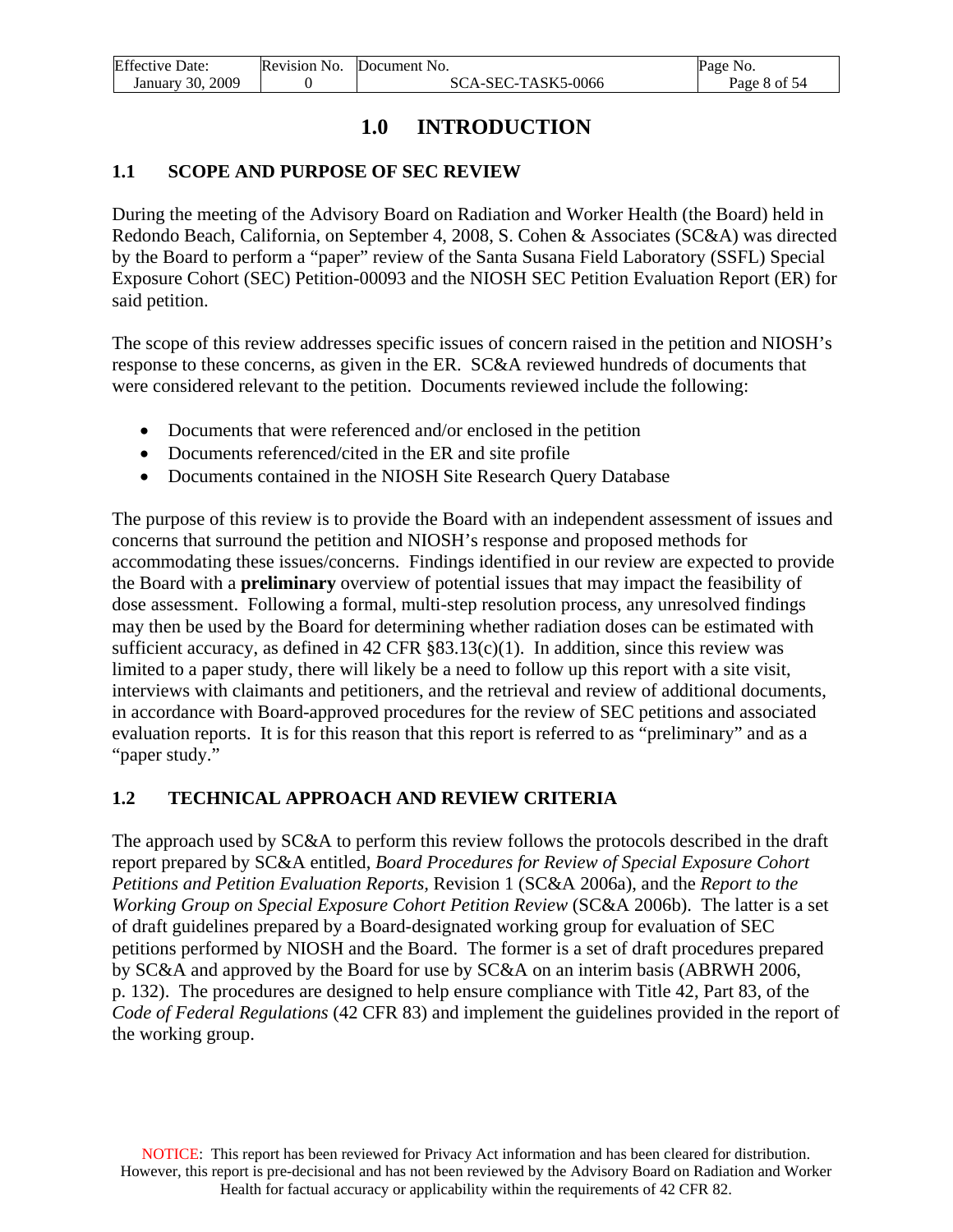<span id="page-8-0"></span>

| <b>Effective Date:</b> | Revision No. | Document No.       | Page No.     |
|------------------------|--------------|--------------------|--------------|
| January 30, 2009       |              | SCA-SEC-TASK5-0066 | Page 9 of 54 |

Key review criteria identified in the report of the working group include the following:

- Timeliness
- Fairness
- Understandability
- Consistency
- Credibility and validity of the dataset, including pedigree of the data, methods used to acquire the data, relationship to other sources of information, and internal consistency
- Representativeness and completeness of the exposure data with respect to the area of the facility, the time period of exposure, the types of workers, and processes covered by the data

The working group guidelines also recommend that NIOSH include in its SEC evaluation a demonstration that it is feasible to reconstruct individual doses for the cohort, including sample dose reconstructions.

SC&A's implementation of the SEC Review process includes the following steps:

- (1) Conduct a critical review of the petition and relevant reports, as well as documents and data that are enclosed and/or referenced in the petition/reports.
- (2) Identify additional issues/concerns that emerged from SC&A's document review, which are independent of those stated in the petition.
- (3) As part of the SEC review, develop a preliminary technical position for issues identified in the petition, as well as SC&A's independent findings.

SC&A's draft report with its preliminary findings will subsequently undergo a multi-step resolution process, including interviews with site workers and others who can provide insights into the issues of concern. Resolution includes a transparent review and discussion of draft findings with members of the Board's working group, petitioners, claimants, and interested members of the public. This resolution process is intended to ensure that each finding is evaluated on its technical basis in a fair and impartial manner. A final report will then be issued to the full Board for deliberation and a final recommendation.

# **1.3 ORGANIZATION OF THE REPORT**

Following this introduction, Section 2.0 of this report provides summary data contained in the SSFL Site Profile. The site profile specifies relevant background information and methods to be used by NIOSH for the reconstruction of internal and external doses, and includes brief site profile summaries of materials and quantities processed, facility descriptions, and proposed methods for dose reconstruction.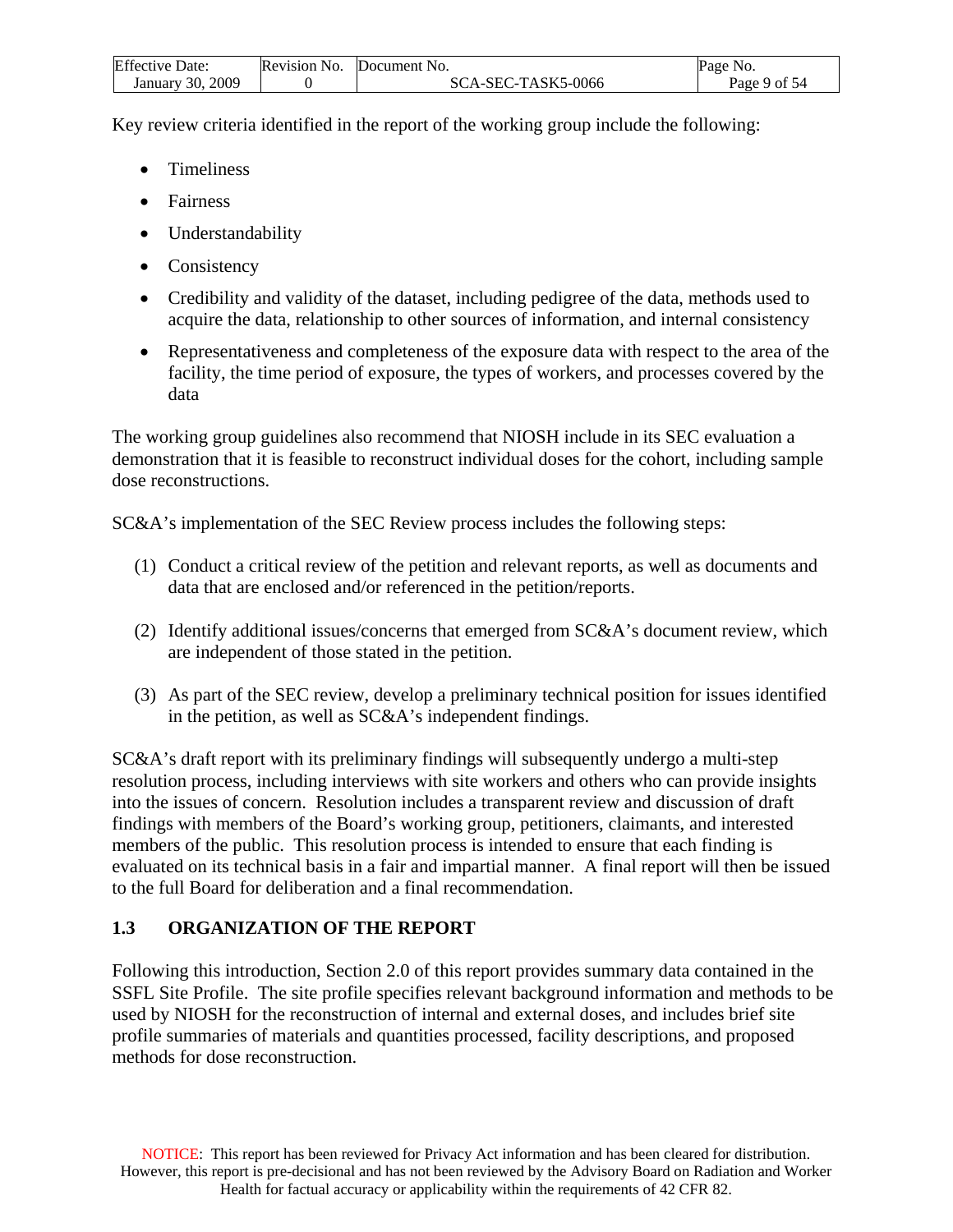| <b>Effective Date:</b> | Revision No. | Document No.       | Page No.          |
|------------------------|--------------|--------------------|-------------------|
| January 30, 2009       |              | SCA-SEC-TASK5-0066 | Page $10$ of $54$ |

Section 3.0 of this report summarizes specific concerns and issues raised in the SEC Petition-00093, as well as NIOSH's ER of the petition. In the ER, NIOSH provided responses to the petition's concerns, along with the conclusion that dose reconstruction is not feasible for SSFL workers for the years 1955 through 1958.

As a result of our review of the petition, NIOSH's evaluation of the petition, the SSFL Site Profile, and other documents, SC&A identified a total of five major findings (that in some cases are supported by more detailed findings), which are cited in Section 4.0 of this report. A discussion is provided for each finding that serves to explain the technical basis for our concern.

- Subsection 4.1: Which areas (Area IV, Canoga Park, DeSoto, and Downey) should be considered in the SEC Petition and when did operations begin at Area IV
- Subsection 4.2: Concern whether the internal monitoring program was sufficiently robust to estimate exposures before and after January 1, 1959
- Subsection 4.3: Lack of information related to the potential exposures associated with facility "incidents" (Sodium Reactor Experiment, Sodium Burn Pit, etc.)
- Subsection 4.4: Lack of information on the environmental exposures (surrogate data, drinking water, etc.)
- Subsection 4.5: Justification for assignment of external dose estimates is not provided and there is no coworker model for external exposures (personnel records are also of concern)

Section 5.0 provides concluding comments regarding the impacts of our findings on dose reconstruction for SSFL workers.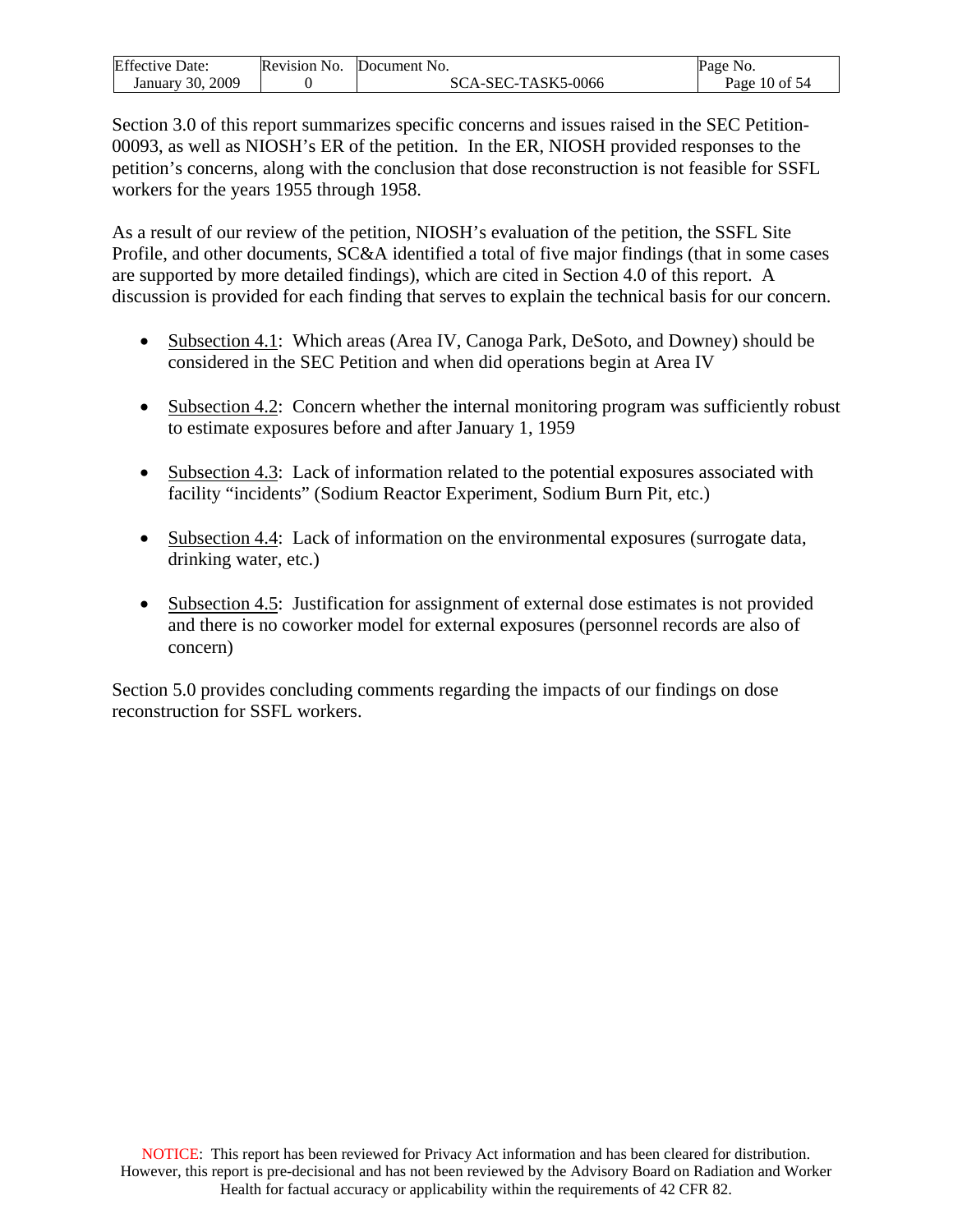<span id="page-10-0"></span>

| <b>Effective Date:</b> | Revision No. | <b>Document No.</b> | Page<br>NO.   |
|------------------------|--------------|---------------------|---------------|
| 2009<br>January 30.    |              | SCA-SEC-TASK5-0066  | Page 11 of 54 |

# **2.0 KEY INFORMATION AND DATA PRESENTED IN THE SSFL SITE PROFILE**

The most current site profile for the Santa Susana Field Laboratory (SSFL) consists of six Technical Basis Documents (TBDs) that were issued at various times (see References for specific dates). These TBDs will be referenced throughout this report and include the following:

- ORAUT-TKBS-0038-1: Introduction
- ORAUT-TKBS-0038-2: Site Description
- ORAUT-TKBS-0038-3: Occupational Medical Dose
- ORAUT-TKBS-0038-4: Occupational Environmental Dose
- ORAUT-TKBS-0038-5: Occupational Internal Dose
- ORAUT-TKBS-0038-6: Occupational External Dose

Throughout this report, individual TBDs are referenced simply by number. For example, ORAUT-TKBS-0038-1 will be identified as TBD-1. Collectively, the six TBDs of the site profile are intended to provide core information, data, and guidance that are intended to assist in the dose reconstruction of individual workers who may have been exposed to internal and external occupational radiation at SSFL as stated in ORAUT-TKBS-0038-1:

*. . . The purpose of this document is to provide a site profile that contains technical basis information for evaluation of the total occupational dose for EEOICPA claimants who were employed at the Atomics International (AI) facility as described above.*

# **2.1 PRINCIPAL OPERATIONS**

SSFL consists of a total of 2,850 acres and is located in the Simi Hills of Ventura County, approximately 30 miles northwest of downtown Los Angeles, California. Based on ownership and operations, SSFL is divided into four administrative and operational portions—Area I, Area II, Area III, and Area IV. DOE operations are conducted in a 290-acre westernmost administrative and operational portion designated as Area IV.

SSFL was initially established in 1947 by North American Aviation (NAA) to meet the requirements for a field test laboratory to static-fire large rocket engines; however, it also met NAA's need for a nuclear research facility. As a result, Area IV was established in 1953 at SSFL as a nuclear research and development (R&D) facility. Since then, SSFL has housed both nuclear development and rocket development groups, although in distinct and separate locations. Atomic Energy Research Development (AERD) also conducted operations in SSFL-Area IV. In December 1955, the nuclear development and rocket development groups were transformed into separate divisions—Atomics International (AI) and Rocketdyne.

Two distinct AI groups were housed in Area IV and supported by DOE. One focused on development of civilian nuclear power, and the other was a center of excellence for research and testing of non-nuclear components related to liquid metals. These two groups were referred to as AI and Liquid Metal Engineering Center (LMEC), respectively. Nuclear R&D activities in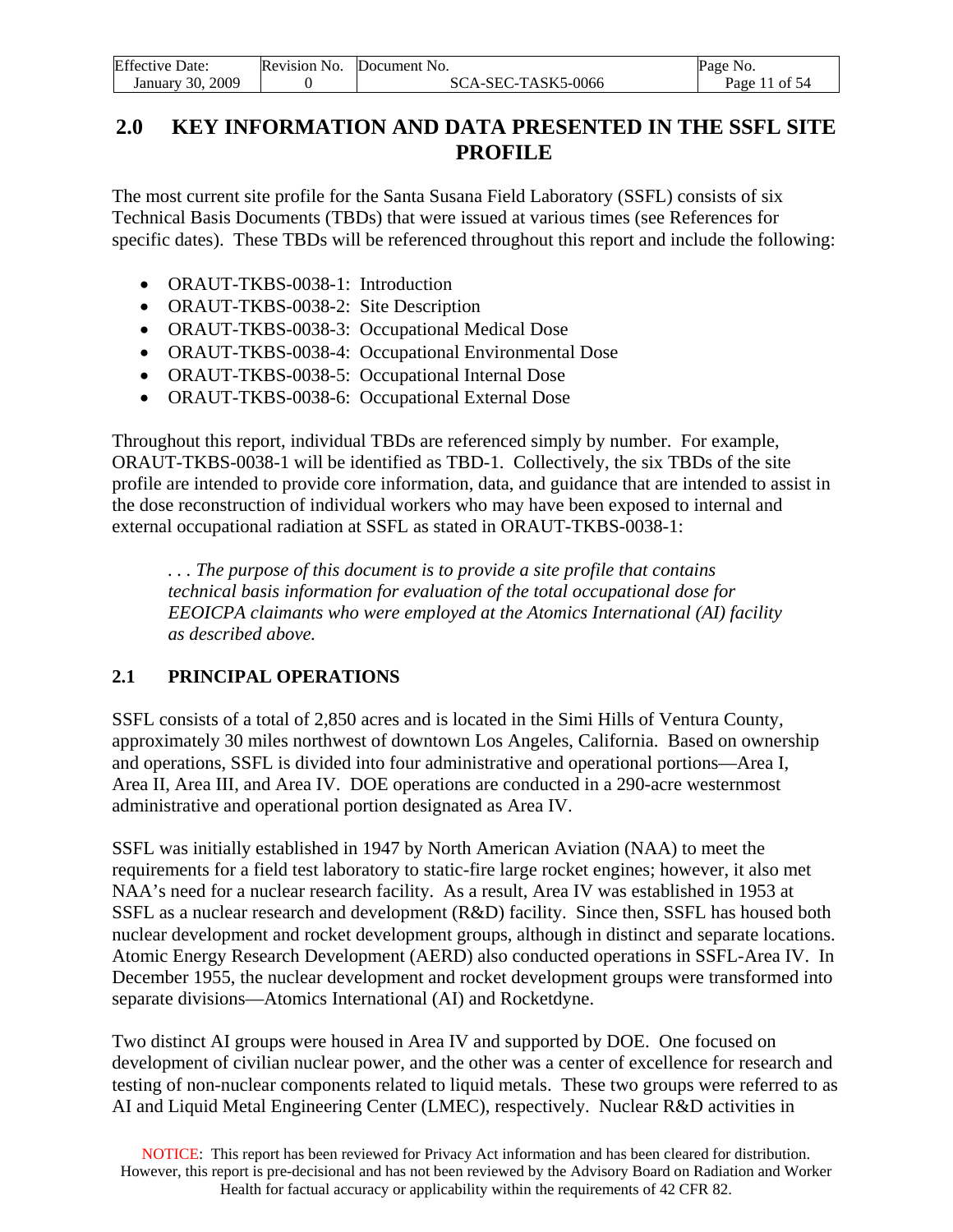<span id="page-11-0"></span>

| <b>Effective Date:</b> | Revision No. | Document No.       | Page No.      |
|------------------------|--------------|--------------------|---------------|
| January 30, 2009       |              | SCA-SEC-TASK5-0066 | Page 12 of 54 |

Area IV increased rapidly from 1953 into the late 1960s, and then began to decline. AI was eventually merged into Rocketdyne in 1984 as a result of this decline.

The LMEC was created in 1966 as a government-owned and contractor-operated organization; its purpose was to provide development and non-nuclear testing of Liquid Metal Reactor (LMR) components and to establish the Liquid Metal Information Center (LMIC) for the Atomic Energy Commission's (AEC's) Liquid Metal Fast-Breeder Reactor (LMFBR) program. The LMEC was renamed Energy Technology Engineering Center (ETEC) in 1978 to reflect DOE's desire to broaden its mission beyond the LMFBR program.

Several corporate mergers and organizational changes occurred over the years. In 1967, NAA merged with Rockwell Standard to become North American Rockwell. In 1973, the corporate name changed to Rockwell International (RI). Rockwell International with AI and Rocketdyne continued to exist as independent divisions until 1984, when AI was absorbed by the Rocketdyne division. The Boeing Company purchased RI in 1996, and Rocketdyne is now a division of Boeing.

Before the remaining research activities ended in 1998, three primary types of operations were conducted at Area IV: (1) development and testing of nuclear reactors, (2) nuclear support operations, and (3) non-nuclear energy R&D.

# **2.2 DEVELOPMENT AND TESTING OF NUCLEAR REACTORS**

Between 1953 and 1980, several nuclear reactors were built, tested, and operated in Area IV. These included both nuclear reactors and critical test assemblies. Nuclear reactor programs focused on the development and operation of homogeneous water boiler-type reactors, sodiumcooled graphite-moderated reactors, and uranium-zirconium hydride reactors.

# **2.2.1 Homogeneous Water Boiler Reactors**

The water boiler reactors were operated in Buildings 4073 and 4093. The water boiler reactors used a 93% enriched uranyl sulfate solution held in a critical configuration in a spherical vessel. Rather than actually boil, the neutron and gamma flux caused radiolytic decomposition of water into hydrogen and oxygen in the form of tiny bubbles, which gave the impression of boiling. Area IV contained two water boiler reactors.

# **2.2.2 Sodium-Cooled Graphite-Moderated Reactors**

The Sodium Reactor Experiment (SRE) facility consisted of 12 structures, including the reactor building, office buildings, and support structures. Eight structures were directly involved in operations with radioactive materials:

- (1) Reactor Building (Building 4143)
- (2) Component Storage Building (Building 4041)
- (3) Temporary Hot Waste Storage Building (Building 4686)
- (4) Site Service Building (Building 4163)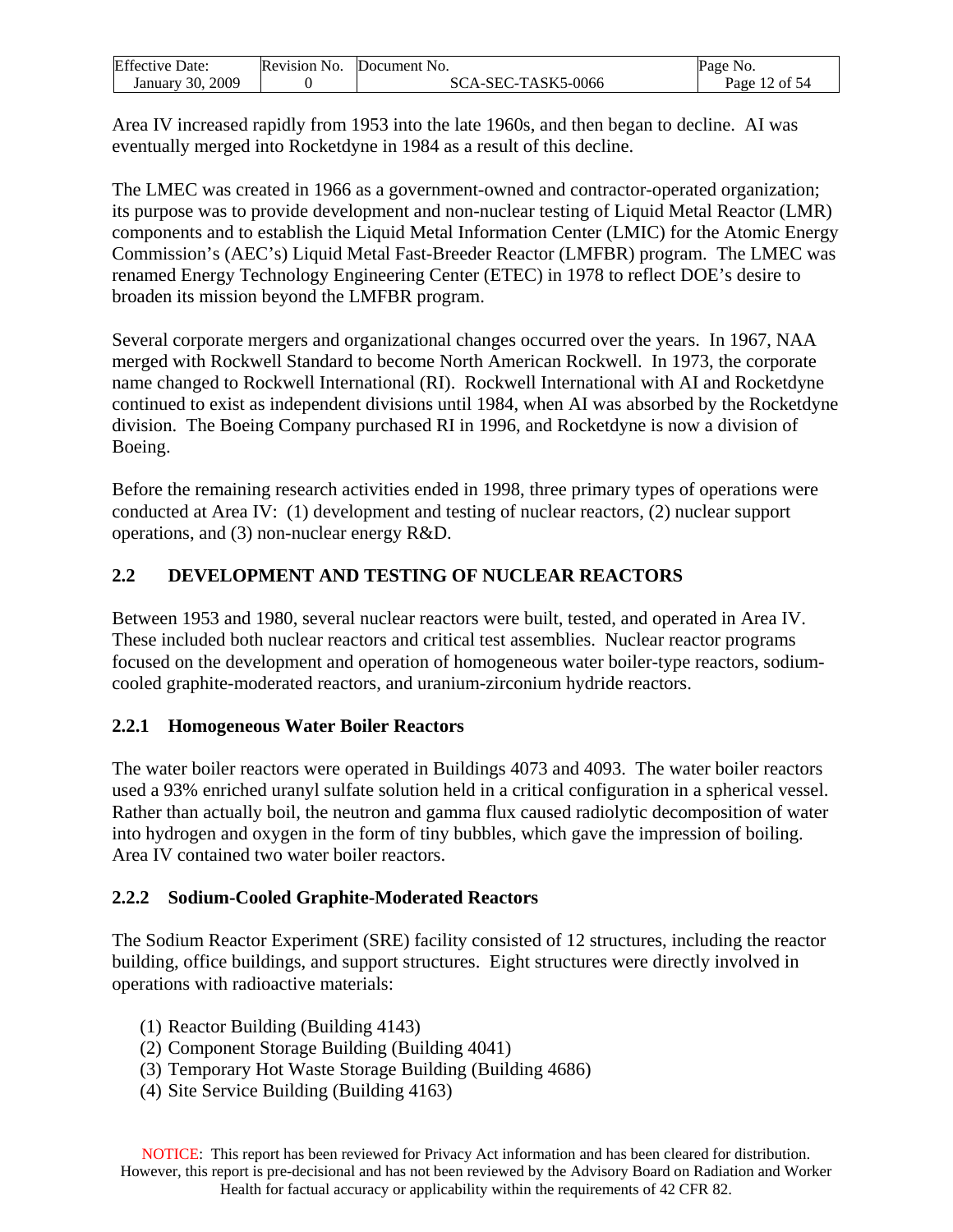<span id="page-12-0"></span>

| <b>Effective Date:</b> | Revision No. Document No. | Page No.      |
|------------------------|---------------------------|---------------|
| January 30, 2009       | SCA-SEC-TASK5-0066        | Page 13 of 54 |

- (5) Cold Trap Vault (Building 4695)
- (6) Liquid Radioactive Waste Vault (Building 4653)
- (7) Interim Radioactive Waste Storage Area (Area 4654)
- (8) Intermediate Contaminated Storage Area (Area 4689)

### **2.2.3 Systems for Nuclear Auxiliary Power Reactors**

The Systems for Nuclear Auxiliary Power (SNAP) program operated from 1956 to 1971 to support the development and testing of small reactors designed to provide power for research missions in space. The SNAP reactors were uranium-zirconium hydride reactors that used fully enriched (93%) uranium dispersed in fuel rods containing zirconium hydride. Seven SNAP reactors were tested and operated in Buildings 4010, 4024, 4028, and 4059.

## **2.3 CRITICAL TEST FACILITIES**

Several programs used critical test facilities (i.e., low-power reactors) in Area IV. Use of these low-power reactors began in 1954, and continued until 1974. The critical test facilities included SNAP development test facilities, which were housed in Buildings 4373, 4012, 4019, and 4024. Critical test facilities supporting the development of civilian nuclear power included Buildings 4009 and 4100.

## **2.4 NUCLEAR SUPPORT OPERATIONS**

Starting in 1956, several operations were conducted in Area IV to support nuclear programs. These included the manufacture, management, and disassembly of fuel for reactor operations, as well as the operation of nuclear waste management facilities for offsite disposal.

### **2.4.1 Reactor Fuel Manufacturing**

As part of the nuclear reactor development work performed for the government, three different reactor fuel manufacturing operations occurred at the SSFL in Buildings 4003, 4055, and 4064. The first operation was the assembly of fuel elements for the SRE, the second was a plutonium fuel manufacturing facility, and the third was a uranium carbide fuel pilot plant. There was also a Fuel Storage Facility, used to store the Special Nuclear Materials (enriched uranium and plutonium) used to make the fuels.

### **2.4.2 Disassembly and Examination of Reactors and Used Reactor Fuel Assemblies**

During reactor test operations, it was often necessary to examine reactor fuel assemblies and other test specimens to determine how they were performing. This involved handling and examining highly radioactive items, for which the Hot Lab operated in Building 4020 from 1959 to 1990. The Hot Lab was a 16,000-ft<sup>2</sup> facility containing four large hot cells with remote manipulators and cranes, a mock-up area, an operating area, and decontamination areas. Construction was completed in 1959, and the facility was used until 1990.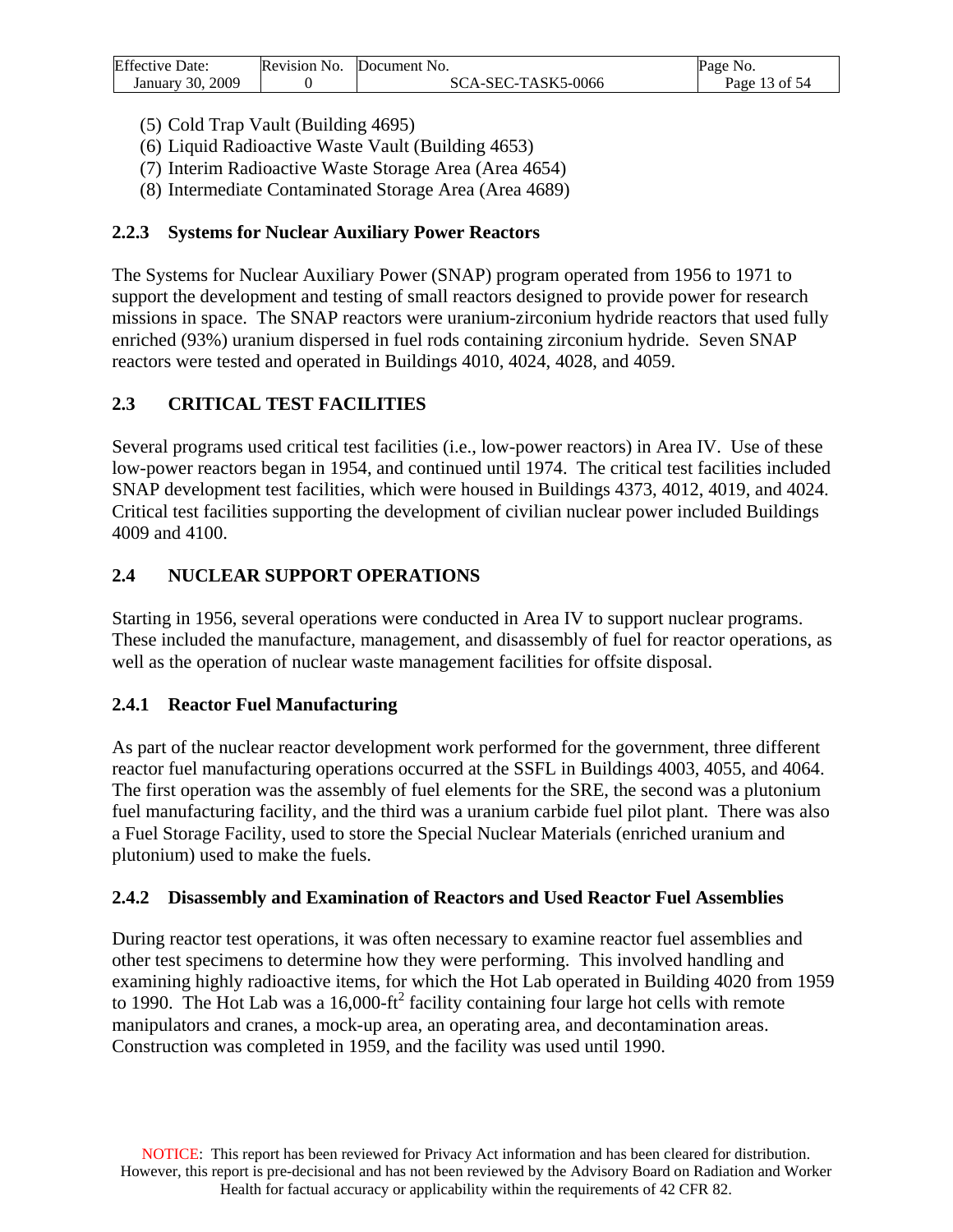<span id="page-13-0"></span>

| <b>Effective Date:</b> | Revision No. | Document No.       | Page No.      |
|------------------------|--------------|--------------------|---------------|
| January 30, 2009       |              | SCA-SEC-TASK5-0066 | Page 14 of 54 |

### **2.4.3 Fabrication, Use, and Storage of Radioactive Sources**

Operations at SSFL required many instruments for detecting and measuring radioactivity, and these instruments were calibrated periodically using known quantities and types of radioactivity called sources, which were sealed containers that included small measured quantities of radioisotopes. Sources were also used for some forms of radiography, irradiation testing, and other applications. Sources were manufactured in the Hot Lab at SSFL, and used in various facilities at SSFL and elsewhere. Approximately 140,000 Ci of radioactive material (primarily Pm-147) were fabricated into sources at the Hot Lab. They were stored in secured locations and used under carefully controlled conditions.

### **2.4.4 Preparation of Radioactive Material for Disposal**

The operation of nuclear reactors generates radioactive waste and other radioactive material that must be disposed of offsite. Other operations at the SSFL (fuel fabrication, reactor and fuel examination, etc.) also generated radioactive waste. Radioactive waste was prepared for disposal at the Radioactive Material Disposal Facility (RMDF) with support at the Interim Storage Facility (ISF) in Building 4654.

### **2.4.5 Research on Reprocessing Used Reactor Fuel**

The Hot Cave in the Engineering Test Building supported licensing of nuclear fuel reprocessing. The used fuel assemblies from nuclear reactors contain unused fissionable material, fissionable transuranic products (mainly plutonium), and fission products. Rockwell developed a process to make a partial separation of used fuel, removing part of the fission products so that the material could be used again as reactor fuel. The experiments used up to one kilogram quantities of unirradiated uranium and thorium, and up to 100-g quantities of highly irradiated materials.

### **2.4.6 Operation of Particle Accelerators**

Rockwell operated a Van de Graaff generator in Building 4030, bombarding tritium targets with deuterons to produce neutrons. A second Van de Graaff generator was operated for neutron activation of materials.

### **2.4.7 Research Using Radioisotopes**

Some of the research at the SSFL required the use of special radioisotopes. For these tests, small quantities of specially prepared radioisotopes were brought to the SSFL, used in laboratories under carefully controlled conditions, and then either returned to the vendor or stored safely when reuse was required.

### **2.4.8 Miscellaneous Operations**

Two of the facilities at SSFL, the Conservation Yard and the Sodium Disposal Facility (also referred to as sodium burn pit), were not intended for use with radioactive materials, but both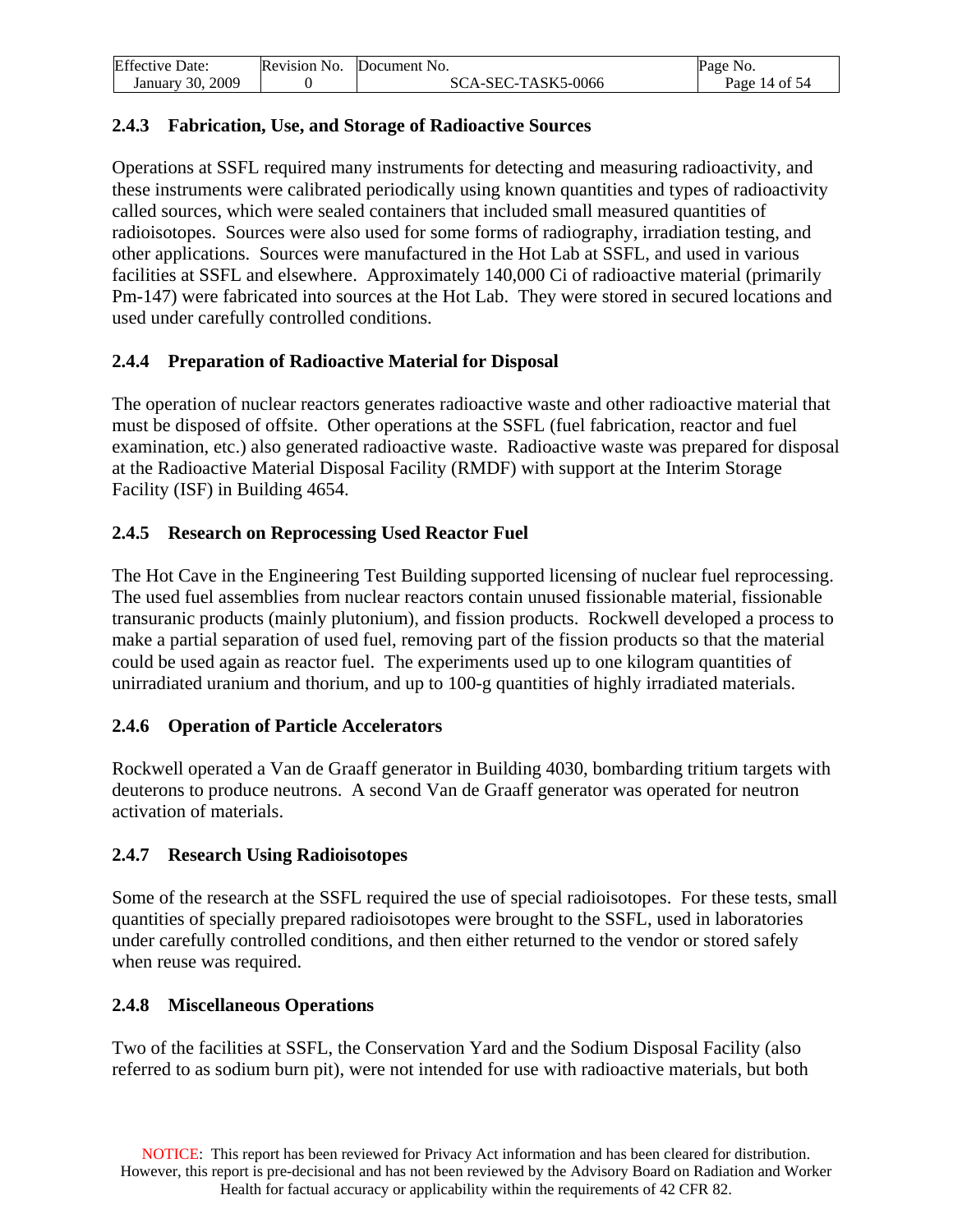<span id="page-14-0"></span>

| <b>Effective Date:</b> | Revision No. | Document No.       | NO.<br>Page   |
|------------------------|--------------|--------------------|---------------|
| 2009<br>January 30.    |              | SCA-SEC-TASK5-0066 | Page 15 of 54 |

were inadvertently contaminated. The site profile states that both areas have been remediated and that no residual contamination has been detected.

### **2.5 OTHER RELEVANT FACILITIES**

There are three other operations that are addressed in the site profile; the Downey facility, the Canoga Park facility, and the De Soto facility. Each of these facilities is described below. NIOSH considers these facilities as individual covered areas and does not include them in SEC Petition-00093. This issue will be further reviewed below.

### **2.5.1 Downey**

The Downey facility, located in Downey, California, included AEC-funded activities performed in a small portion of a large building from 1947–1955. The AEC activities included mainly paper studies, R&D, and engineering studies. The R&D activities involved the use of a 2-MeV Van de Graaff generator, a small-scale radiochemical laboratory, a neutron counting room, and a construction area with a small 0.5 W teaching reactor.

## **2.5.2 Canoga Park**

Activities at the Canoga Park, California, facility occurred in the Vanowen Building from approximately 1954–1960. Activities that had been performed at the Downey facility were moved to the Canoga Park facility at the end of 1955. The primary activities performed at the Vanowen Building included design, development, and operation of small aqueous fuel reactors; fuel development; and radiochemistry, and beryllium machining is believed to have occurred.

### **2.5.3 De Soto**

Radiological operations occurred at the De Soto facility from 1959 to the mid-1990s. Nuclear fuel material and other radioactive materials were used in Buildings 101 and 104 (referred to as 001 and 004, respectively, prior to 1984) from 1959–1983. Building 104 was used at a muchreduced level until the mid-1990s. The nuclear operations conducted in these buildings included the Advanced Test Reactor (ATR) fuel fabrication and supporting activities; a Gamma Radiation Facility; and a mass spectroscopy (Helium Laboratory).

# **2.6 RADIONUCLIDES OF CONCERN**

Workers at SSFL were engaged in many process operations and maintenance activities that had the potential for external and internal exposures to a host of radionuclides shown in Table 2-3 of TBD-2.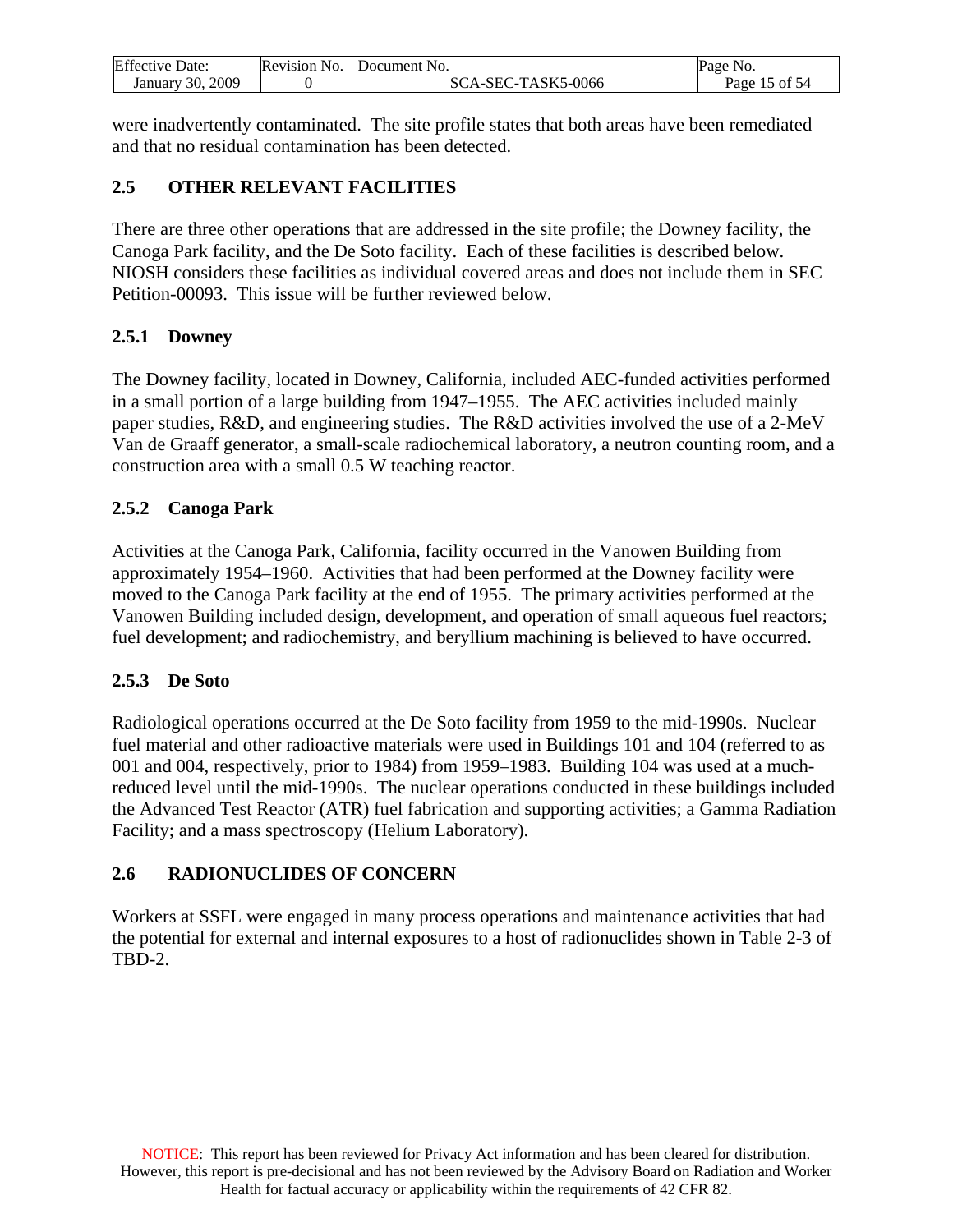<span id="page-15-0"></span>

| <b>Effective Date:</b> | Revision No. | Document No.       | Page No.      |
|------------------------|--------------|--------------------|---------------|
| January 30, 2009       |              | SCA-SEC-TASK5-0066 | Page 16 of 54 |

# **3.0 OVERVIEW OF THE SEC PETITION-00093 AND NIOSH'S EVALUATION REPORT**

## **3.1 SEC PETITION-00093**

SEC Petition-00093 qualified on October 19, 2007. The petition requested that NIOSH consider the following class: "All employees who worked in all areas of SSFL-Area IV during the time period from 1955 to the present (which incorporated the post-1987 remediation period)."

The petition provided information and affidavit statements in support of the petitioner's belief that accurate dose reconstruction over time is impossible for the SSFL-Area IV workers in question. NIOSH deemed the following information and affidavit statements sufficient to qualify SEC-00093 for evaluation:

*As identified in Item F.1 of the SEC-00093 Form B and discussed in the July 30, 2007 call, the petitioner discussed the sodium burn pit, the lack of internal monitoring data, and indicated that no records were kept. The petitioner also discussed a Tiger Team report indicating that the report detailed "inadequate air monitoring" and that "no internal monitoring was done."* 

The information and statements regarding the lack of pre-1959 internal monitoring data qualified the petition for further consideration by NIOSH, the Advisory Board on Radiation and Worker Health, and the Department of Health and Human Services. NIOSH determined that the time period from 1955 to 1965 should qualify for the purposes of the SEC petition evaluation, which includes the employment period in the original SEC-00093 petition.

Additional or more specific information that was included in the petition, but not mentioned above, includes the following:

- Faulty HEPA filters associated with the radiation storage buildings
- Improper dosimeter badges
- No record of radionuclides released during the partial meltdown of the SRE
- Evidence of spills incompletely documented
- Monitoring wells placed upgradient of the site
- No soil or water sampling for tritium and a general lack of characterization of the site
- Radiological survey showing tons of radioactive waste stored in boxes by Building 143—high levels of Cs-137 and Co-60

A summary of the key elements defined in SEC-00093 include the following:

• Issue #1: SRE Incident and Release of Core Gases. The basis for this issue being identified was a concern that monitoring records do not exist for this incident and that there was a release of core gases.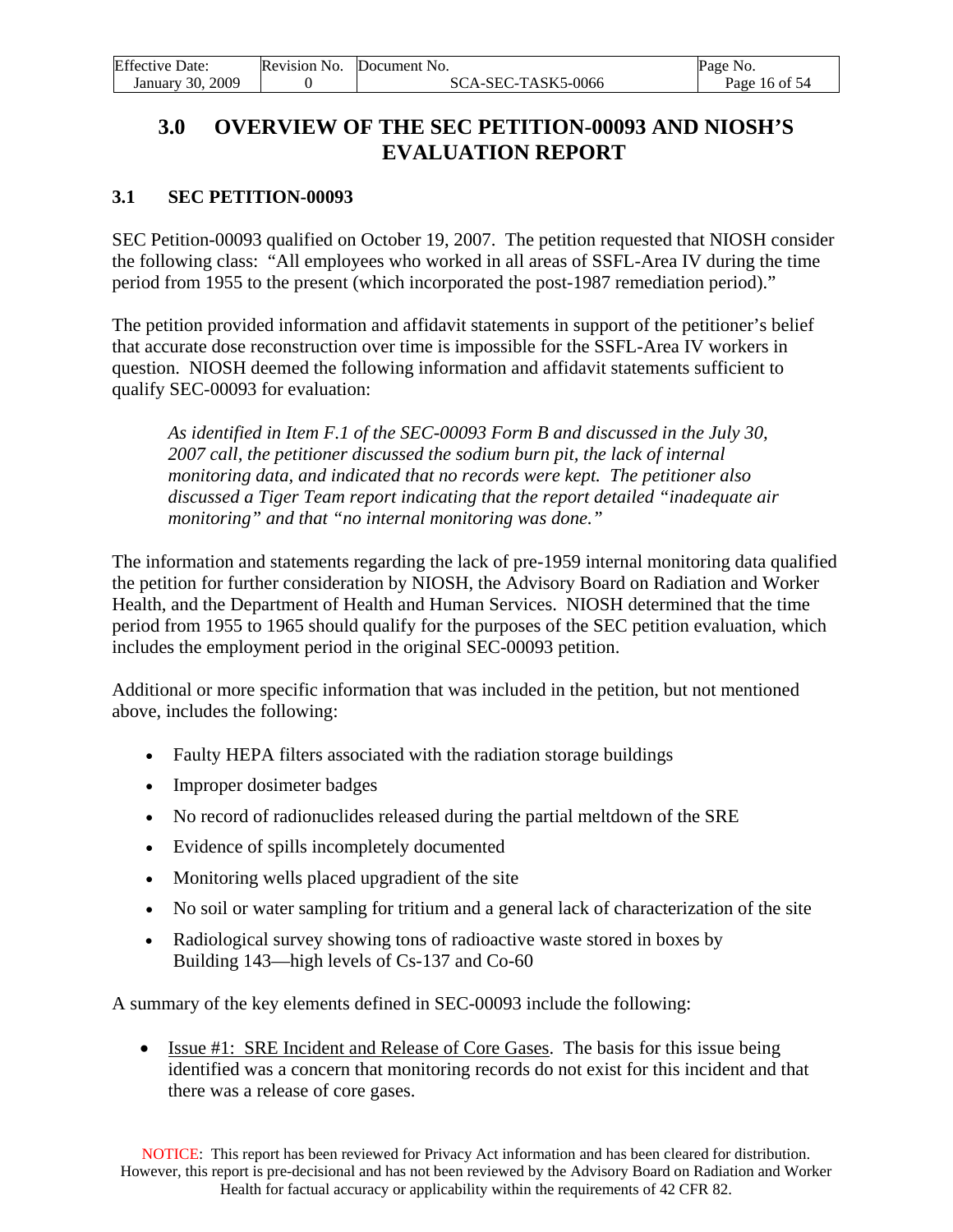<span id="page-16-0"></span>

| <b>Effective Date:</b> | Revision No. | Document No.       | Page No.         |
|------------------------|--------------|--------------------|------------------|
| 2009<br>January 30.    |              | SCA-SEC-TASK5-0066 | ' of 54<br>Page. |

- Issue #2: Radiation Badges. This issue was based on a Tiger Team report indicating "inadequate radiation badges."
- Issue #3: Tritium Plumes. The petitioner was concerned that there may have been employee exposure to the tritium plumes through the consumption of drinking water.
- Issue #4: Uranium Fires. The petitioner references many uranium fires and cites two incidents of a sodium explosion, and it appears to express concern that there was insufficient or no monitoring associated with these and similar incidents.
- Issue #5: Air Monitoring. The petitioner was concerned that there was insufficient air monitoring, and NIOSH agrees with this prior to 1958.
- Issue #6: The Sodium Burn Pit. The concern with the pit is that there was no monitoring of the pit and no records were maintained.

# **3.2 SEC PETITION EVALUATION REPORT**

On February 6, 2008, NIOSH issued its SEC Petition Evaluation Report (ER) for SEC-00093. Section 1.0 of the ER states that this report evaluated "... the feasibility of reconstructing doses for **all** employees who worked in any area of Santa Susana Field Laboratory-Area IV during the time period from January 1, 1955 to December 31, 1965 . . ." [Emphasis added.]

Under 42 CFR  $\S$  83.13(c)(1), the feasibility to reconstruct doses includes the following:

*. . . radiation doses [that] can be estimated with sufficient accuracy if NIOSH has established that it has access to sufficient information to estimate maximum radiation dose for every type of cancer for which radiation doses are reconstructed, that could have been incurred in plausible circumstances by any member of the class, or if NIOSH has established that it has access to sufficient information to estimate the radiation dose of members of the class more precisely than an estimate of the maximum radiation dose.* [Emphasis added.]

The ER responded to specific concerns and issues raised in the SEC Petition, as summarized above in Section 3.1, and concluded the following:

*. . . Based on its full research, NIOSH modified the petitioner-requested class to define a single class of employees for which NIOSH cannot estimate radiation doses with sufficient accuracy. The NIOSH-proposed class includes all employees of the Department of Energy (DOE), its predecessor agencies, and DOE contractors and subcontractors who were monitored while working in any area of Area IV of the Santa Susana Field Laboratory for a number of work days aggregating at least 250 work days from January 1, 1955 through December 31, 1958, or in combination with work days within the parameters established for one or more other classes of employees in the SEC.* [Emphasis added.]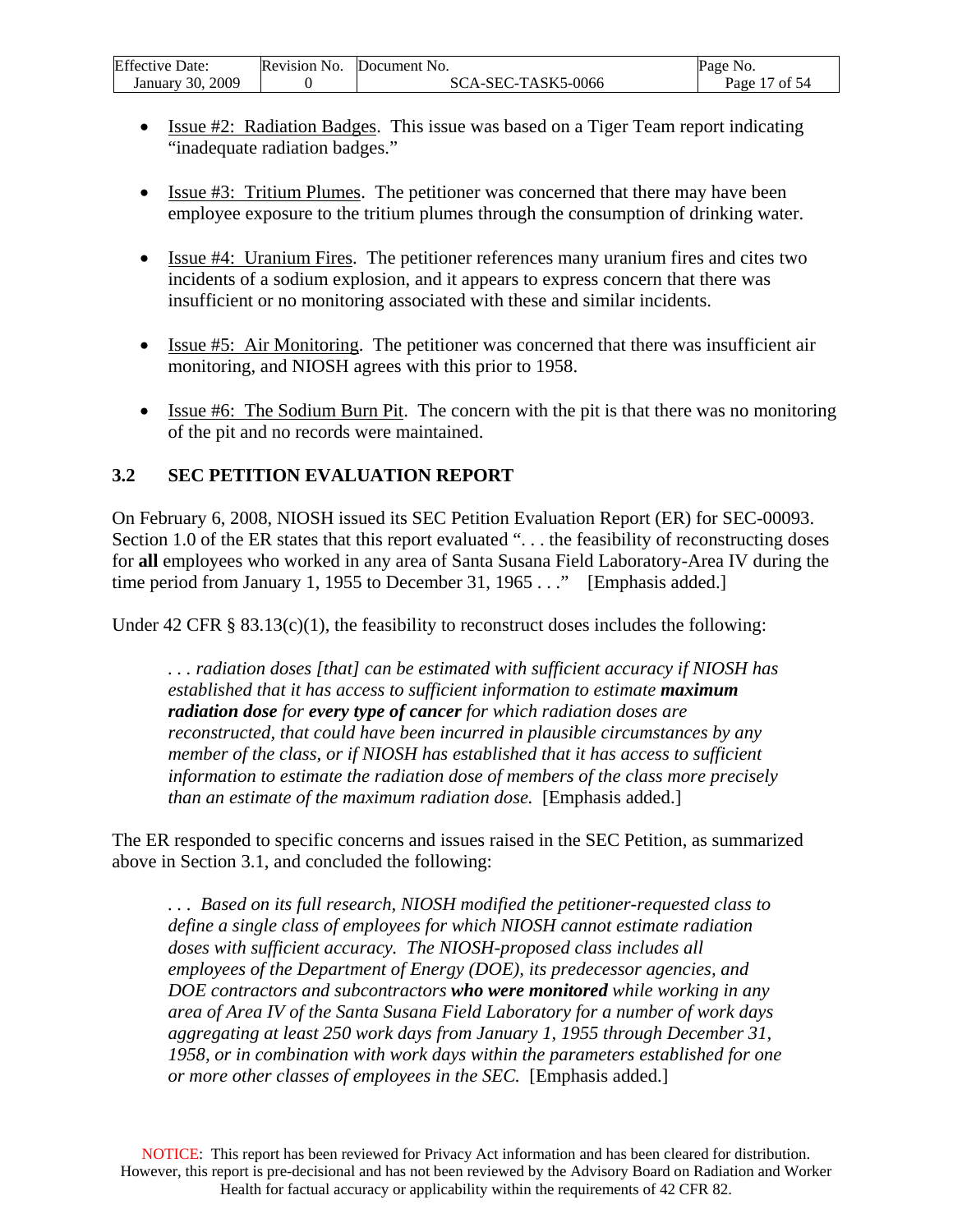<span id="page-17-0"></span>

| <b>Effective Date:</b> | Revision No. | Document No.       | Page No.      |
|------------------------|--------------|--------------------|---------------|
| 2009<br>January 30, 2  |              | SCA-SEC-TASK5-0066 | Page 18 of 54 |

The ER (p. 11) states the "NIOSH-proposed class includes all employees who were monitored or should have been monitored for internal radiological exposures while working in all areas of Area IV."

While the original petition requested that all employees be considered, NIOSH has restricted the employees included in the class to either those who were monitored or should have been monitored. This inconsistency needs to be addressed and further instruction should be provided as to who is covered.

Furthermore, the actual proposed addition to the class restricts the addition to those employees who were actually monitored, rather than to the potentially broader class of those "who were monitored or should have been monitored." NIOSH normally includes this broader definition in its SEC class additions, and it is unclear why NIOSH has proposed a narrower addition to the SEC class in this case. Specifically, while the practice of issuing badges to workers who entered controlled areas is documented for the most part, the issue of environmental doses and doses due to exposure to the sodium burn pit and other areas outside buildings needs to be taken into account in the class definition.

Data and information employed by NIOSH in its evaluation are cited in Section 4.0 of the ER. The recommendation to approve the SEC status of this modified class was based on NIOSH's conclusion that it could not estimate internal exposures with sufficient accuracy during the period from 1955 through 1958 (which is a period NIOSH has stated as having limited internal monitoring data). NIOSH states that this timeframe corresponds with the date after which an established bioassay program existed at SSFL and after which sufficient internal monitoring has been identified.

Sections 5.0 and 6.0 of the ER provide summary descriptions of SSFL processes, SSFL monitoring practices, and available monitoring data. These data closely parallel information contained in the six TBDs that define the SSFL Site Profile and provide the technical basis for Section 7.0 of the ER.

While Sections 7.1, 7.2, and 7.3 of the ER address the generic feasibility of internal and external dose reconstruction for SSFL workers, Section 7.4 addresses specific issues and concerns identified in the SEC petition, as summarized below.

# **3.3 NIOSH'S RESPONSE TO MAJOR ISSUES RAISED IN SEC-00093**

## **3.3.1 Responses to Six Issues Identified in the SEC Petition and During Discussions with the Petitioner**

### Response to Issue #1: SRE Incident and Release of Core Gases

NIOSH states that several documents were reviewed in the preparation of the ER (Lochbaum 2006; Hart 1962) beyond what was reviewed as part of the site profile. It should be noted that there are at least two key documents (AI 1959 and 1961) that were prepared related to this incident that were not reviewed as part of the site profile or ER.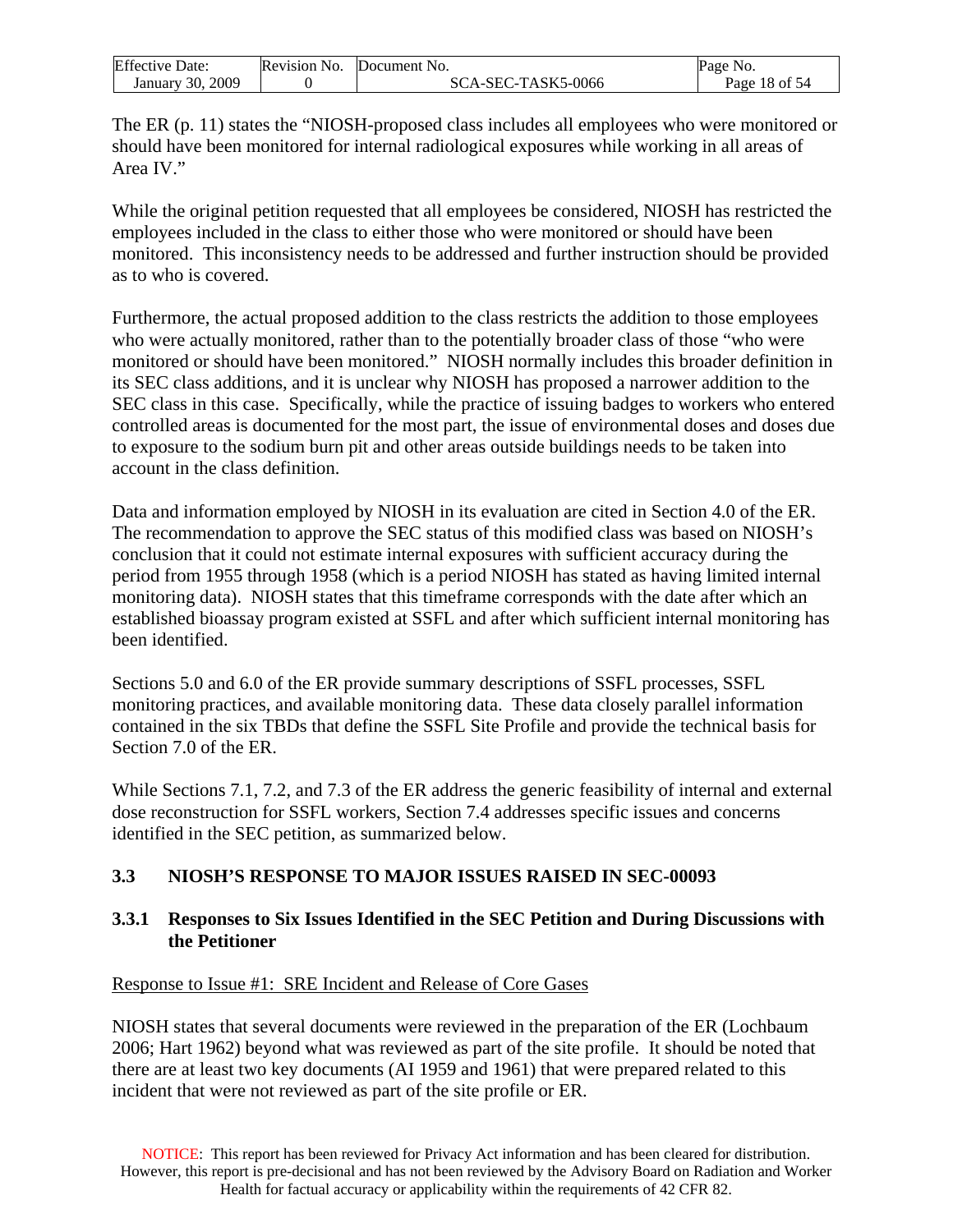| <b>Effective Date:</b> | Revision No. | Document No.       | Page No.      |
|------------------------|--------------|--------------------|---------------|
| January 30, 2009       |              | SCA-SEC-TASK5-0066 | Page 19 of 54 |

NIOSH concludes the following based on the reports reviewed:

*Although there is not a consensus on the exact amount of gaseous radioactive materials released to the environment following the incident, all pertinent scientific reports conclude that a significant amount of fission products were released into the primary sodium coolant, with a percentage of that inventory being released to the reactor's cover system, and subsequently released into the atmosphere through reactor building vent systems and from gaseous storage tanks. The type and range of releases to the environment following the fuel damage run from less than 1 Ci of iodine-131 (Christian, 2005) to a conservative upper bound estimate of approximately 3000 Ci of iodine-131 (Lochbaum, 2006). Based on documented stack releases during the incident, AI concluded that since no iodine-131 was detected in cover gas, only about 28 Ci of the noble gases krypton-85 and xenon-133 were released from the stacks to the environment (Rutherford, 2005).* 

Based on their review of claims in NOCTS, NIOSH concluded that personnel monitoring exists for members of the proposed class (both internal monitoring and external monitoring) during the timeframe of the SRE event. NIOSH also notes that some air monitoring measurements from the reactor area and stack monitoring also exist.

Section 4.4.2 of this report presents our concerns related to the robustness of the internal monitoring of staff who may have worked in the SRE area. The potential that all staff may not have been properly monitored, combined with the seriousness of this event, suggests that it may be necessary to develop an exposure model for this incident or conclude that exposures cannot be properly evaluated.

#### Response to Issue #2: Radiation Badges

NIOSH's response to this issue is captured in the following statement:

*The Tiger Team Report cited by the petitioner does not state that the dosimeters were inadequate, but that they were not Department of Energy Laboratory Accreditation Program (DOELAP) accredited, and it specifically focuses on the D&D period versus the period being evaluated in this report. As it relates to the program being discussed in the Tiger Team report, it was common practice (and is noted as an option in Section 7 of the DOELAP Administrative Standard DOE-STD-1111-98) for smaller programs to be exempted from DOELAP accreditation, contingent upon using a National Voluntary Laboratory Accreditation Program (NVLAP)-accredited commercial service (DOE, 2006). However, this is pertinent only beginning in 1986 when the DOELAP requirements were implemented. Therefore, as discussed previously, the period cited in the petition is after the period of the evaluation and does not impact this evaluation report.*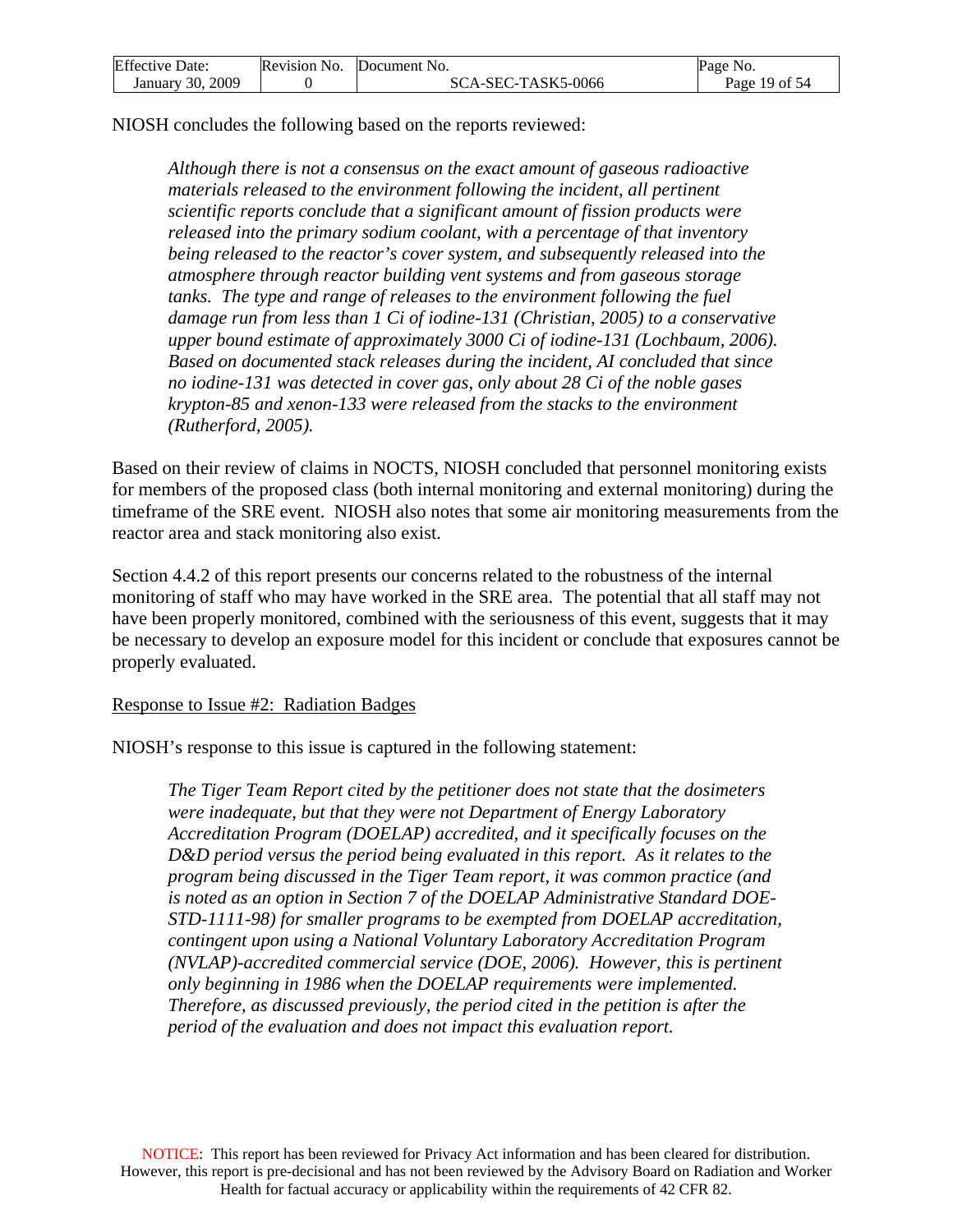| <b>Effective Date:</b> | Revision No. | Document No.       | Page No.      |
|------------------------|--------------|--------------------|---------------|
| January 30, 2009       |              | SCA-SEC-TASK5-0066 | Page 20 of 54 |

We concur with NIOSH's response, assuming the petitioner was not referring to some other concern than the adequacy of the badges. As noted, SC&A has not interviewed the petitioners for this preliminary report.

#### Response to Issue #3: Tritium Plumes

NIOSH states that tritium has never been detected  $(>1,000 \text{ pCi/l})$  in any of the water supply wells. They further state that the primary supply wells (WS-5, WS-6, WS-12, and WS-13) were in Areas I, II, and III at SSFL, while one well (WS-7) was in Area IV and contributed a small percentage of the water supply. NIOSH has proposed to bound this exposure by assuming that workers consumed water from a shallow monitoring well that has had the highest tritium concentration. NIOSH points out that this well has never been a source of drinking water and is downgradient of the source of tritium (Building 4010). NIOSH also stated in the evaluation report that since 1991, the mean concentration of tritium in this well has been 2,940 pCi/l. Through some modeling and migration and decay assumptions, NIOSH concluded that workers could have consumed water with 30,000 pCi/l of tritium in the 1950s and 1960s.

The above assumptions seem to be claimant favorable, except for the fact that more recent Boeing reports (Boeing 2003, 2004, 2005, and 2006) have documented tritium concentrations as high as 117,000 pCi/l in the monitoring wells (not the drinking water wells). Therefore, the above modeling should be reviewed in light of this more recent information. Concentrations for the period January 1, 1959, to December 31, 1965, need to be provided or inferred by a scientifically defensible method in order to estimate tritium dose for this period.

#### Response to Issue #4: Uranium Fires

NIOSH has concluded that there are data available for the various uranium fires that would allow dose estimates to be bounded and, based on our review of this information (Alexander 1967a, b, c, and d; Badger 1960 and 1961; Begley 1976; Klostermann 1961; Loba 1959, 1960, 1961a, 1961b, 1962, and 1970; Oldfield 1961; Mooers 1959a and 1959b, 1960, and 1961 a, b and c; Owens 1978; Rudkin 1964 a, b and c; Stephenson 1961, 1962, 1963a, and 1963b; Weber 1963; Young 1960 and 1965), we concur with this conclusion.

#### Response to Issue #5: Air Monitoring

NIOSH has concurred that there is a lack of area air monitoring for the period at SSFL-Area IV prior to 1958, which impacts the feasibility of estimating internal radiation doses with sufficient accuracy for the proposed worker class during that time period. After 1958, NIOSH will base its dose reconstructions primarily on bioassay data.

Our discussion on the adequacy of the bioassay program prior to and after January 1, 1959, is presented below in Section 4.3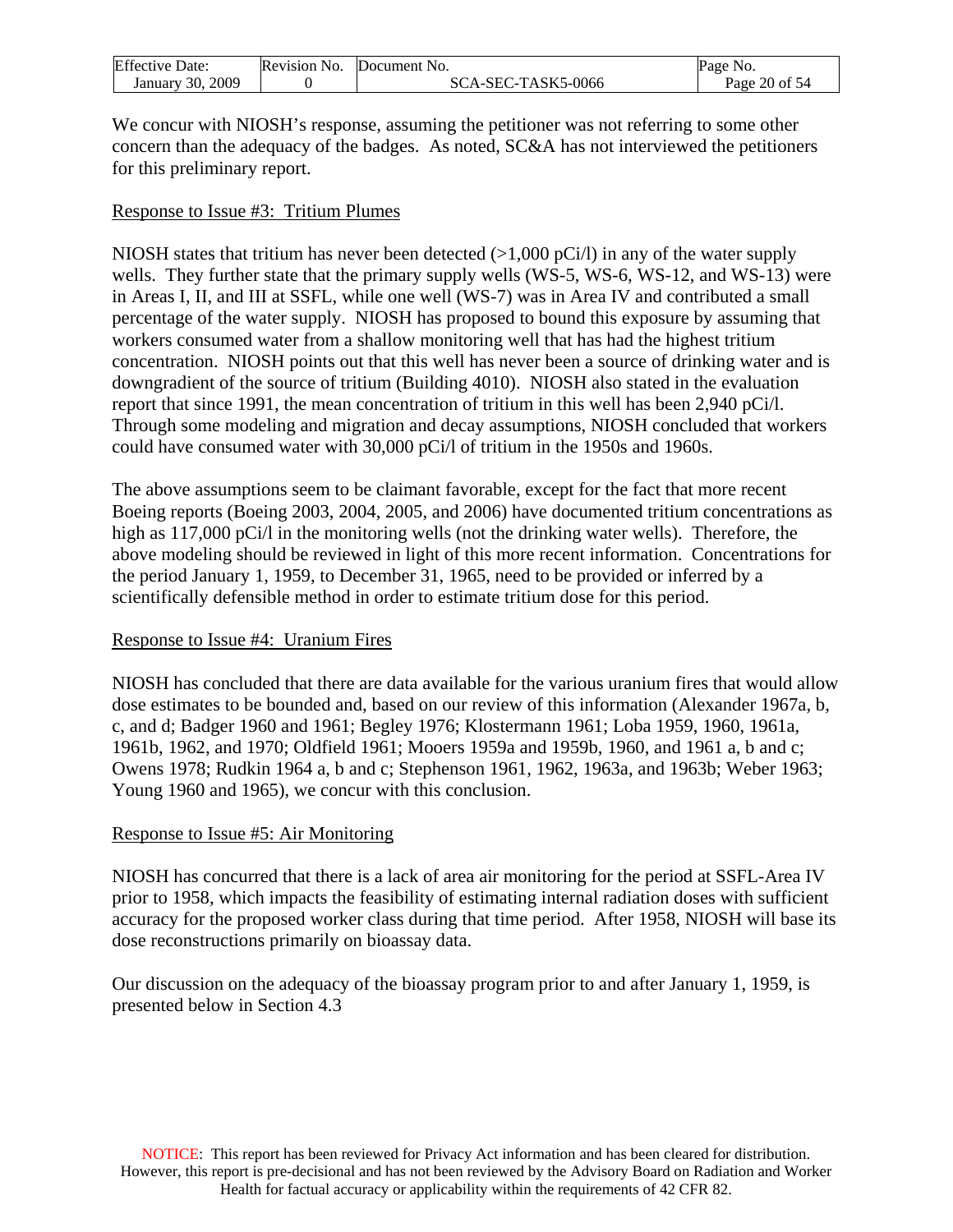<span id="page-20-0"></span>

| <b>Effective Date:</b> | Revision No. | Document No.       | Page No.      |
|------------------------|--------------|--------------------|---------------|
| January 30, 2009       |              | SCA-SEC-TASK5-0066 | Page 21 of 54 |

Response to Issue #6: The Sodium Burn Pit

NIOSH concludes that while there may have been radiological contamination at the Sodium Burn Pit, the following facts appear to support a low exposure and ability to bound dose estimates:

- It appears contaminant levels were low  $(56 \text{ pCi/g maximum})$  related to radioactive contamination (principally cesium-137), and that contaminants were primarily in the lower pond.
- Contamination was not identified in areas outside the ponds.
- The Sodium Burn Pit was an outdoor area not continuously occupied, nor continuously used.
- Because the pit was not an operations area, exposures for individuals that may have intermittently occupied the Sodium Burn Pit would have been lower than exposures for individuals who performed operations work with source materials that were delivered to this location.
- Radiological exposure controls were in place (e.g., workers were required to maintain a safe distance from the pits, including lined and unlined pits/ponds), because of the violent reactions that could occur if sodium or potassium made contact with the water.
- Bioassay results were available for affected and/or associated members of the proposed class, including worst-case exposure scenarios for the proposed worker class.

This issue is discussed in Section 4.3.

# **3.3.2 Other Issues**

Two other issues were identified by NIOSH in preparing the ER. The first issue dealt with the identification of workers with blank radiation exposure record sheets in their file (a sheet with no entries). The second issue dealt with the monitoring of firemen from other sites who got involved with fires or events at SSFL Area IV.

#### Response to "Other" Issue #1

NIOSH discovered through an interview with a current Radiation Safety Officer at SSFL that all individuals were issued a blank record sheet in his/her file called a "blue card." If an individual entered into a "controlled" area, they were required to have a film badge and any exposure was entered into their file. This practice was corroborated by NIOSH through random personnel record reviews and through other reviews (Boice et al. 2006a and Boice et al. 2006b).

SC&A acknowledges this practice.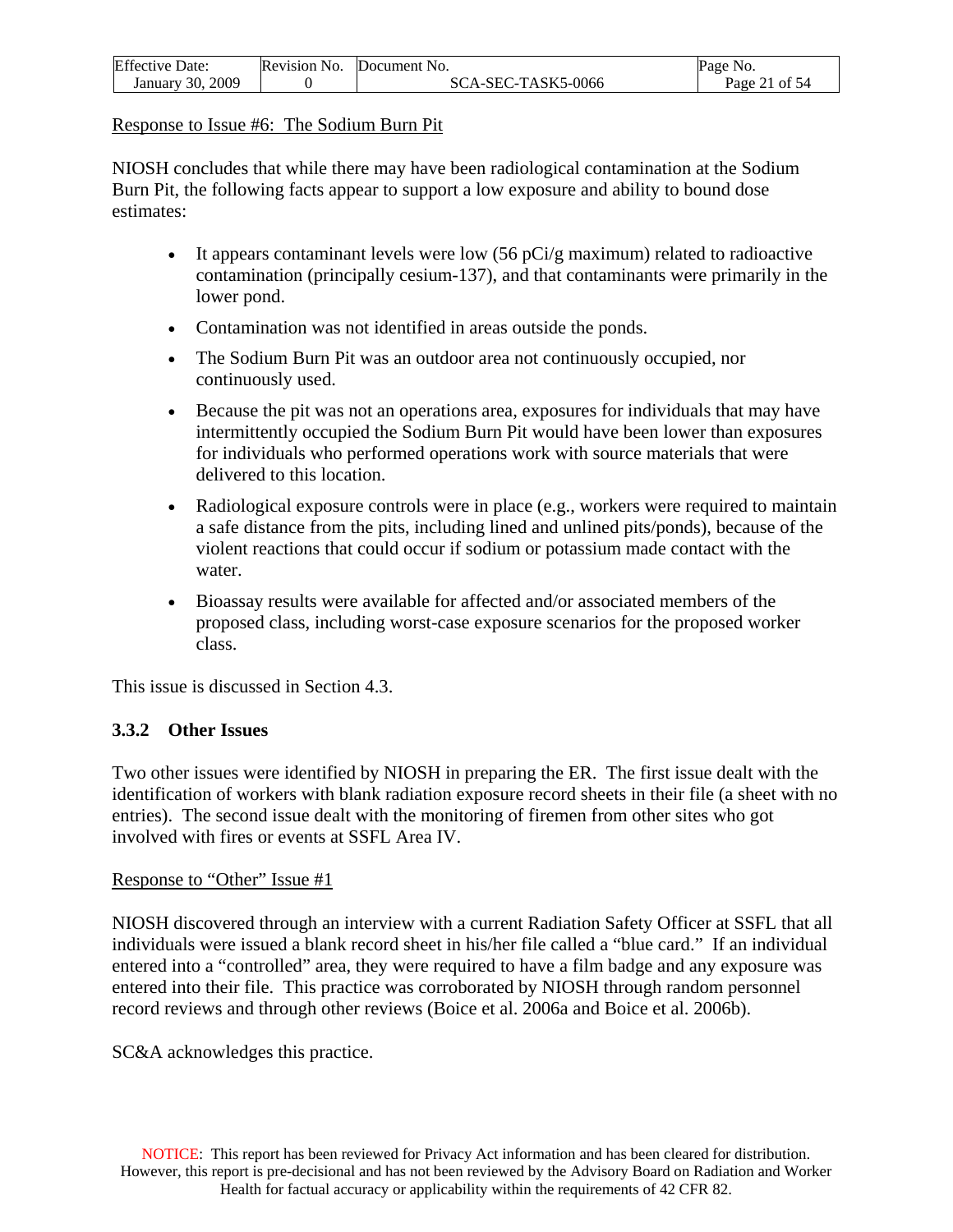<span id="page-21-0"></span>

| <b>Effective Date:</b> | Revision No. | Document No.       | Page No.      |
|------------------------|--------------|--------------------|---------------|
| January 30, 2009       |              | SCA-SEC-TASK5-0066 | Page 22 of 54 |

Response to "Other" Issue #2

NIOSH learned through interviews and reviews of dosimetry information that firemen typically wore film badges when working in areas with the potential for radiological exposures. One person interviewed mentioned that firemen wore badges at all times. However, one fireman did not have monitoring records in his file. The SEC Petition ER concludes the following:

*As previously discussed and stated, the availability of personnel records for monitored individuals supports NIOSH's ability to reconstruct dose with sufficient accuracy for those proposed worker class members. Because the available data also includes a representation of the maximum potential exposures (a bounding exposure scenario) for the proposed worker class, NIOSH contends that this supports the ability to bound the associated dose for all members of the proposed worker class, including dose associated with the exposure scenarios presented by/for these firemen.* 

SC&A is in agreement with the above statements.

## **3.4 NIOSH'S CONCLUSIONS**

The ER concluded that, based on the limited pre-1959 internal monitoring data and associated program or source information, there is insufficient information to support establishing a bounding internal exposure scenario for the proposed worker class that worked in Area IV of the SSFL from 1955 through 1958. NIOSH has identified post-1958 radiological internal monitoring program data and the original monitoring data for individuals working in the highestexposure areas at Area IV, and therefore has concluded that doses can be bounded for the class evaluated for the period from 1959 through 1965.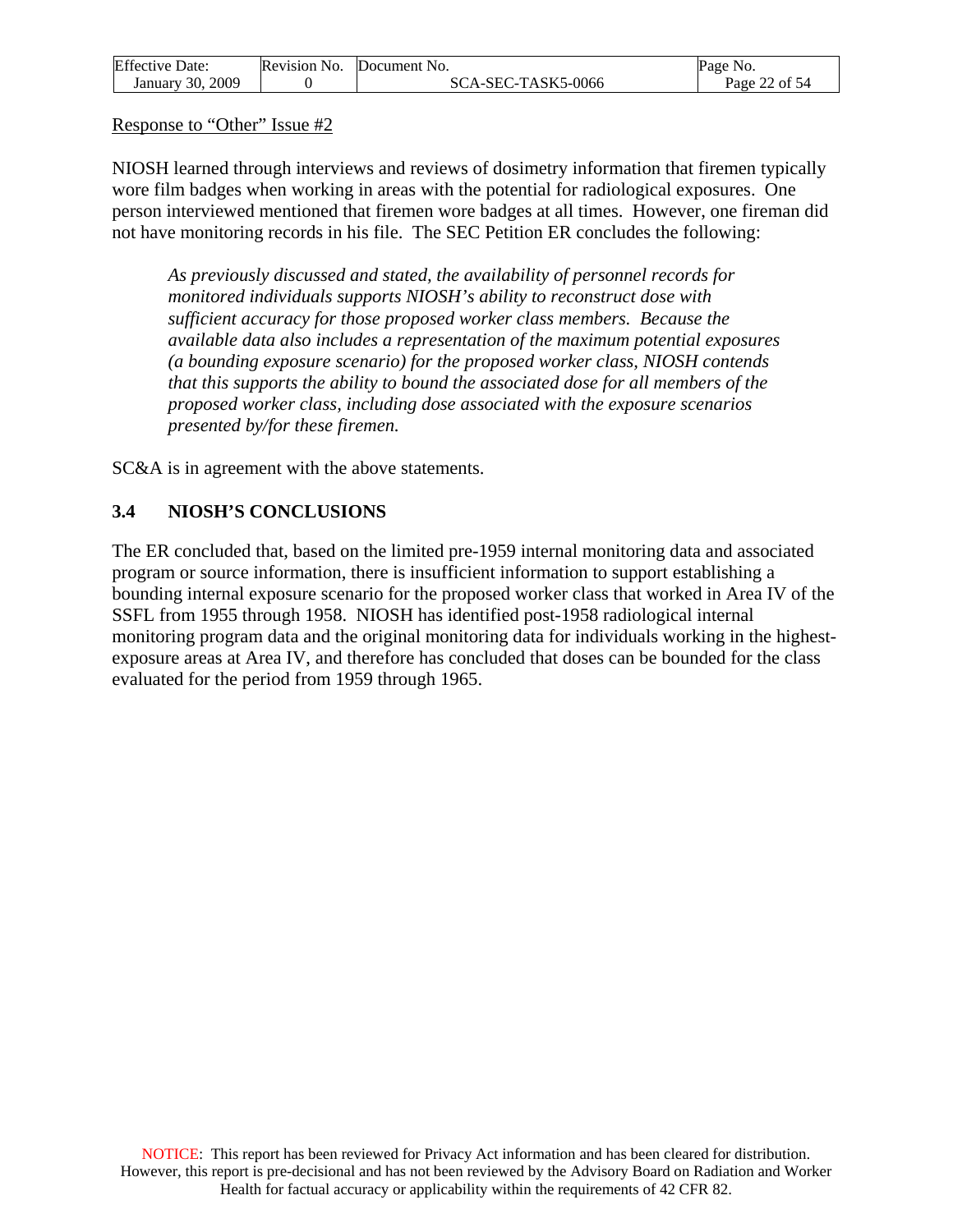# <span id="page-22-0"></span>**4.0 PRELIMINARY FINDINGS ASSOCIATED WITH THE SEC PETITION**

## **4.1 OVERVIEW**

This section of the SEC review process identifies discrete issues of concern that may adversely affect the ability to estimate SSFL worker exposures. Findings presented below are grouped as follows:

- Section 4.1: Which areas (Area IV, Canoga Park, DeSoto, and Downey) should be considered in the SEC Petition and when did operations begin at Area IV
- Section 4.2: Concern whether the internal monitoring program was sufficiently robust to estimate exposures before and after January 1, 1959
- Section 4.3: Lack of information related to the facility "incidents" (SRE, Sodium Burn Pit, etc.)
- Section 4.4: Lack of information on the environmental exposures (surrogate data, drinking water, etc.)
- Section 4.5: Justification for assignment of external dose estimates is not provided, and there is no coworker model for external exposures (personnel records are also of concern)

# **4.2 AREAS CONSIDERED IN THE SEC PETITION AND COVERAGE DATES**

### **4.2.1 Areas Addressed by Petition**

The petitioner submitted SEC Petition Form B to the NIOSH Office of Compensation Analysis and Support (OCAS) on June 22, 2007. The petition referenced the employer as Atomics International, and the following locations were noted as being relevant to the petition:

- SSFL Buildings 059, 010, and 143
- DeSoto 101
- The Burn Pit
- Santa Susana Field Laboratory

However, the petitioner submitted a revised Form B on November 16, 2007, in which the specific SSFL buildings, DeSoto 101, and Burn Pit were removed from the list of locations. It appears the petitioner was asked to remove these other operations, since the petition should focus on the DOE facility or AWE facility ("covered" facility) at which the class worked as per 42 CFR Part 83.9(c)(1)(i).

Periodically, DOE publishes a list of facilities "covered" under EEOICPA. The latest publication of these sites was on August 23, 2004 [Federal Register/Vol. 69, No. 162/Monday, August 23, 2004 (pp. 51825-51831)]. There are two sites shown on this list that could apply to

NOTICE: This report has been reviewed for Privacy Act information and has been cleared for distribution. However, this report is pre-decisional and has not been reviewed by the Advisory Board on Radiation and Worker Health for factual accuracy or applicability within the requirements of 42 CFR 82.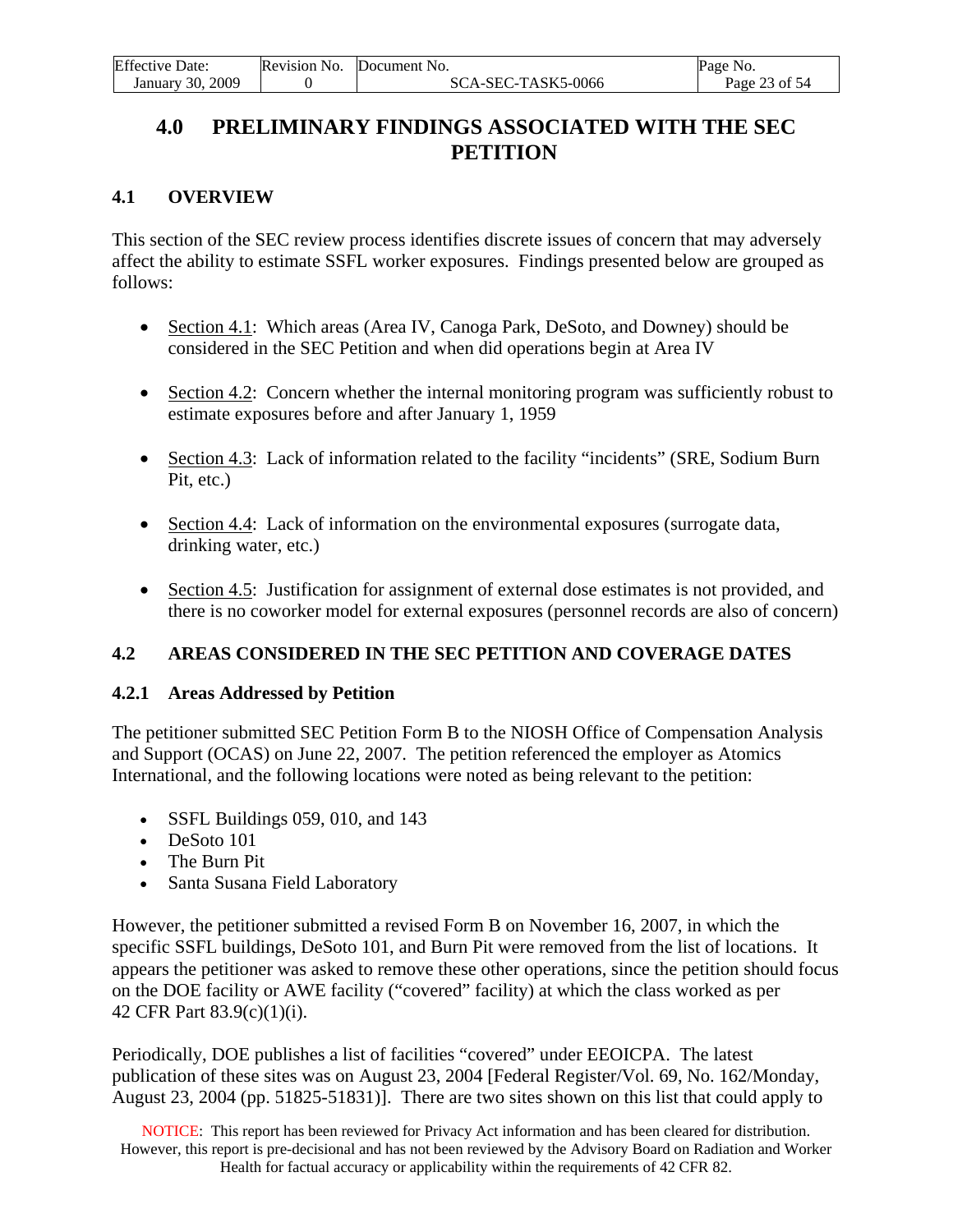| <b>Effective Date:</b> | Revision No. | Document No.       | Page No.      |
|------------------------|--------------|--------------------|---------------|
| January 30, 2009       |              | SCA-SEC-TASK5-0066 | Page 24 of 54 |

the facilities covered in the site profile; Atomics International in Los Angeles County, which is shown as a BE DOE (Beryllium and DOE) facility, and Energy Technology Engineering Center (ETEC), Santa Susana, Area IV. There are no listings for the associated facilities operated by AI in Canoga Park, De Soto, or Downey.

DOE has developed a database of the covered sites, which is accessible through the web site, [http://www.hss.energy.gov/healthsafety/FWSP/Advocacy/faclist/findfacility.cfm.](http://www.hss.energy.gov/healthsafety/FWSP/Advocacy/faclist/findfacility.cfm) This database includes the following "covered" facilities:

- Area IV of the Santa Susana Field Laboratory, which is shown as a DOE facility with the operator, North American Aviation (NAA).
- Atomics International (shown as Beryllium Vendor and with the locations of Los Angeles and Ventura Counties) and includes, but is not necessarily limited to, the following locations; Area IV of the SSFL, portions of the Downey facility, the Vanowen Building at the Canoga facility, and the De Soto facility. The description notes that the AI Division of NAA is a statutory beryllium vendor under the EEOICPA, but that the company also worked with radioactive materials under contract with the Atomic Energy Commission (AEC) at numerous locations. (It should be noted, as stated above, that the AI site is shown as a BE DOE facility in the most recent *Federal Register* notice).
- Canoga Avenue Facility, which is shown as a DOE facility with the operator, NAA.
- De Soto Avenue Facility, which is shown as a DOE facility with the operator, NAA.
- Downey Facility, which is shown as a DOE facility with the operator, NAA.

Therefore, the list of covered sites in the DOE database is not consistent with the list of covered sites identified in the August 23, 2004, *Federal Registe*r.

The nomenclature related to these facilities is further confused by the document titles of the six Technical Basis Documents (TBDs) identified below, where various facility names are used in the titles.

- ORAUT-TKBS-0038-1, *Technical Basis Document: Atomics International Introduction*, Rev. 01 (ORAUT 2006a)
- ORAUT-TKBS-0038-2, *Technical Basis Document: Energy Technology Engineering Center – Site Description*, Rev. 00 (ORAUT 2006b)
- ORAUT-TKBS-0038-3, *Technical Basis Document: Atomics International Occupational Medical Dose*, Vol. 3, Rev. 00 (Atomics International TBD, 2006a, ORAUT 2006c)
- ORAUT-TKBS-0038-4, *Technical Basis Document: Area IV of the Santa Susana Field Laboratory, the Canoga Avenue Facility (Vanowen Building), the Downey Facility, and the De Soto Avenue Facility (sometimes referred to as the Energy Technology*

NOTICE: This report has been reviewed for Privacy Act information and has been cleared for distribution. However, this report is pre-decisional and has not been reviewed by the Advisory Board on Radiation and Worker Health for factual accuracy or applicability within the requirements of 42 CFR 82.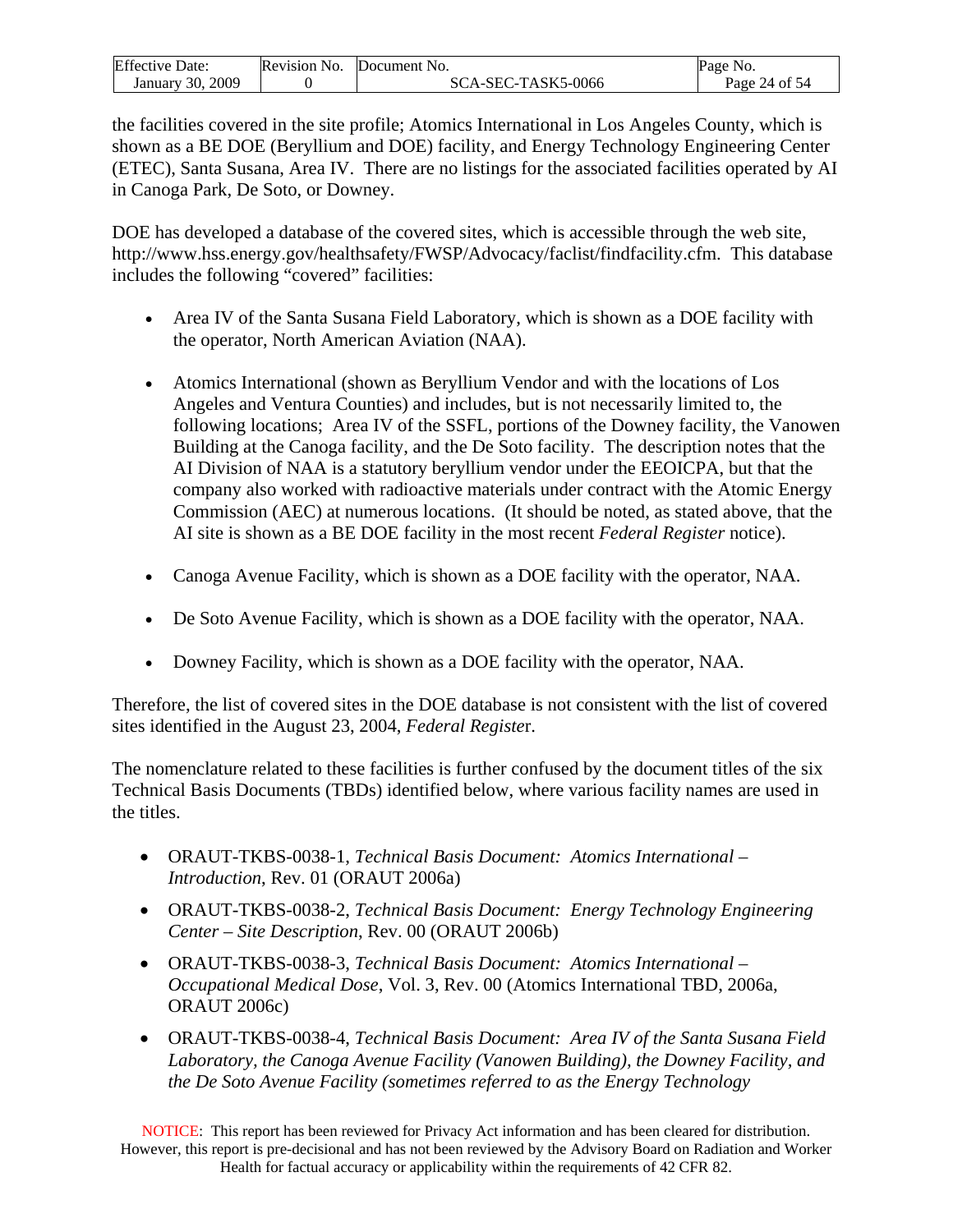<span id="page-24-0"></span>

| <b>Effective Date:</b> | Revision No. | Document No.       | Page No.      |
|------------------------|--------------|--------------------|---------------|
| January 30, 2009       |              | SCA-SEC-TASK5-0066 | Page 25 of 54 |

*Engineering Center [ETEC] or Atomics International) – Occupational Environmental Dose*, Rev. 01 (ORAUT 2007)

- ORAUT-TKBS-0038-5, *Technical Basis Document: Energy Technology Engineering Center – Occupational Internal Dose*, Rev. 00 (ORAUT 2006d)
- ORAUT-TKBS-0038-6, *Technical Basis Document: Atomics International Occupational External Dosimetry*, Rev. 01 (ORAUT 2006e)

The TBDs focus on Area IV of the Santa Susana Field Laboratory, but also address the Canoga, Downey, and De Soto facilities. Dose reconstructions that are prepared for employees of AI include work conducted at all four of these facilities. It is noted above that the AI Division of NAA operated all four of these facilities, and their internal and external dose monitoring programs were the same for all the facilities.

In addition, TBD-1 (p. 6) states, "The name Atomics International (AI) is used to represent all [all meaning the four facilities; Area IV, Downey, Canoga Avenue, and De Soto Avenue] of them unless more specific location information is warranted." Therefore, when the petition refers to the facility as AI and it is shown as a covered DOE facility, it is easy to understand why there would be some confusion as to what locations are covered.

Given the above, we believe NIOSH should re-assess the SEC Petition being only applicable to Area IV at SSFL.

## **4.2.2 Coverage Dates**

The initial date of coverage is dependent on whether all four facilities are covered in the petition, or if just Area IV of SSFL is covered.

If all four facilities are covered in the petition, the initial year of coverage should be 1947 or 1948. TBD-2 (p. 9) states, "The SSFL was initially established by North American Aviation (NAA) in 1947 to meet the requirements for a field test laboratory to static-fire large rocket engines, but it also met the NAA's need for a nuclear research facility." The first year of coverage shown for the Downey facility in the DOE database is 1948, which is also noted as the first year of coverage in TBD-1 (ORAUT 2006a) (p. 6). TBD-2 (p. 27) discusses AEC-funded activities taking place at Downey between 1948 and 1955.

If only Area IV of SSFL is covered in the petition, it is not clear whether the initial date of coverage is 1953, 1954, or 1955. The initial date of coverage for Area IV is shown as 1955 in 42 CFR Part 83.9 and the DOE "covered facilities" database. However, there are conflicting references in the TBDs as to when operations began at Area IV. TBD-2 (p. 9) states, "Area IV was established at the SSFL in 1953 as a nuclear research and development facility." Later in this same document on the same page, it is stated that "Nuclear R&D activities in Area IV increased rapidly from 1953 into the late 1960s, then declined." Figure 2-3 in TBD-2 also shows that Area IV was established in 1953 to provide nuclear-related research. TBD-2 (p. 13) states, "Between 1954 and 1980, several nuclear reactors were built, tested, and operated in Area IV."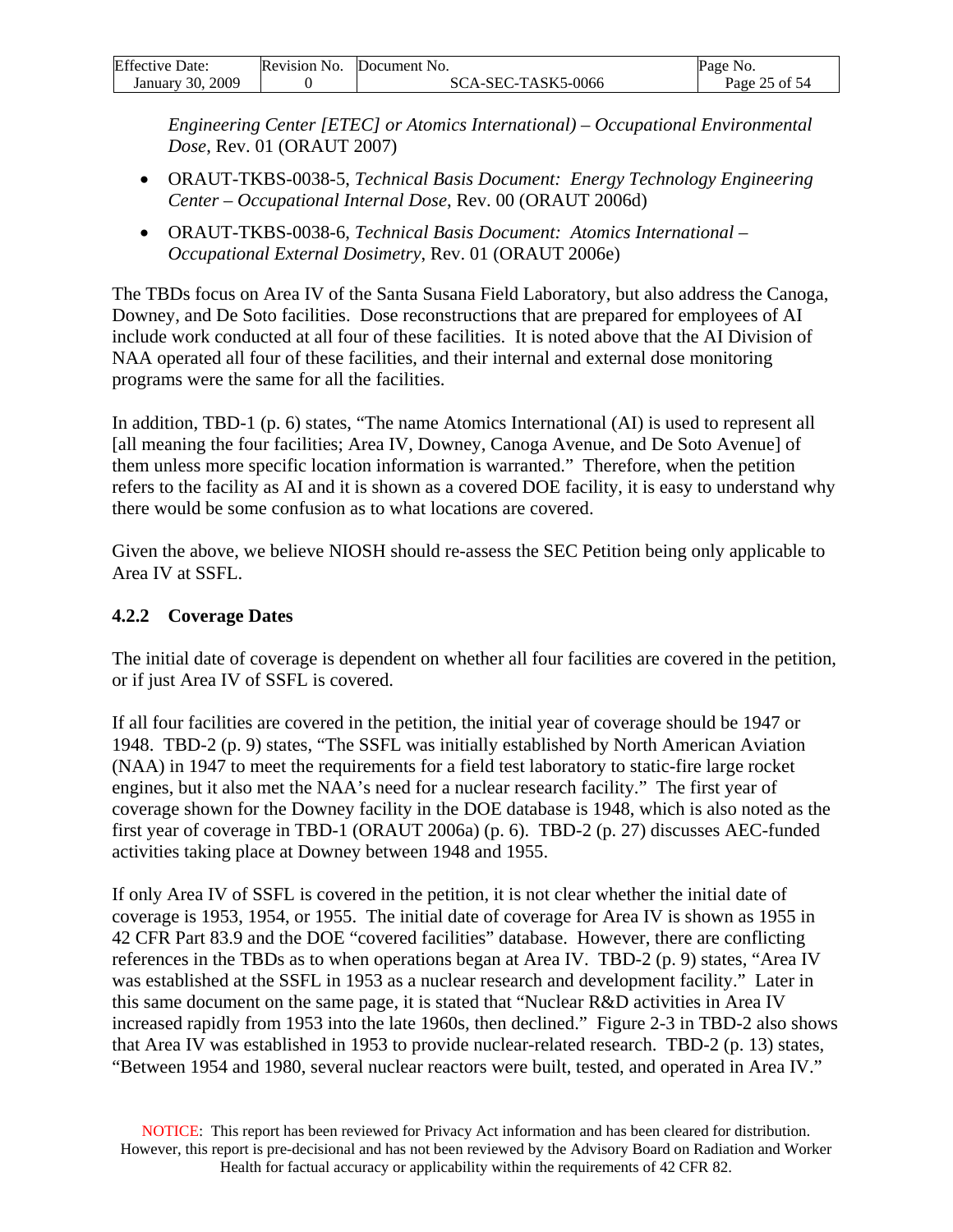<span id="page-25-0"></span>

| <b>Effective Date:</b> | Revision No. | Document No.       | Page No.      |
|------------------------|--------------|--------------------|---------------|
| January 30, 2009       |              | SCA-SEC-TASK5-0066 | Page 26 of 54 |

Given the above, we believe NIOSH should re-assess the time periods of interest to the SEC Petition.

### **4.3 ADEQUACY OF THE INTERNAL MONITORING PROGRAM**

#### **4.3.1 Overview of Internal Monitoring Program**

SC&A evaluated internal monitoring data from 136 claimant files with dose reconstruction overviews. Our evaluation included identifying the number of workers that were monitored in a given year. The results of this evaluation are presented graphically below. The percentage of workers monitored and the total number monitored are shown in Figures 4.3.1-1 and 4.3.1-2 for the period of [1](#page-25-0)955–1995 and 1956–1966, respectively.<sup>1</sup> The conclusions we have drawn in evaluating this information are presented below.



**Figure 4.3.1-1: Percentage of Workers Monitored, 1955–1995** 

 $\begin{array}{c|c}\n\hline\n\end{array}$  $<sup>1</sup>$  Figures showing the actual number of workers internally monitored were redacted given Privacy Act</sup> concerns.

NOTICE: This report has been reviewed for Privacy Act information and has been cleared for distribution. However, this report is pre-decisional and has not been reviewed by the Advisory Board on Radiation and Worker Health for factual accuracy or applicability within the requirements of 42 CFR 82.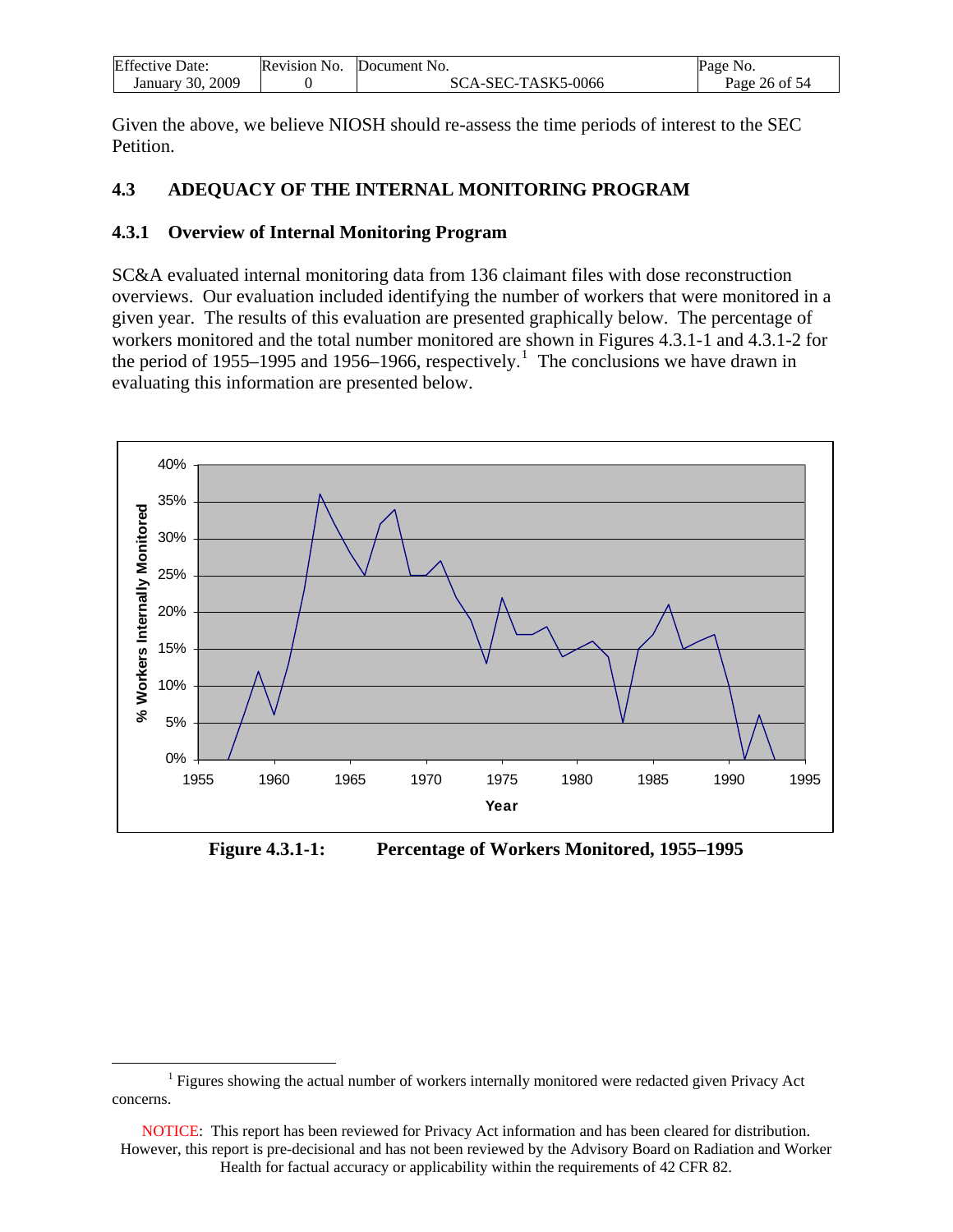| <b>Effective Date:</b> | Revision No. | Document No.       | Page No.      |
|------------------------|--------------|--------------------|---------------|
| January 30, 2009       |              | SCA-SEC-TASK5-0066 | Page 27 of 54 |



**Figure 4.3.1-2: Percentage of Workers Monitored Internally from 1956–1966** 

#### **4.3.1.1 1948–1958**

TBD-5 describes the internal dosimetry (bioassay) program at SSFL, with key excerpts presented below. As part of the ER, NIOSH located personal and area monitoring data in the NIOSH Site Research Database (SRDB) and in its NIOSH OCAS Claims Tracking System (NOCTS), which have been used to estimate doses to individual employees in the proposed class. NIOSH identified only limited amounts of internal personnel monitoring data for pre-1959 exposures, which is consistent with its finding that an SSFL routine bioassay program was not initiated until August 1958 (Kellehar 1966).

The figures above indicate that there was essentially no internal monitoring taking place prior to 1959, which is consistent with NIOSH's findings in the SEC ER.

#### **4.3.1.2 1959–1965**

Entry into the bioassay program was based on job assignment, but monitoring procedures were generally invariable across occupations. However, firefighters appeared to be monitored more frequently than other workers. By the early 1960s, the bioassay program "normally" consisted of urinalysis for personnel whose work assignments involved "potential exposure to radioactive materials." The frequency of sampling during the 1960s was slightly higher than in any other time period and varied from one to four per year, depending on the nature of the employee's work, past exposure history, etc. Special bioassay sampling, consisting of more frequent urine testing, was in place very early (1960), but "only when gross internal contamination" was suspected (Hart 1979).

NOTICE: This report has been reviewed for Privacy Act information and has been cleared for distribution. However, this report is pre-decisional and has not been reviewed by the Advisory Board on Radiation and Worker Health for factual accuracy or applicability within the requirements of 42 CFR 82.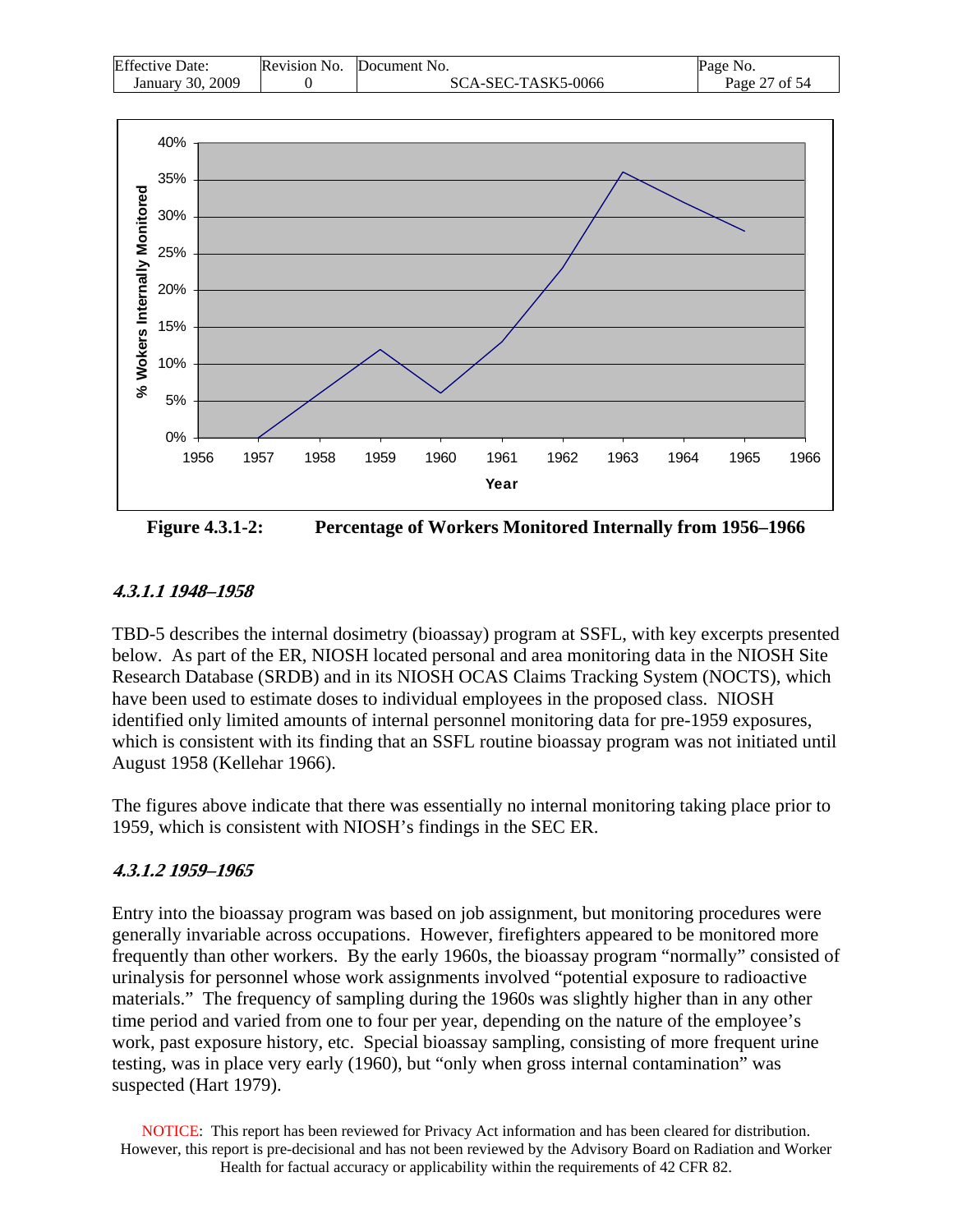| <b>Effective Date:</b> | Revision No. | Document No.       | Page No.      |
|------------------------|--------------|--------------------|---------------|
| January 30, 2009       |              | SCA-SEC-TASK5-0066 | Page 28 of 54 |

The figures above indicate that while the number of personnel that were internally monitored was increasing during this period, it was not until roughly 1963 when the percentage of workers monitored "somewhat" stabilized above 25%. Hence, there is some question whether the bioassay data collected and analyzed from 1959 through 1963 was sufficient for internal dose reconstruction or to develop a coworker model for internal dose reconstruction.

### **4.3.1.3 1966–2004**

In 1970, standards for bioassay sampling were published (Staszesky 1970). Work in areas where unencapsulated radioactive material was present required baseline and termination urine samples. A new baseline could be required for a change in job assignment. For new operations, a "pilot" bioassay program consisting of weekly urine samples could be required until a pattern was established. Regular work in these areas required a quarterly routine urine sample, but monthly samples could be required in a case of high exposure potential. Periodic fecal samples and in-vivo counts could also be required. Employees who periodically performed work in these areas were subject to semiannual urine samples. Personnel who frequently entered these areas, but did not perform hands-on work, such as project engineers, industrial engineers, etc., provided annual routine urine samples.

SC&A has observed no cases where workers had a significant increase in the monitoring frequency after 1970. This is consistent with the data, which show that overall internal monitoring frequencies did not change over time (Figures 4.3.1.3-1 and 4.3.1.3-2). By the mid-1970s, the definition of who was included in the routine bioassay monitoring program had changed to "personnel whose work assignments potentially expose them to respirable-sized radioactive aerosols" (Hart 1979). By the late 1980s, the criterion was "personnel whose work assignments potentially expose them to radioactive aerosols" (Tuttle 1989). Quarterly urine sampling was the norm through the 1980s (Hart 1979, 1980a, 1980b, and 1980c; Eggleston 1983 and 1984; Tuttle 1985, 1986a, 1986b, 1986c, 1988a, 1988b, and 1989).

In the mid-1970s, fecal sampling was used, but "only when gross internal contamination" was suspected (Hart 1979). Using the concept of a Maximum Possible Body Burden (MPBB), an excretion rate was determined by radionuclide that would indicate that one MPBB had been received. For several years prior to 1968, the policy was to restrict employees from work in potential airborne areas until their body burden was less than 25% of the MPBB (Alexander 1968a). Starting in January 1968, ETEC imposed a restriction from work in areas with potential airborne exposure (or in some cases, from all radiation areas) if the bioassay results indicated the receipt of 50% or more of the MPBB. The restriction remained in place until two consecutive bioassay samples indicated that the remaining deposition was less than 25% of the MPBB (Staszesky 1970).

The figures above indicate that the internal monitoring seems to have stabilized during this period and decreased in later years as operations ceased.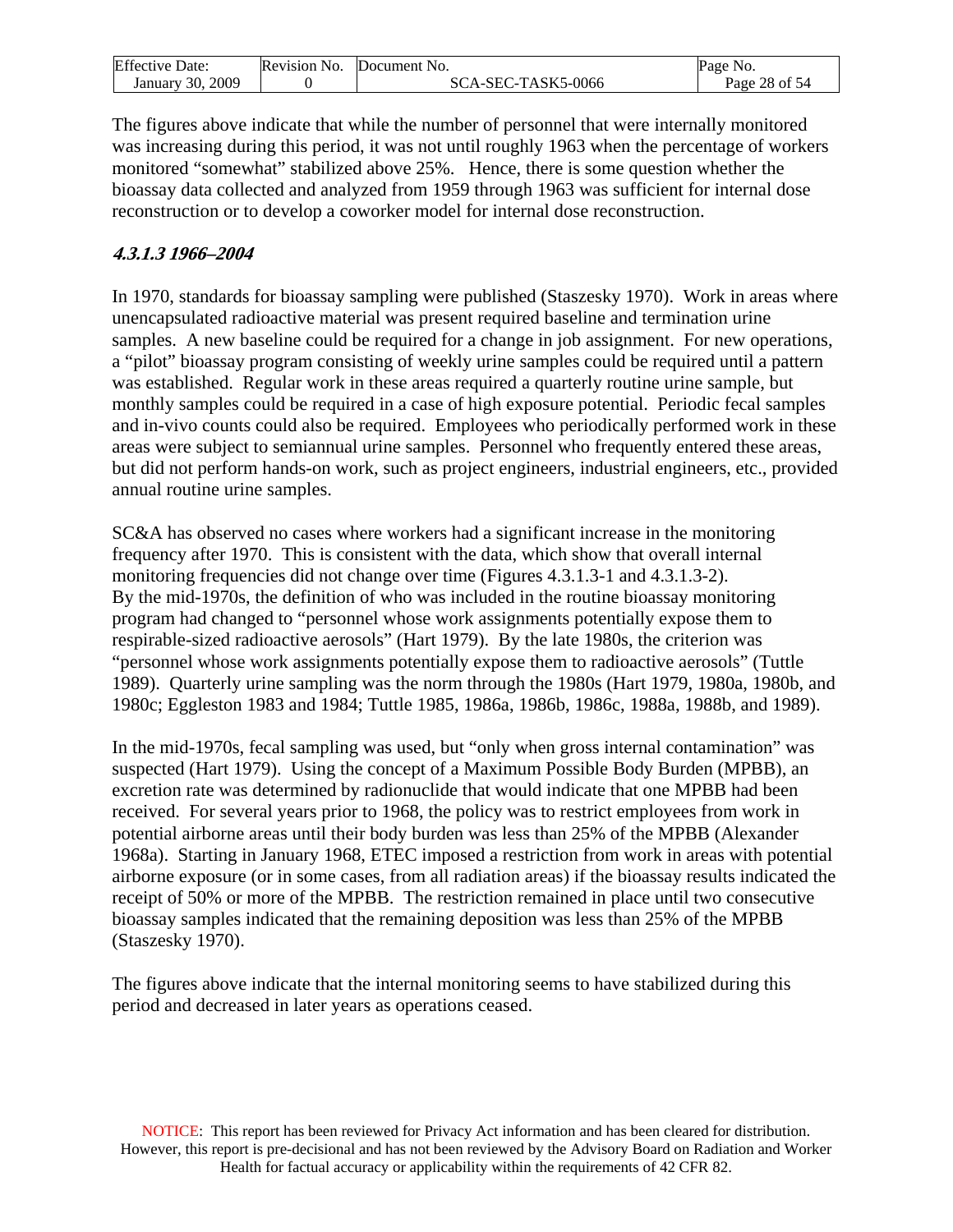<span id="page-28-0"></span>

| <b>Effective Date:</b> | Revision No. | Document No.       | Page No.      |
|------------------------|--------------|--------------------|---------------|
| January 30, 2009       |              | SCA-SEC-TASK5-0066 | Page 29 of 54 |

#### **4.3.2 Monitoring for Internal Exposure of SSFL Workers was Incomplete and Poorly Documented for Most Years of Facility Operation**

In Section 5.2 (p. 10) of TBD-5, the evaluation of the SSFL internal monitoring program is prefaced with the following statement:

*Early 1960s AI documents describe all the elements of a comprehensive radiation safety program, including a laboratory with bioassay capability. …* [Emphasis added.]

This statement, however, was tempered by numerous admissions in subsequent sections of the TBD. A sampling of statements suggesting deficiencies and data limitations include the following:

Page 13:

*Specific radionuclides could be determined "where required" (Lang 1960). Some detail has been found on early urinalysis methods. In addition to the inhouse laboratory capability, bioassay services were contracted to the following vendors:* [Eight vendors are listed.]

*…Information on the periods during which ETEC used these laboratories was not found.* [Emphasis added.]

 In addition to the eight contract laboratories, ETEC had its own **in-house** laboratory, which analyzed urine for uranium content by fluorometric method. Exposure to uranium may have existed in various states of enrichment up to 93%.

Page 14:

*Due to its higher specific activity, EU activity could be determined by counting….* 

*No specific information on sensitivities for the in-house laboratory was obtained….* [Emphasis added.]

Page 15 (Regarding thorium):

*No details of early thorium analyses were recovered…* 

Page 15 (Urinalyses for period 1967–1974):

*Partial documentation on bioassay methods from 1967 through 1974 was found. …These documents are believed to refer to services offered by UST* [one of the eight contract laboratories]. [Emphasis added.]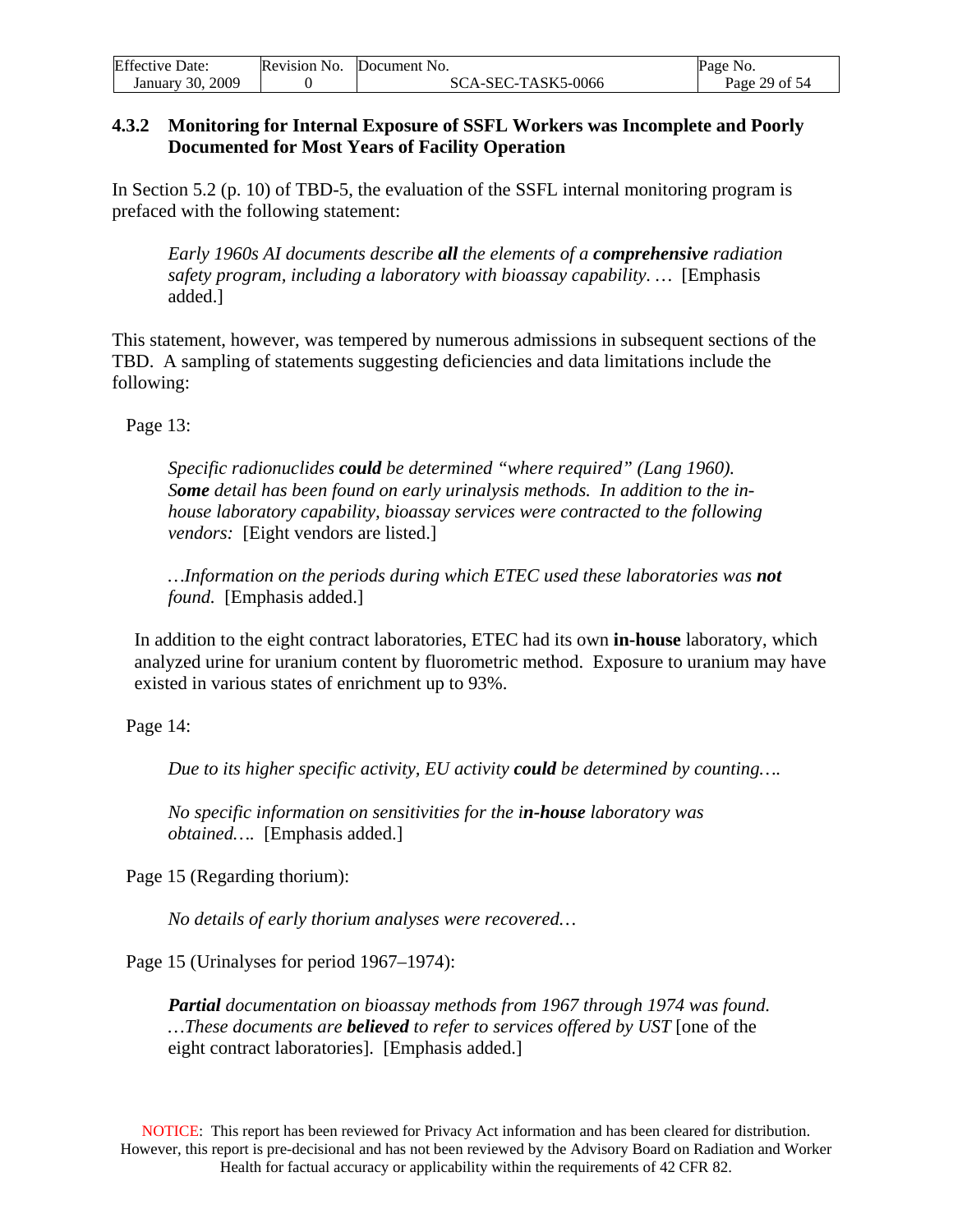| <b>Effective Date:</b> | Revision No. Document No. | Page No.      |
|------------------------|---------------------------|---------------|
| January 30, 2009       | SCA-SEC-TASK5-0066        | Page 30 of 54 |

Page 17 (Urinalysis for period 1975–1988):

*The following analytical methods were taken from a series of annual reports…. The measurement "type" in parentheses appears in many personnel bioassay records. The detection limits should have improved over the years. However, a listing was not found. …* [Emphasis added.]

Page 18 (On the method for analyzing mixed fission products):

*Mixed fission products were precipitated from a basic oxalate media. … Alkali metals such as 137Cs did not precipitate. In addition, volatile fission products such as 1-131 were lost. …* [Emphasis added.]

Page 19 (On in-vitro methods for individual radionuclides):

*Although fecal sampling was mentioned as both a routine and a special bioassay method in site documents, little detail has been found about the analytical methods used. …* [Emphasis added.]

Page 20 (On the use of whole-body counting for monitoring workers):

*… whole-body counting for fission or activation products was apparently not part of the routine bioassay program at ETEC. Between 1975 and 1988, only 25 counts on 25 individuals were summarized in annual reports. …All WBCs were reported positive for 137Cs. Ten counts were performed in 1977 and 15 were performed in 1979.* [Emphasis added.]

Page 20/21 (On the use of chest counting):

*In 1967, the first chest (lung) counts for uranium using a medical system were performed at UCLA. The 186-keV gamma ray from the decay of 235U was used to quantify the amount of EU in the lung … Calibration of this system was crude;…* [Emphasis added.]

*Starting in 1968, Helgeson Nuclear Services provided lung counting services. … The results were reported in milligrams of*  $235U \pm 2$  *sigma...* 

*By 1977, two 5-in.-diameter, thin-window phoswich detectors were used, …* [to detect U-235]

(SC&A notes that all chest measurements only quantified the amount or the activity of U-235. Without a firm understanding of the level of enrichment, the more important contribution of U-234 to total alpha activity cannot be determined.)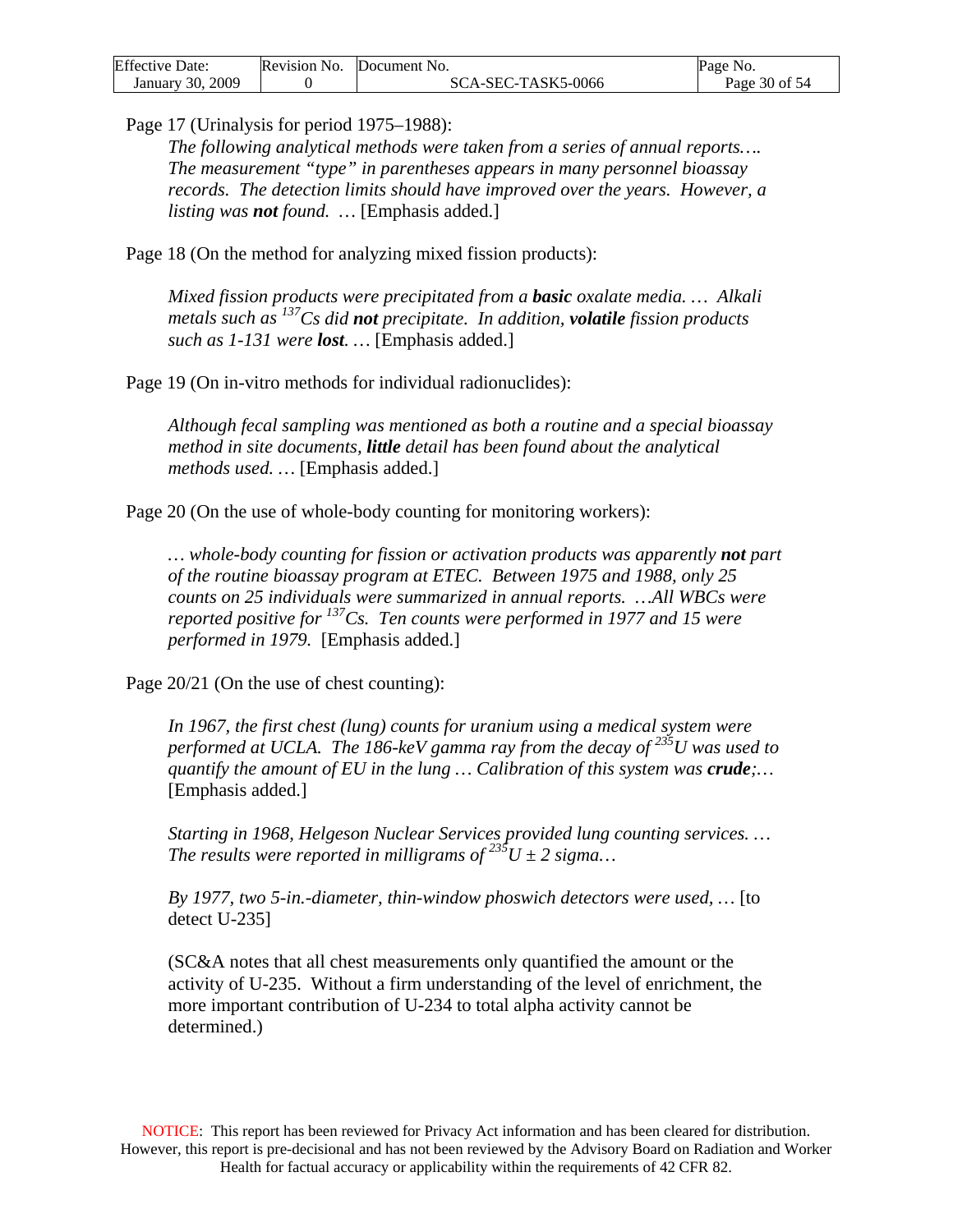<span id="page-30-0"></span>

| <b>Effective Date:</b> | Revision No. | Document No.       | Page No.      |
|------------------------|--------------|--------------------|---------------|
| January 30, 2009       |              | SCA-SEC-TASK5-0066 | Page 31 of 54 |

Page 25 (On solubility type, fraction activity, and particle size per facility):

*In the absence of any measurements or studies, NIOSH guidance requires the use of default solubility classes and particle size values from the International Commission on Radiological Protection. … With one exception, facility-specific solubility and particle size data for ETEC has not been found. Activity fractions were not available with the exception of those for limited fuel fabrication operations. … Table 5-9 lists* [recommended/default] *this information* (emphasis added).[Our review of Table 5-9 indicates that to date, (1) a solubility class has not been assigned to all radionuclides, (2) activity fractions are lacking for several facilities, (3) activity fractions are based on inappropriate data, and (4) activity fractions fail to identify select radionuclides (e.g., Na-24, radioiodines)].

#### **4.3.3 Insufficient Correlation between Bioassay Data and Potential Exposures to Specific Radionuclides**

Two sources (NIOSH 2008, ORAUT 2006e) state that there is sufficient bioassay and other supporting data available for 1959 and beyond to establish an upper bound for uranium, mixed fission products (MFPs), Po-210, plutonium, SR-90, tritium, and thorium. Of the 37 internal monitoring records available to SC&A, 78% were monitored for uranium, 62% for mixed fission products, 0% for polonium, 24% for plutonium, 5% for strontium, 14% for tritium, and 0% for thorium.

SC&A does not believe that these sources have clearly demonstrated a correlation between the bioassay data available and the potential exposures to specific radionuclides. They have not clearly defined for which workers each of the procedures were conducted, including gross alpha and gross beta. From a brief review of claimant files, it appears that monitoring was not routine for all workers handling radioactive material. Furthermore, detection limits for 1975–1988 are unavailable, and Table 5-9 in TBD-5 containing solubility type and fraction of activity is incomplete in many cases. Hence, it appears that there were significant limitations in the bioassay program in 1959, and perhaps for a few years beyond 1959.

#### **4.3.4 Missing Radionuclides in Bioassay Data**

The site profile indicates that bioassay data were available for gross alpha, gross beta, uranium, fission products, plutonium, thorium, Po-210, Sr-90, H-3, P-32, S-35, C-14, Pm-147, americium, and curium. Of the 37 internal monitoring records available to SC&A, the vast majority of monitoring was for uranium and mixed fission products; 78% and 62%, respectively. Fission products were monitored for 49% of the workers. Only a few monitoring records exist for the following radionuclides: 8% for cesium, 3% for beryllium, 3% for mercury, 3% for potassium, 0% for polonium, 24% for plutonium, 5% for strontium, 14% for tritium, and 0% for thorium. Potential exposure to radionuclides such as U-233 and U-234 could have occurred during these operations, but it may not be possible to determine this, given the limitations of uranium monitoring (see below).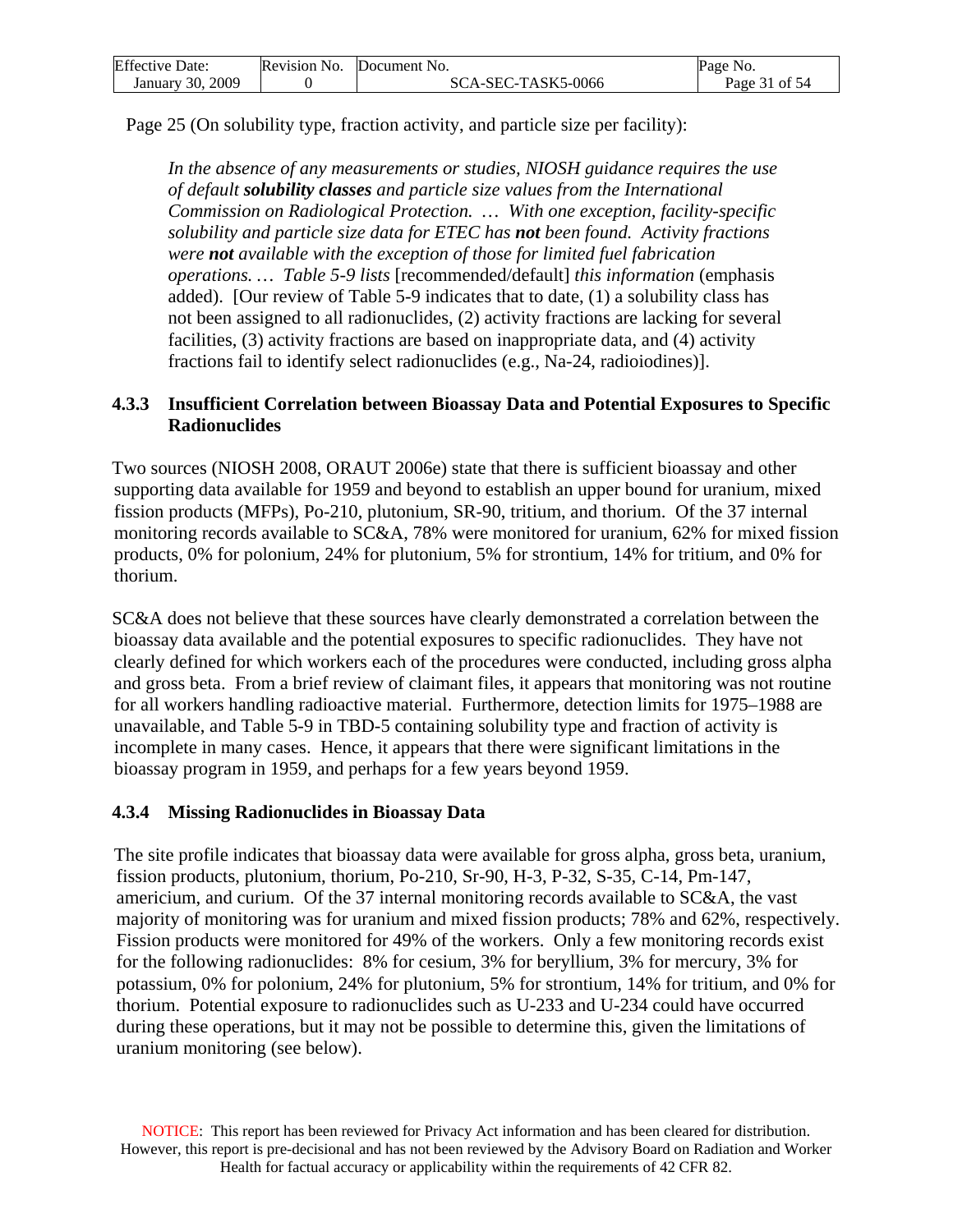<span id="page-31-0"></span>

| <b>Effective Date:</b> | Revision No. Document No. | Page No.      |
|------------------------|---------------------------|---------------|
| January 30, 2009       | SCA-SEC-TASK5-0066        | Page 32 of 54 |

## **4.3.5 No Coworker Model**

The site profile has not cited an internal coworker model as necessary, and the document does not address the use of a coworker model for those individuals potentially exposed but not monitored. A review of some of the claimant files indicates that some workers, who it appears should have been monitored, were not monitored, and those workers who were monitored were not monitored on a routine basis. In many cases, the dose reconstruction reports rely on guidance that has been developed for internal dose determinations based on other site information, rather than relying on site information. A coworker model would allow for more precise determinations of the doses the SSFL workers received. It is unclear whether there are data for coworker models for all the relevant radionuclides, especially for the early years through 1961/1962.

### **4.3.6 Lack of Source Term Data**

### TBD-5 states the following:

*Without bioassay or air sample data, the last resort is determination of airborne concentrations using source term evaluations (NIOSH 2002, p. 19). Data on the amount of dispersible material available does not appear to be available for ETEC.* 

#### **4.3.7 NIOSH's Interpretation of Reported Values by the Contract Laboratory Nuclear Science and Engineering Corp. (NSEC) may not be Correct**

Section 5.3.1.2 (page 14) of TBD-5 attempts to clarify data reported by NSEC related to urinalyses for gross alpha, gross beta, and MFPs:

#### *Gross Alpha*

*Shepard (1959) gave a minimum measurable concentration of 7.5 dpm/L for gross alpha counting. NSEC gave its minimum measurable concentration as 0.2 cpm/mL (NSEC 1957). It is assumed that this is a typographical error and 0.2 dpm/mL was intended.* [Emphasis added.]

### *Gross Beta*

*Shepard (1959) gave a minimum measurable concentration of 75 dpm/L for gross beta counting. NSEC gave its minimum measurable concentration as 1.0 cpm/mL (NSEC 1957). It is assumed that this is a typographical error and 1.0 dpm/mL was intended.* [Emphasis added.]

### *Mixed Fission Products*

*… for beta activity with an approximate minimum detectable amount (MDA) of 60 dpm/sample* [is assumed] *(ORAU 2004, p. 27) … NSEC gave its minimum measurable concentration as 2.0 cpm/mL (NSEC 1957). It is assumed that this is a typographical error and 2.0 dpm/mL was intended.* [Emphasis added.]

NOTICE: This report has been reviewed for Privacy Act information and has been cleared for distribution. However, this report is pre-decisional and has not been reviewed by the Advisory Board on Radiation and Worker Health for factual accuracy or applicability within the requirements of 42 CFR 82.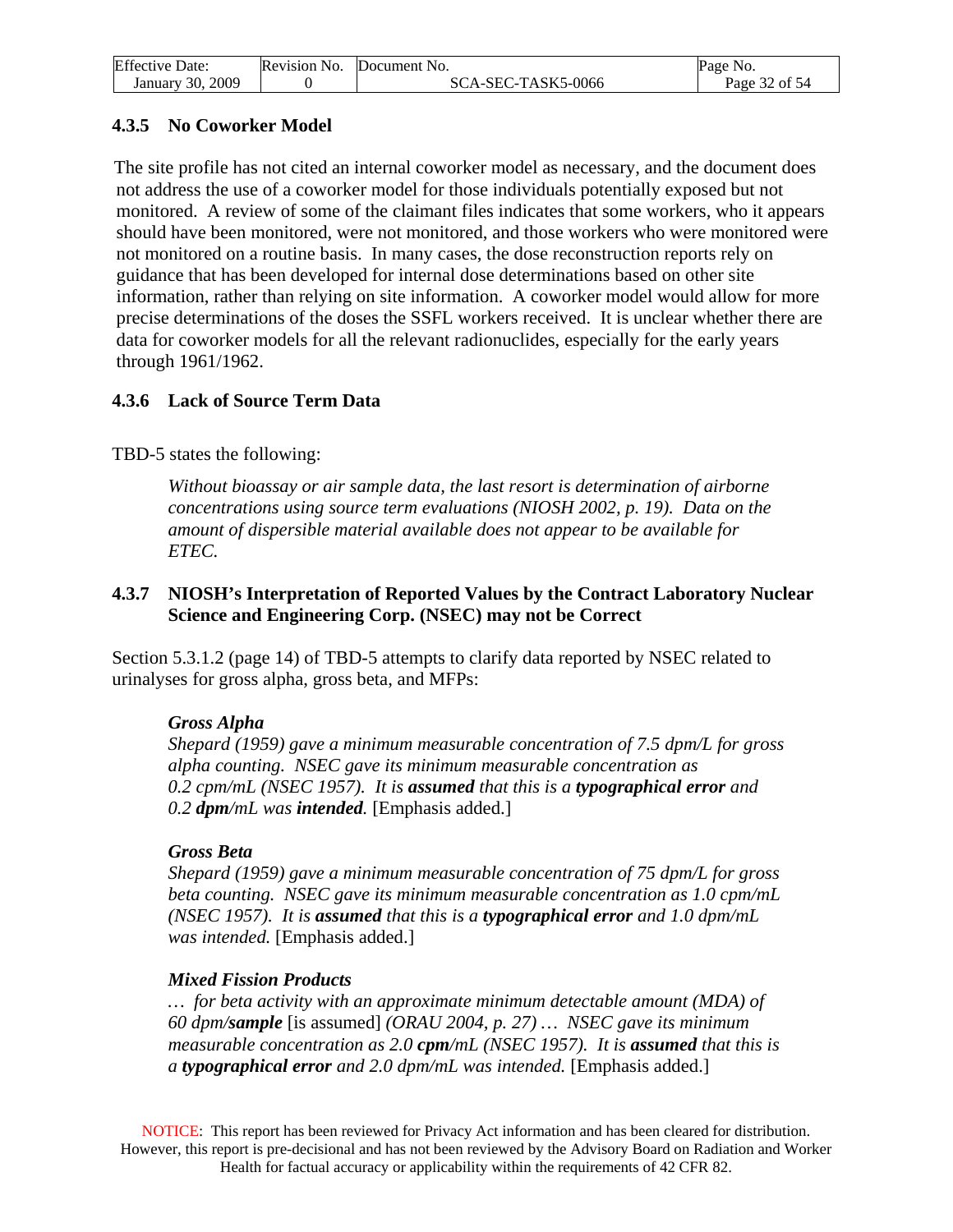<span id="page-32-0"></span>

| <b>Effective Date:</b> | Revision No. | Document No.       | Page No.      |
|------------------------|--------------|--------------------|---------------|
| 2009<br>January 30.    |              | SCA-SEC-TASK5-0066 | Page 33 of 54 |

The unsupported assumption that in all three cases a "typographical error" was, in fact, made may not be correct, given the discrepancies between the values reported by NSEC relative to those of Shepard:

|             | Shepard 1959        | <b>NSEC</b>               |
|-------------|---------------------|---------------------------|
| Gross alpha | $7.5 \text{ dpm/l}$ | $0.2$ cpm/ml or 200 cpm/l |
| Gross beta  | $75 \text{ dpm}/l$  | 1 cpm/ml or $1,000$ cpm/l |
| <b>MFP</b>  | $60 \text{ dpm}/l$  | 2 cpm/ml or $2,000$ cpm/l |

If, in fact, the NSEC data were correctly reported in the units of cpm/ml, and adjusted for yield(s) and counting efficiencies, MDA values (redefined in dpm/l) are likely to more than double. Such large differences are hard to explain and raise questions about the credibility of bioassay data provided by contract laboratories as a whole. Since this concern applies to the time period post-1958, it brings into question NIOSH's ability to perform internal dose reconstructions post-1958. This issue needs further investigation.

### **4.3.8 Potential Difficulties Associated with Uranium Bioassay Data**

Uranium at SSFL to which workers may have been exposed existed in various degrees of enrichment (i.e., 2% to 93%). Section 5.3 of TBD-5 discusses the two independent methods used to assess uranium in urine; the fluorometric method only identifies uranium concentrations in ug/ml, while the radiometric method assesses the gross alpha activity in dpm/l. Given the potentially wide range of specific activities of uranium defined by fluorometric urine data, all fluorometrically analyzed urine would also require a **concurrent** radiometric evaluation of that sample in order for these data to be useful to dose reconstruction.

From information contained in Section 5.3 of the TBD, it is unclear whether urine samples were consistently analyzed by both fluorometric **and** radiometric methods. This is particularly evident from the internal monitoring records pre-1961, where there appears to be no distinction made between the types of urinalysis methods used. From 1961–1962, there was a transition period where uranium in general was monitored, as well as Uranium Radiometric (UR) and Uranium Fluoride (UF). After 1962, the type of urinalysis methods used was usually specified.

It is **not** unreasonable to assume that for the early years, concern for the chemical toxicity of uranium may have limited urine bioassay to the fluorometric method. If this assumption is true, the absence of concurrent radiometric analysis of urine samples would severely limit the value of early fluorometric data.

Thus, in the event that a fluorometric urine bioassay cannot be matched with a concurrent radiometric analysis, a claimant-favorable default value should be used that defines the enrichment level of uranium. NIOSH should further explore this issue, as it might apply to the post-1958 time period.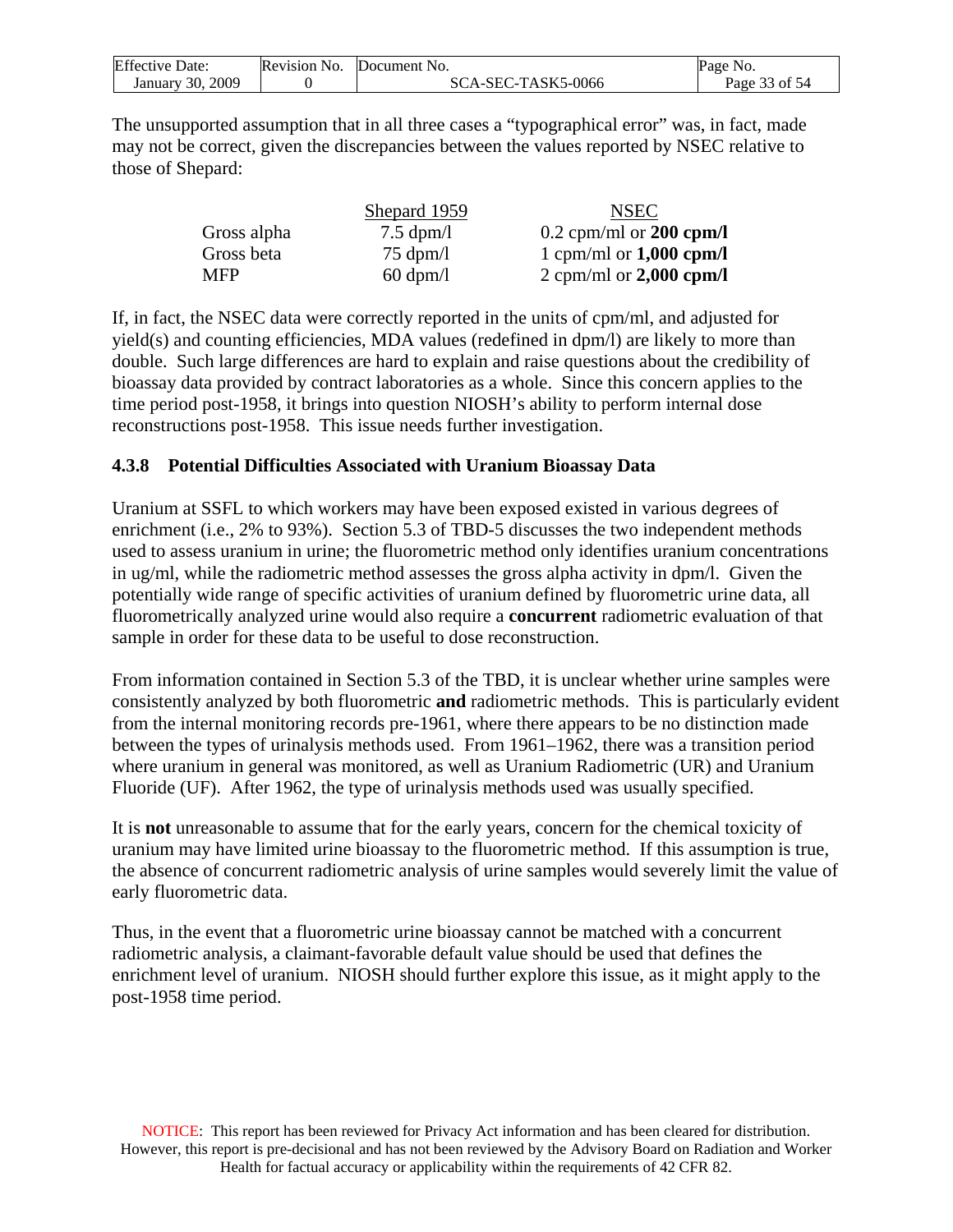<span id="page-33-0"></span>

| <b>Effective Date:</b> | Revision No. Document No. | Page No.      |
|------------------------|---------------------------|---------------|
| January 30, 2009       | SCA-SEC-TASK5-0066        | Page 34 of 54 |

#### **4.3.9 There are Unanswered Questions Regarding the Completeness and Quality of Personnel Exposure Records**

In Section 5.2 of the TBD, the following statements appear: Page 10:

> *…AI established health and safety files on each employee that contained radiation exposure records, injury records, and other "pertinent" data (Lang undated, 1960). Today, personnel radiation exposure records are in the Radiation Safety Records Management System (RSRMS), which encompasses about 170 file cabinets*. [Emphasis added.]

Page 12:

*The bioassay records in the individual files generally consist of:* 

*• Individual Personnel Keysort Cards (Figure B-2, Attachment B), which were used to track the type, frequency, and week of sample collection. … The forms can be difficult to read due to the quality of the copies, and dose reconstructors should refer to the forms listed below for urine and fecal data. This form might be the only place in vivo* [?] *data are listed.* [Emphasis added.]

Section 5.7 (page 23):

*The bioassay results from ETEC and its predecessor organizations are apparently not available in a computerized format. The units used to report the results are generally included in the hard-copy reports. …* [Emphasis added.]

Section 5.8 (page 23):

*No codes have been found* [for excreta samples]*. …* 

These statements suggest that (1) all personnel records currently exist in hardcopy form only, and (2) records may be of poor quality, difficult to interpret, and incomplete.

SC&A concludes that the use of these records for dose reconstruction will require a comprehensive assessment regarding the quality and completeness of records contained in the 170 file cabinets, and requires guidance to dose reconstructors for their interpretation/use.

#### **4.3.10 Use of SSFL Site Survey Data/Source Term cannot be Regarded as Useful Surrogate Data for Bioassay Data in Dose Reconstruction**

In the absence of an individual's in-vitro/in-vivo bioassay data, the TBD provides the following information and guidance to dose reconstructors:

NOTICE: This report has been reviewed for Privacy Act information and has been cleared for distribution. However, this report is pre-decisional and has not been reviewed by the Advisory Board on Radiation and Worker Health for factual accuracy or applicability within the requirements of 42 CFR 82.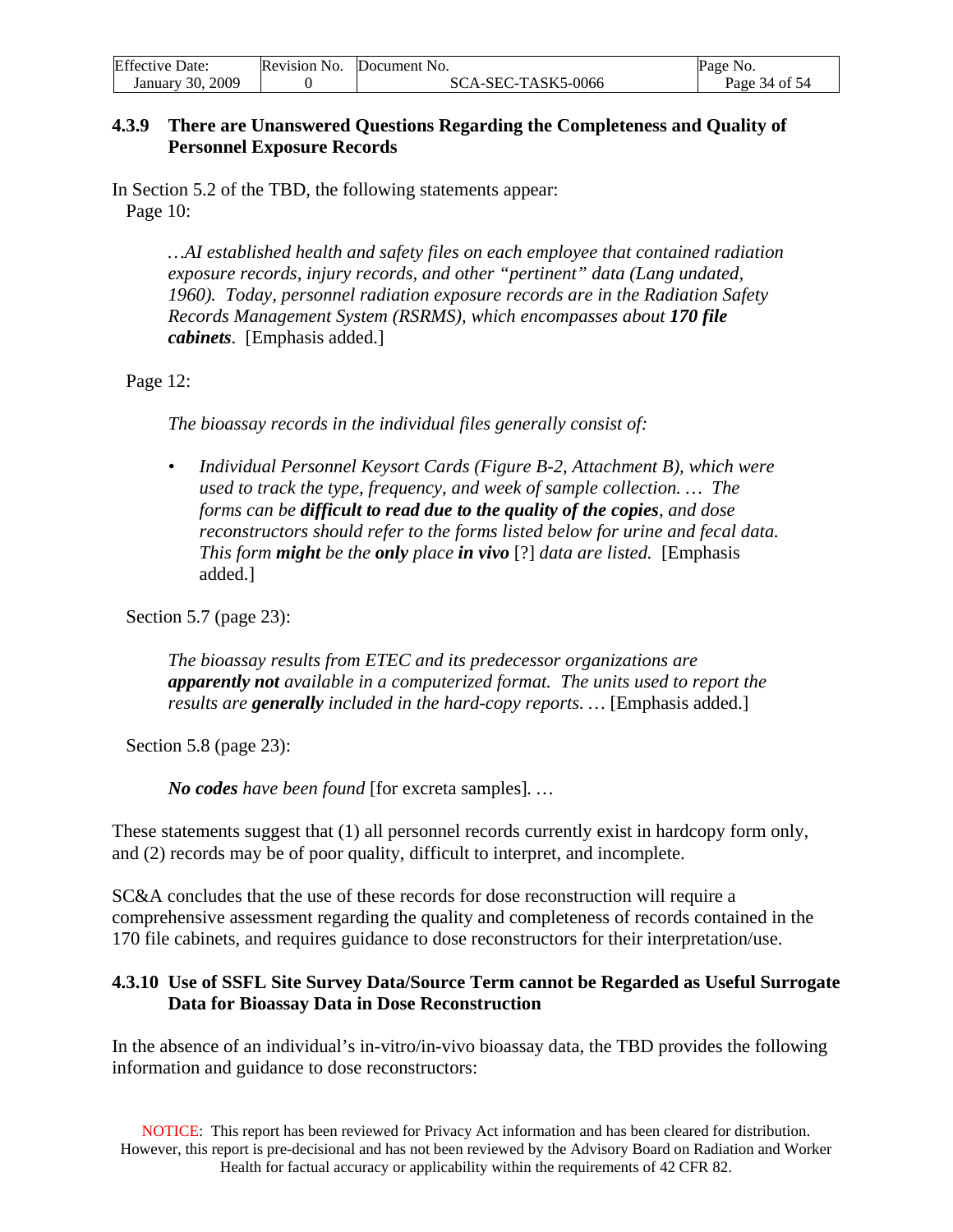<span id="page-34-0"></span>

| <b>Effective Date:</b> | Revision No. Document No. | Page No.      |
|------------------------|---------------------------|---------------|
| January 30, 2009       | SCA-SEC-TASK5-0066        | Page 35 of 54 |

Section 5.11 (page 26):

*If bioassay data are not adequate to evaluate an individual's internal doses, dose reconstructors can use workplace monitoring data (NIOSH 2002). The following types of workplace data might be available for ETEC: breathing zone air samples, general area air samples, and surface contamination surveys. However, these data are not likely to be in individual exposure records. Data on respirator use are not likely to be available … resuspension factors are not likely to be available.* [Emphasis added.]

Section 5.12 (page 30):

*Without bioassay or air sample data, the last resort is determination of airborne concentrations using source term evaluations (NIOSH 2002, p. 19). Data on the amount of dispersible material available does not appear to be available for ETEC.* [Emphasis added.]

This "guidance" is deficient and places an unrealistic responsibility on the dose reconstructor because, at a minimum, the dose reconstructor will need to make judgments regarding (1) how to use general air sampling data when breathing zone data are not available or limited, and (2) what resuspension factors should be assigned. It is important that additional guidance be provided that ensures that claimant-favorable assumptions are applied in a consistent manner.

## **4.4 LACK OF INFORMATION WITH CERTAIN FACILITY INCIDENTS**

### **4.4.1 Overview**

Table 2-6 in TBD-2 presents major site incidents that had significant potential for internal or external exposure to personnel. The two primary incidents of concern are the SRE and the Sodium Burn Pit.

### **4.4.2 Sodium Reactor Experiment Coolant Failure**

TBD-2 contains a discussion of the SRE coolant failure in Section 2.2.1.1.2 and in Table 2-6. Section 2.2.1.1.2 provides very little information on the incident, and does not discuss any potential exposure information. Table 2-6 (30 pages after Section 2.2.1.1.2) provides more detail on the incident, but does not provide any worker exposure information. There is information in Table 2-6 about exposure being negligible for nearby residents (a maximum theoretical calculated dose of 0.06 rem to someone living in Susana Knolls, the nearest residential area at the time), but does not present exposure information for workers.

Based on our review of claimant files, it does not appear that all workers who should have been monitored were monitored. NIOSH (Hughes 2008) provided SC&A with a spreadsheet containing information on claimants who worked at Area IV in 1959, and whether they were internally or externally monitored. The key finding from this spreadsheet (the spreadsheet cannot be provided given Privacy Act concerns) is that 42% of those claimants, who were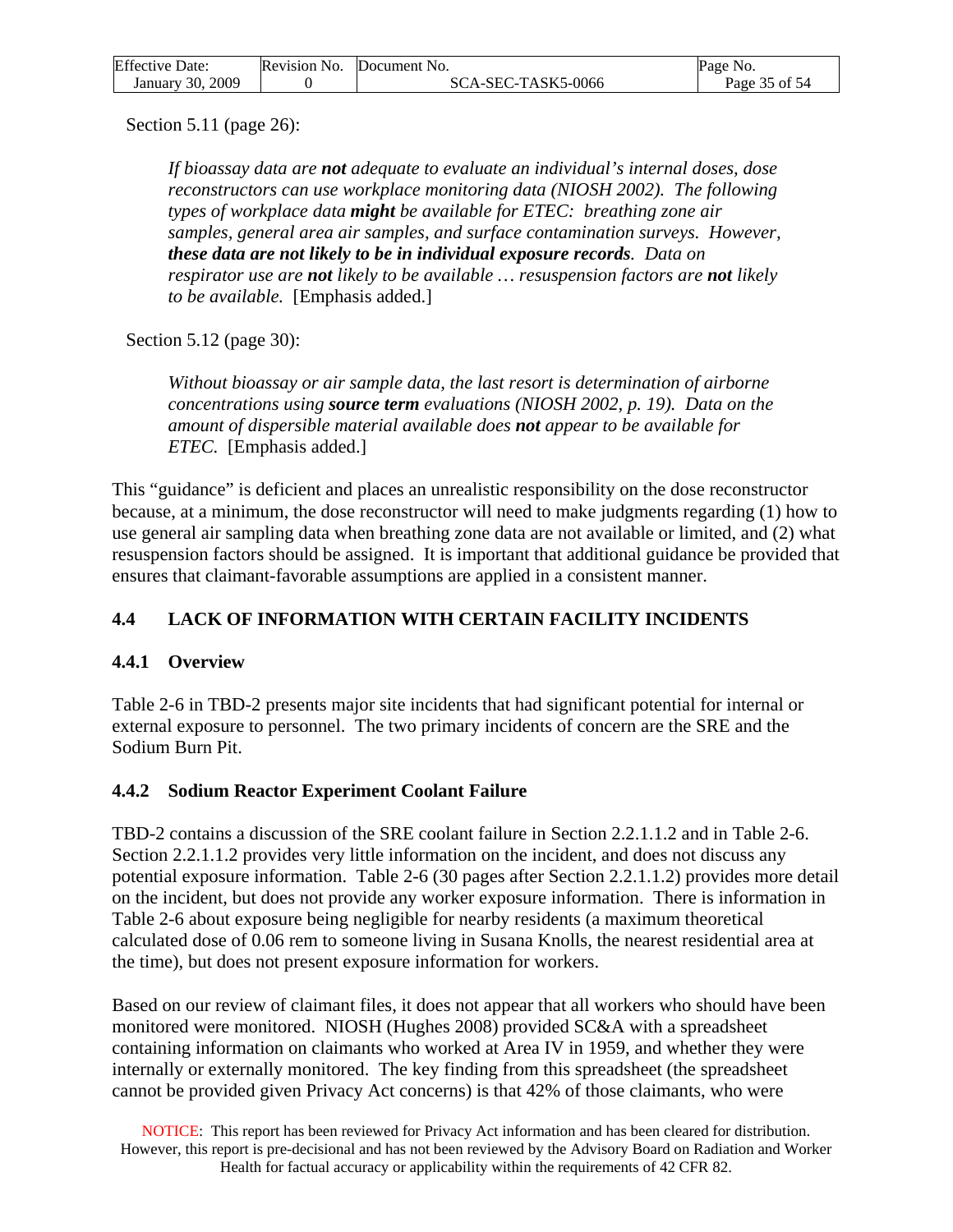<span id="page-35-0"></span>

| <b>Effective Date:</b> | Revision No. | Document No.       | Page No.      |
|------------------------|--------------|--------------------|---------------|
| 2009<br>January 30.    |              | SCA-SEC-TASK5-0066 | Page 36 of 54 |

"radiation workers", were not internally monitored while all radiation workers were externally monitored.<sup>[2](#page-35-0)</sup> If these radiation workers did indeed work in the SRE area, the lack of internal monitoring would be a concern, given the program was supposed to be fully functional in 1959.

Atomics International prepared two reports on this incident; a report titled *SRE Fuel Element Damage, An Interim Report (NAA-SR-4488)—November 15, 1959* (AI 1959), and a second report titled, *SRE Fuel Element Damage, Final Report (NAA-SR-4488 (suppl)—1961* (AI 1961).

The interim report (AI 1959) contains important information related to this incident that is not in the site profile. Examples of this information include the following:

- *During this occasion, specifically, in October 1958, the maximum radiation levels in the general area of the moderator coolant pump were reported to be about 50 Mr/hr (October 14). Below shield blocks 1 and 2, the radiation level was about 21 mr/hr (on October 11).* (p. IV-C-9)
- *Radiation levels measured on April 18, 1959 varied from 50 to 420 mr/hr. …Additional measurements made 5 days later (a total of 17 days after shutdown) indicated no significant decay.* (p. IV-C-10) [Table IV-C-6 includes radiation levels in the Gamma Facility on various dates in August, September, and October of 1959. The measured radiation levels peaked on August 12 (2.9 r/hr) and decreased to 0.7 r/hr on October 5.]
- *Cold trapping was started during run 14. However, radiation measurements could not start until August 8 (due to the radiation hazard from the high radiation levels of Na24), at which time the dose rate, extrapolated to near the surface, was about 70 r/hr. It is possible that initial cold-trap dose rates, had they been measured, would have yielded significantly higher values.* (p. IV-C-12) [The radiation rates at the cold trap, shown in Table IV-C-7, range from 63 r/hr on August 8, 1959, to 50 r/hr, with a peak of 81 r/hr on August 13.]
- *Following the termination of run 14, the fuel handling cask was used to inspect the fuel elements in the reactor.* … *Operations directed towards removal of these slugs resulted in occasional radiation levels as high as 1000 r/hr at 1 ft. from the slugs. However, the maximum total exposure received by operations personnel during these cask operations did not exceed 1 rem in a single week.* (p. IV-C-22). [The basis for this last statement was not provided in the report, and the number of personnel exposed was also not presented.]

The final report (AI 1961) also contains information related to potential worker exposure. Examples of this information include the following:

• *This report discusses the distribution and management of the fission products during the recovery operations. During the recovery effort the objectives* 

 $\overline{a}$ 

 $2^2$  Percentages rather than absolute numbers have been provided given Privacy Act concerns.

NOTICE: This report has been reviewed for Privacy Act information and has been cleared for distribution. However, this report is pre-decisional and has not been reviewed by the Advisory Board on Radiation and Worker Health for factual accuracy or applicability within the requirements of 42 CFR 82.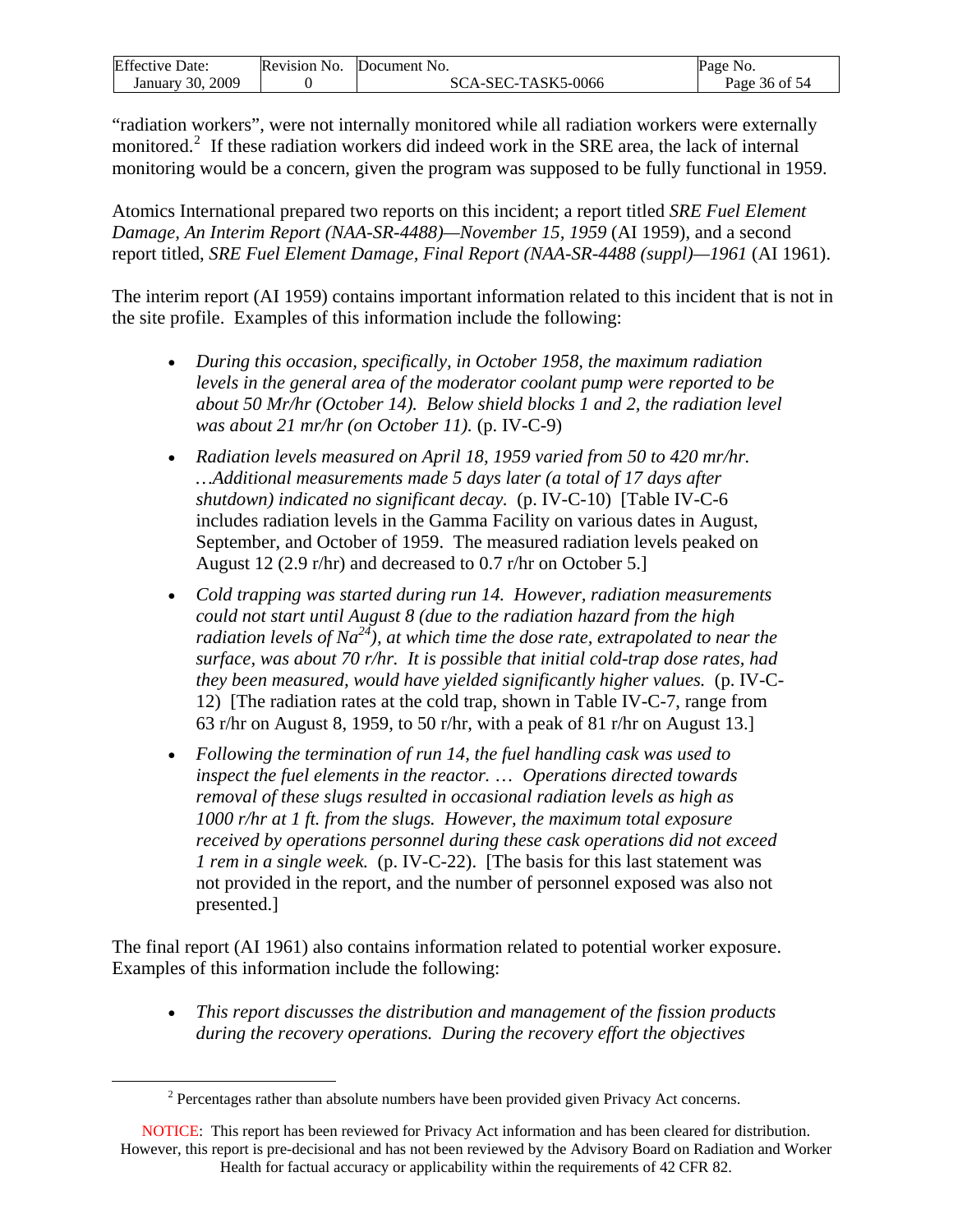<span id="page-36-0"></span>

| <b>Effective Date:</b> | Revision No. | Document No.       | Page No.      |
|------------------------|--------------|--------------------|---------------|
| January 30, 2009       |              | SCA-SEC-TASK5-0066 | Page 37 of 54 |

*were: (1) To limit personnel exposure to an average dosage rate of 1.25 rem/quarter (5 rem/yr).* (p. III-19)

• *Throughout the recovery effort the radiation exposure to each individual was limited to less than 5 rem/yr. It was occasionally necessary to permit the weekly exposure for some key individuals to reach 600 mrem per week, in which case the individual was not exposed to radiation during the following week. Such exposures required a special permit, and only 30 permits were issued. For the 150 persons directly involved in the work, the average exposure was 2 rem/yr.*

This information is pertinent to reconstructing both external and internal exposures associated with this incident.

#### **4.4.3 The Sodium Burn Pit**

The sodium burn pit was built to clean nonradioactive metallic sodium and NaK from various scrap test components. Contamination was identified in the sodium burn pit in 1978, at which time monitoring of the area began and continued until 1983. Prior to 1978, no radioactivity was expected in this area, thus raising questions whether individuals involved in these activities would be considered for internal monitoring. It is unclear when the radioactive contamination was introduced to the burn pit or how far back in time the potential exposure to radiation exists. Given the violent nature of the operation, it would be expected that this operation would have generated an airborne hazard. Since the sodium burn pit was not expected to result in radiation exposures, there was no routine monitoring. But this does not mean that routine exposure can be ruled out. Additional information should be gathered on this site to demonstrate that unmonitored workers are not likely to have received sufficient dose to be of concern, or a model should be developed to bound the exposures that could have been received.

The TBD also does not consider exposure to contaminated soil that has resulted from spills and other incidental releases. For example, a review by a U.S. Environmental Protection Agency (EPA) official in 1989 (Dempsey 1989) identified Building 064, the Special Nuclear Materials Storage Area, that had been contaminated as a result of a spill. This EPA official also had concerns about the validity of some, if not all, of their environmental data:

In the Rocketdyne procedure, soils are heated in a muffle furnace for 8 hours at 500°C. Several problems were identified: first, this temperature is sufficient to *volatilize most man-made radionuclides of concern, including cesium-137 and strontium-90. Second, from the Rocketdyne procedure, soil is sieved through a coors crucible to obtain uniform particle size…. This procedure is a screening method at best and is not an accurate quantitative procedure.*

TBD-5 does not specifically address radiological incidents that may have resulted in internal exposures to workers' that were unmonitored.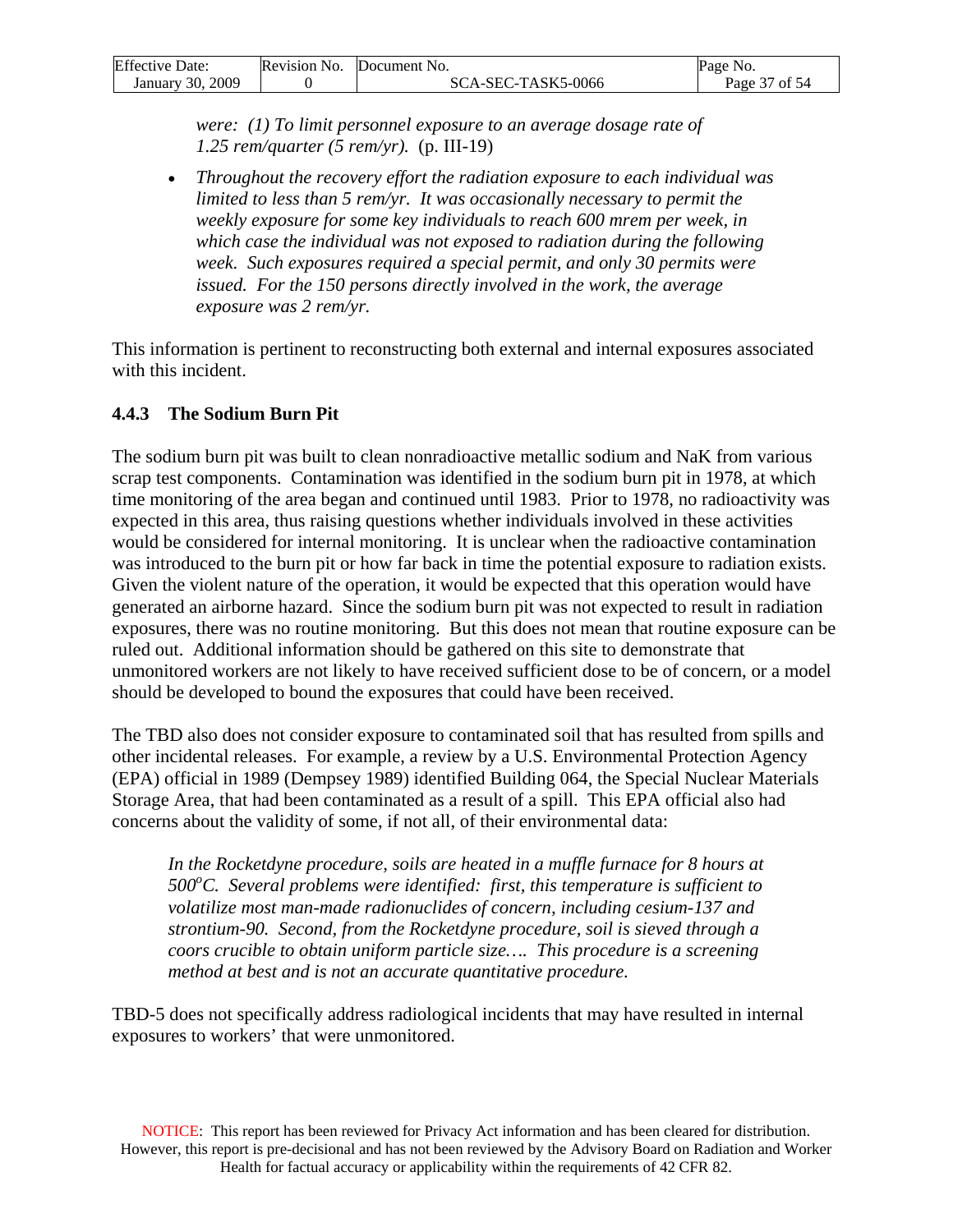<span id="page-37-0"></span>

| <b>Effective Date:</b> | Revision No. | Document No.       | Page No.      |
|------------------------|--------------|--------------------|---------------|
| January 30, 2009       |              | SCA-SEC-TASK5-0066 | Page 38 of 54 |

Based on information provided in TBD-5, it is unclear (1) whether workers exposed during these early incidents were adequately monitored for internal exposure, and (2) if workers were, in fact, monitored, whether their exposure records exist. A particular concern involves the potential exposures associated with the SRE. Worker exposures may have included a complex mixture of highly enriched uranium, actinides, MFPs, and various activation products, including large amounts of Na-24.

#### **4.5 LACK OF INFORMATION ON THE ENVIRONMENTAL EXPOSURES**

#### **4.5.1 Overview**

Occupational environmental dose refers to radiation exposures received by workers while onsite but outside the SSFL facilities from facility discharges to the atmosphere, ambient external radiation originating in the facilities, and inadvertent ingestion of site-generated radionuclides. The environmental monitoring program was established at Area IV in May 1954, before construction of the first radiological facility, with emphasis on soil, vegetation, and water sampling.

TBD-4 provides guidance and data for assigning occupational environmental doses for Area IV, and the Downey, Canoga, and De Soto sites that make up SSFL, for all years, starting with 1954 through 1999. Due to insufficient environmental monitoring/data limitations, the TBD relied on the following data and applied the following assumptions in order to provide the dose reconstructor the means to estimate inhalation intakes that are radionuclide-specific and for all years of facility operations.

*Average annual gross alpha/gross beta concentrations in facility stack emissions were the basis for estimating potential worker environmental inhalation intakes. Most of the available SSFL stack emission data include annual average gross alpha and gross beta concentrations at the stack point of release. Years with data vary by facility, but gross alpha/gross beta concentration information is available for most years between 1971 and 1999. …* 

*…Identification of specific radionuclides released from various facilities in stack emissions are available … from 1988 to 1999 and were used to characterize radionuclide emissions for all years. …* 

*…In years where data were not available, stack concentrations were assumed to be the average yearly gross alpha and gross beta concentrations in stack effluents from years 1971 to 1999, for which data were available.* 

*…Furthermore, the average percentage that each identified radionuclide contributed to the gross alpha or gross beta concentration determined from 1988 to 1999 data was applied to each of these years to make radionuclide-specific stack concentration estimates….*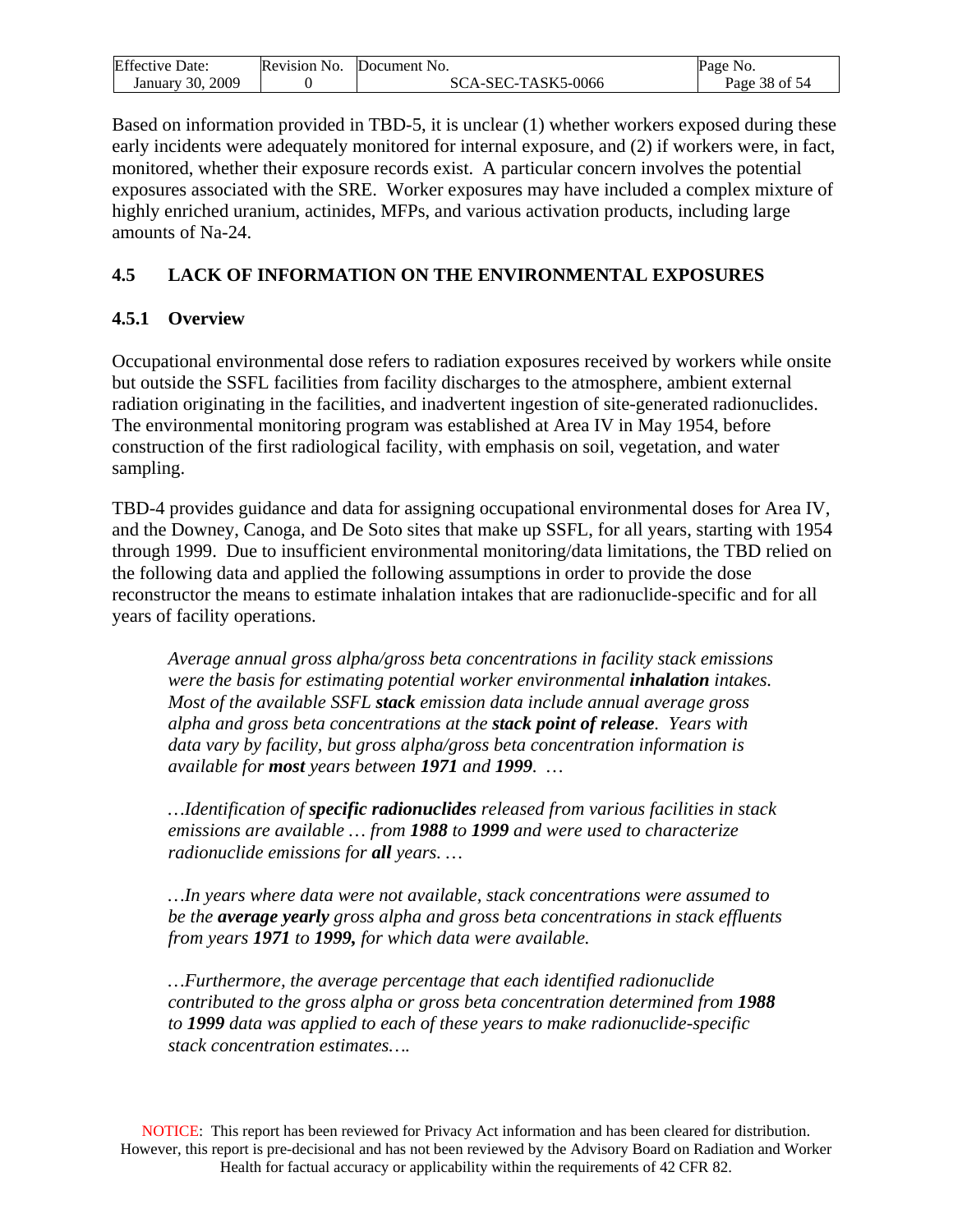<span id="page-38-0"></span>

| <b>Effective Date:</b> | Revision No. Document No. | Page No.      |
|------------------------|---------------------------|---------------|
| January 30, 2009       | SCA-SEC-TASK5-0066        | Page 39 of 54 |

*…Because the stack effluent concentrations were at the point of release, a further reduction factor of 0.01 was taken to account for the lessened overall intake due to contribution from multiple, widely spaced facilities; atmospheric dispersion of stack effluent over the course of a year's exposure; and building wake effects.* [Emphasis added.]

#### **4.5.2 Surrogate Use of the Time-integrated Average Yearly Gross Alpha/Gross Beta Stack Emission Corresponding to Years 1971 to 1999**

The surrogate use of the time-integrated average yearly gross alpha/gross beta stack emissions corresponding to years 1971 to 1999 (when stack measurements were taken) is likely to underestimate stack emissions for years 1954 through 1970. SC&A's conclusion is supported by the steady reduction in facility operations over time, as illustrated in Figure 4.5.2-1. For example, nuclear reactor programs were essentially phased out in the early 1970s.

Sections 4.6.4, 4.6.5, and 4.6.6 of TBD-4 acknowledge the lack of external dose rate monitoring data prior to 1974, and provide unsupported/unreferenced assumptions that were used to derive annual external dose estimates for a **restricted** number of facilities, as given in Table 4-4 of the TBD.

## **4.5.3 Exposure to Onsite Water Supply Wells**

The SEC ER states that onsite water supply wells were the primary water source from 1949 to 1964, which differs from Section 4.7 of TBD-4, which states, "Potable water is not a source of occupational radioactive material at SSFL, because the SSFL facilities used either bottled water from an off-site vendor (Moore et al. 1962) or the city water supply." In addition, other references (Winzer 1980 and 1981; Curphey 1983) indicate that well water was a source of drinking water into the 1980s.

Although the ER stated that the drinking water supply wells did not have elevated levels of tritium (>1,000 pCi/l) (concern with tritium given current tritium plume on site), the ER has tried to bound any contamination that may have existed onsite by assuming the onsite supply wells were contaminated with tritium at a concentration of 30,000 pCi/l. More recent Boeing reports (Boeing 2003, 2004, 2005, and 2006) have documented tritium concentrations as high as 117,000 pCi/L in the monitoring wells (not the drinking water wells). Therefore, this issue should be re-evaluated to determine if this exposure route can be properly assessed in earlier years, and if so, how to assess this exposure.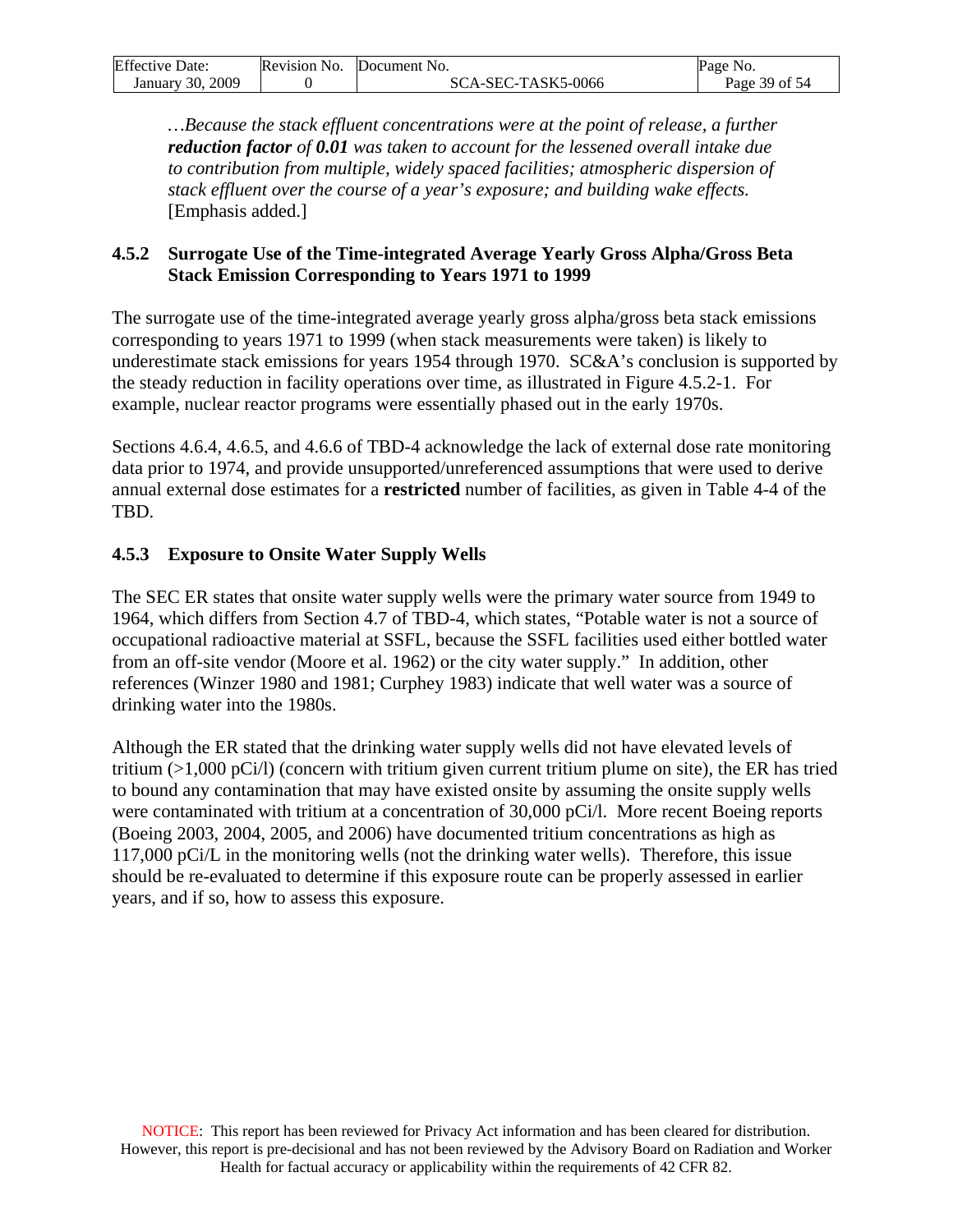| <b>Effective Date:</b> | Revision No. | Document No.       | Page No.      |
|------------------------|--------------|--------------------|---------------|
| 2009<br>January 30.7   |              | SCA-SEC-TASK5-0066 | Page 40 of 54 |



**Figure 4.5.3-1: Summary of Area IV Activities** 

NOTICE: This report has been reviewed for Privacy Act information and has been cleared for distribution. However, this report is pre-decisional and has not been reviewed by the Advisory Board on Radiation and Worker Health for factual accuracy or applicability within the requirements of 42 CFR 82.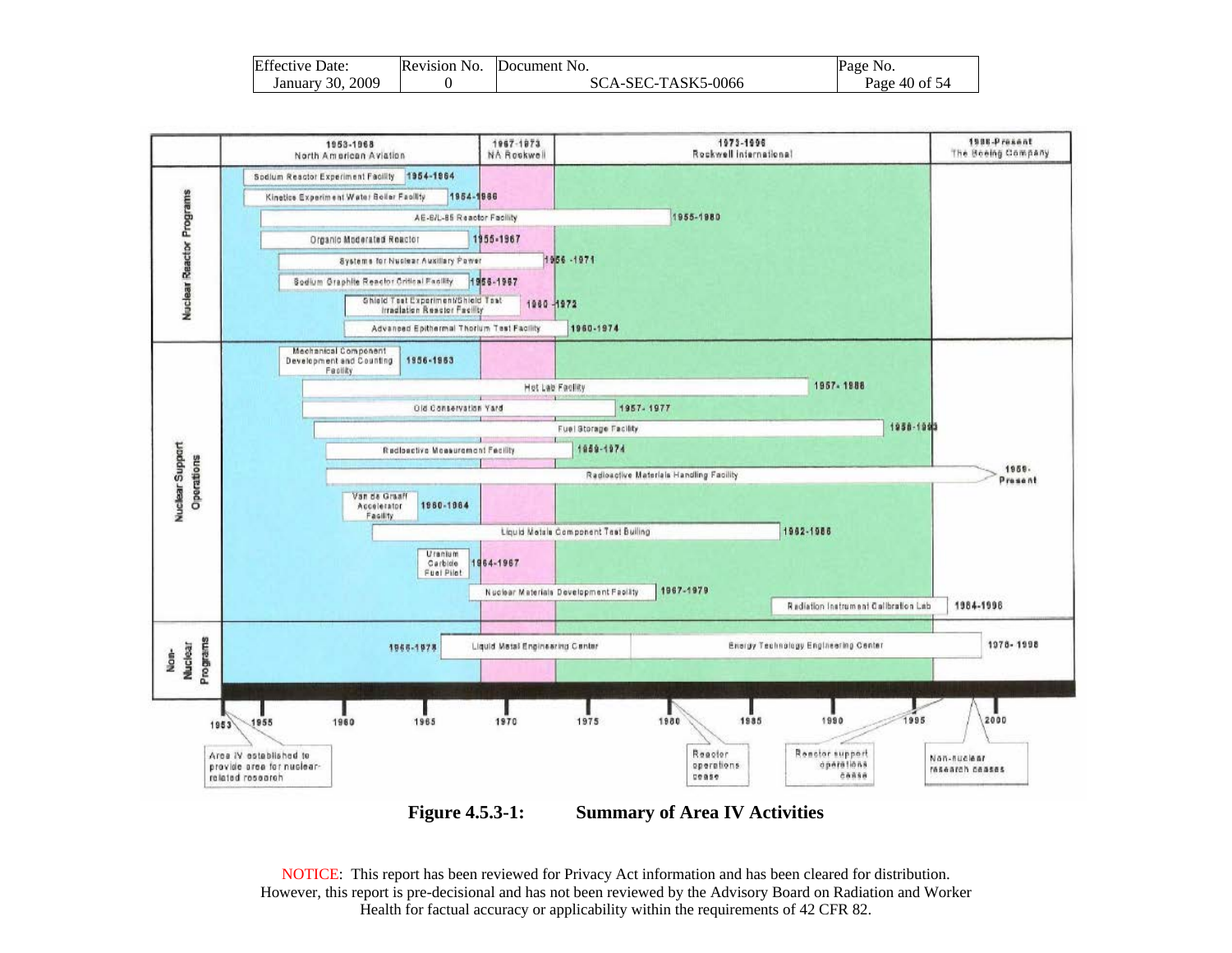<span id="page-40-0"></span>

| <b>Effective Date:</b> | Revision No. | Document No.       | Page No.      |
|------------------------|--------------|--------------------|---------------|
| January 30, 2009       |              | SCA-SEC-TASK5-0066 | Page 41 of 54 |

## **4.6 ASSIGNMENT OF EXTERNAL DOSE**

TBD-6 contains documentation to assist in the evaluation of occupational external doses from processes that occurred at SSFL. An objective of this document is to provide supporting technical data using claimant-favorable assumptions to evaluate occupational external doses that can be reasonably associated with worker radiation exposures. This document addresses the evaluation of unmonitored and monitored worker exposure, missed dose, and the bias and uncertainty associated with the monitoring of external dose.

## **4.6.1 No Coworker Model**

TBD-6 has not cited an external coworker model approach as necessary, and the document does not address the use of a coworker model for those individuals potentially exposed but not monitored. It appears that individuals may have been unknowingly exposed. An October 22, 1962, memorandum from F.H. Badger<sup>[3](#page-40-0)</sup> to the Health and Safety File regarding "Health and Safety Observations at RMDF" states that, "Routine smear surveys have repeatedly revealed significant contamination or radiation dose rates in areas usually thought to be free of radioactive material." One of the examples provided was a 4 Rad/hr capsule lying in an area thought to be uncontaminated.

In addition, in an April 1991 Tiger Team Assessment, the DOE noted several issues with the external radiation dosimetry program. The report, as an example, noted that "In 1989 and 1990, extremity doses were not added in to exposure records or reported to the Radiation Exposure Information Reporting System (REIRS)."

Based on the poor track record of badging employees appropriately, the conclusion of no monitoring being equal to no work in a radiation area does not seem to be justified. The dose reconstructor should be able to look at a job title and determine potential exposure, and then be linked to a coworker model. This issue is also relevant to how NIOSH has defined the SEC from 1955 to 1958, which at present does not include employees who "should have been monitored," but is limited to employees who were monitored. This SC&A conclusion indicates a need for NIOSH to revisit the limitation.

# **4.6.2 Workers Were Unlikely to Have Been Monitored for Thermal Neutrons**

As stated in Section 6.2 of TBD-6, "…Both fast and **thermal** neutrons were **measured** and **recorded** as whole-body (WB) dose in rem" (emphasis added). This statement is contradicted in Section 6.4, where it states, "…It is assumed that the dose recorded was the result of **fast** neutron exposure" (emphasis added).

The second statement is likely to be correct, since the common practice at DOE facilities was to assess NTA film for tracks produced by proton recoil. It is unlikely that NTA dosimeters were modified and calibrated for tract analysis of **thermal** neutrons. [Tracks in emulsions exposed to

 $\overline{a}$ <sup>3</sup> F.H. Badger was employed by Atomics International. His title was Analyst, Health Physics, Senior Health and Safety Operations.

NOTICE: This report has been reviewed for Privacy Act information and has been cleared for distribution. However, this report is pre-decisional and has not been reviewed by the Advisory Board on Radiation and Worker Health for factual accuracy or applicability within the requirements of 42 CFR 82.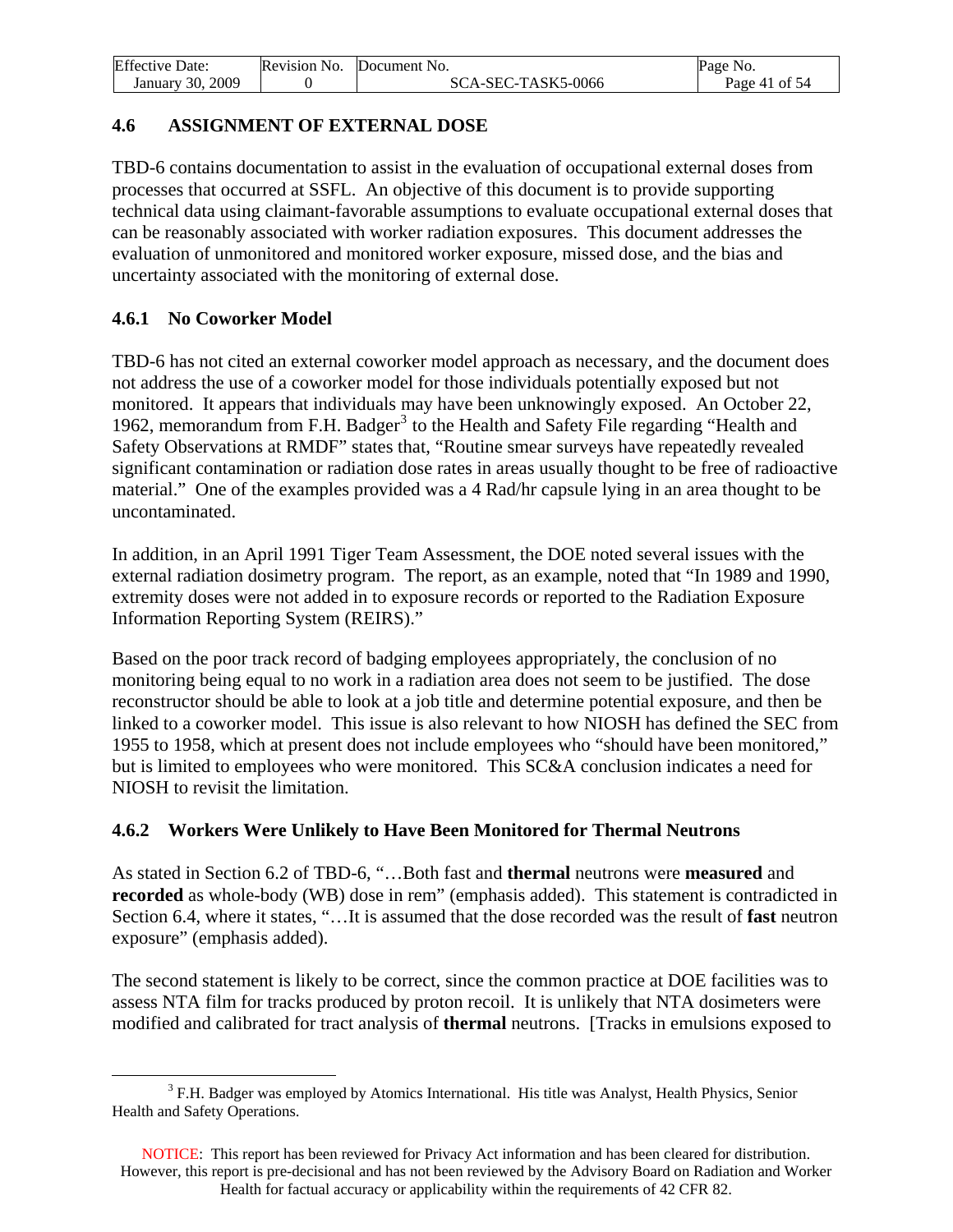<span id="page-41-0"></span>

| <b>Effective Date:</b> | Revision No. | Document No.       | Page No.      |
|------------------------|--------------|--------------------|---------------|
| 2009<br>January 30.    |              | SCA-SEC-TASK5-0066 | Page 42 of 54 |

thermal neutrons may be produced by nitrogen in the gelatin that captures a thermal neutron and releases a 0.58 MeV proton– $N^{14}(n, p) C^{14}$ .

In the absence of empirical data involving neutron spectra for reactors and Pu fuel storage facilities, the lack of dosimeter calibration methods, and the relative insensitivity of NTA film to neutrons with less than 500 keV (or as much as 1 MeV), there remains an undefined level of uncertainty for recorded neutron doses. Therefore, the use of Y-12 data as surrogate values may not be appropriate.

TBD-6 assumes that the NTA film effectively measured all neutron exposure received at AI, and does not consider correction factors for the insensitivity of NTA to neutrons at energies below 500 keV. Actual neutron energy spectrum data are limited to a few facilities (i.e., SRE). There is no discussion of neutron-to-photon ratios in the site profile; however, it is mentioned as an option for calculating thermal neutron exposure in the ER report.

### **4.6.3 Dosimeter Response to Low-Energy Photons**

TBD-6 does not discuss issues associated with the response of dosimeters to low-energy photons. There are statements to the effect that the dosimeter was similar in design to the Hanford dosimeter. The Hanford dosimeter applied a correction factor for exposure of plutonium facility workers to compensate for badge shortcomings. The ER indicates there are source term data available to bound low-energy photon dose; however, no specific information on source term is provided. Furthermore, there is no consideration for dose from skin contamination incidents.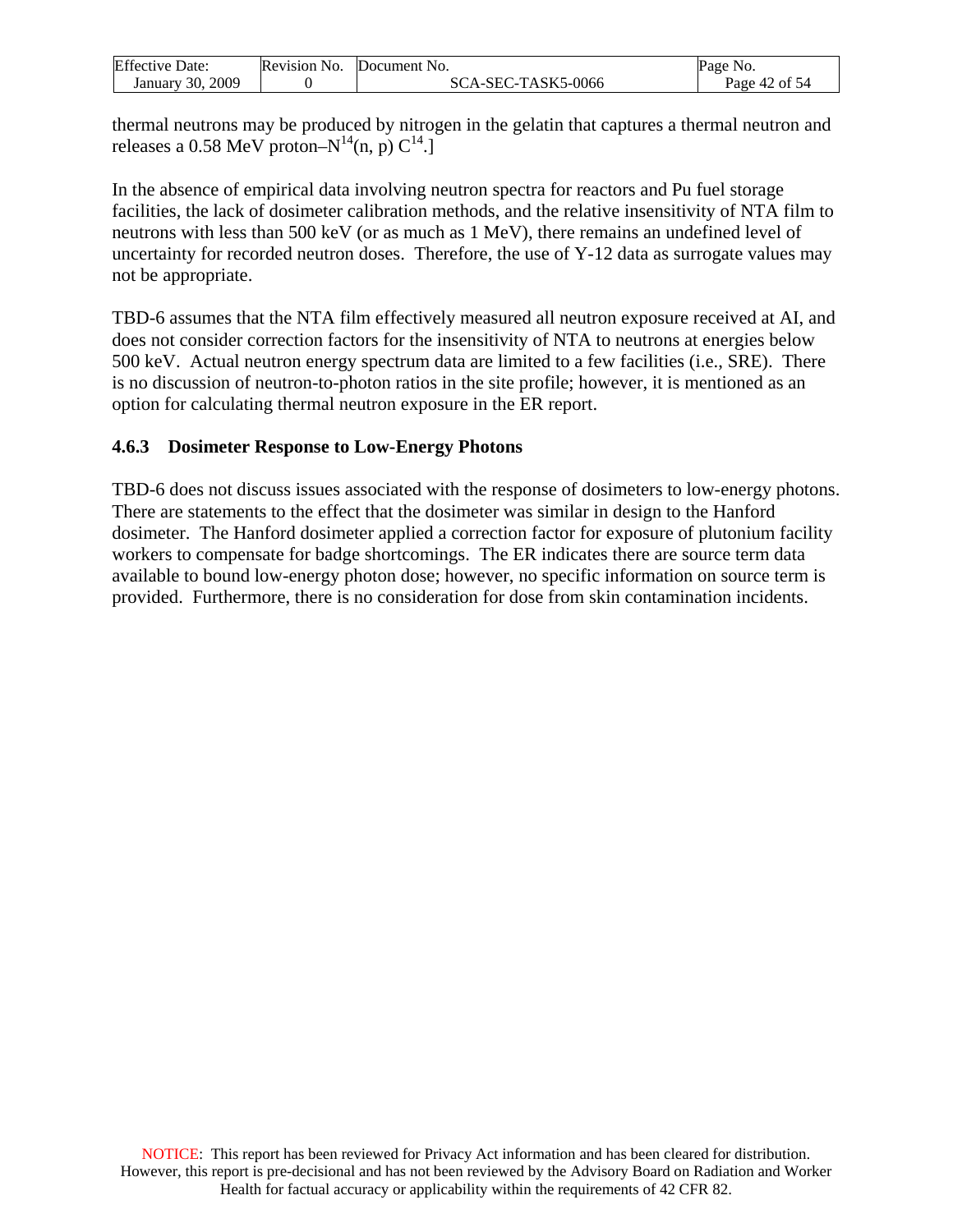<span id="page-42-0"></span>

| <b>Effective Date:</b> | Revision No. Document No. | Page No.      |
|------------------------|---------------------------|---------------|
| January 30, 2009       | SCA-SEC-TASK5-0066        | Page 43 of 54 |

# **5.0 CONCLUSIONS**

After a thorough review of SEC Petition-00093 and the large number of relevant/support documents, it is still unclear as to which of the four facilities should be covered in the petition and the initial year of coverage, which is dependent on whether all four facilities are covered in the petition or if it is just Area IV of SSFL that is covered. The list of covered sites in the DOE database is not consistent with the list of covered sites identified in the August 23, 2004, *Federal Register*. If only Area IV of SSFL is covered in the petition, it is not clear whether the initial date of coverage is 1953, 1954, or 1955. If it is determined that all four facilities will be included in the SEC Petition, the initial coverage date will need to be changed to 1947 or 1948. NIOSH and DOE should make this decision, based on further research.

SC&A agrees with the findings in the SEC ER that the internal monitoring program was insufficiently robust to estimate exposures before January 1, 1959. Only limited amounts of internal personnel monitoring data for pre-1959 exposures were identified, which is consistent with NIOSH's findings that an SSFL routine bioassay program was not initiated until August 1958 (Kellehar 1966). Our review of the percentage of workers being monitored for internal exposure indicates that the percentage continued to increase after 1959, until it plateaued several years later. A determination needs to be made by NIOSH on whether the percentage of workers who were monitored in the several years after 1958 indicates a fully functioning internal monitoring program.

In addition, monitoring for internal exposure of SSFL workers was incomplete and poorly documented for most years of facility operation. These deficiencies and data limitations are stated throughout sections of the TBD. For 1959 and beyond, SC&A does not believe that NIOSH has clearly demonstrated a correlation between the bioassay data available and the potential exposures to specific radionuclides.

There is a lack of information concerning two major facility incidents that had significant potential for internal or external exposure to personnel; the SRE coolant failure and the sodium burn pit. TBD-5 does not specifically address radiological incidents that may have resulted in internal exposures to workers' that were unmonitored and, based on our review of claimant files, it does not appear that all workers who should have been badged were indeed badged. As noted, the poor track record of badging employees appropriately indicates a need for NIOSH to revisit the limitation for its proposed addition to the SEC class only to employees who were monitored. The information in TBD-5 is unclear as to whether workers exposed during these early incidents were adequately monitored for internal exposure and, if workers were monitored, whether their exposure records exist.

SC&A questions the data and unsupported/unreferenced assumptions that were applied in order to reconstruct occupational environmental doses, due to insufficient environmental monitoring and data limitations. This includes inhalation intake estimates that are radionuclide-specific and the surrogate use of the time-integrated average yearly gross alpha/gross beta stack emissions corresponding to years 1971 thru 1999, which likely underestimate stack emissions for years 1954 through 1970. There are also conflicting reports concerning the exposure to onsite water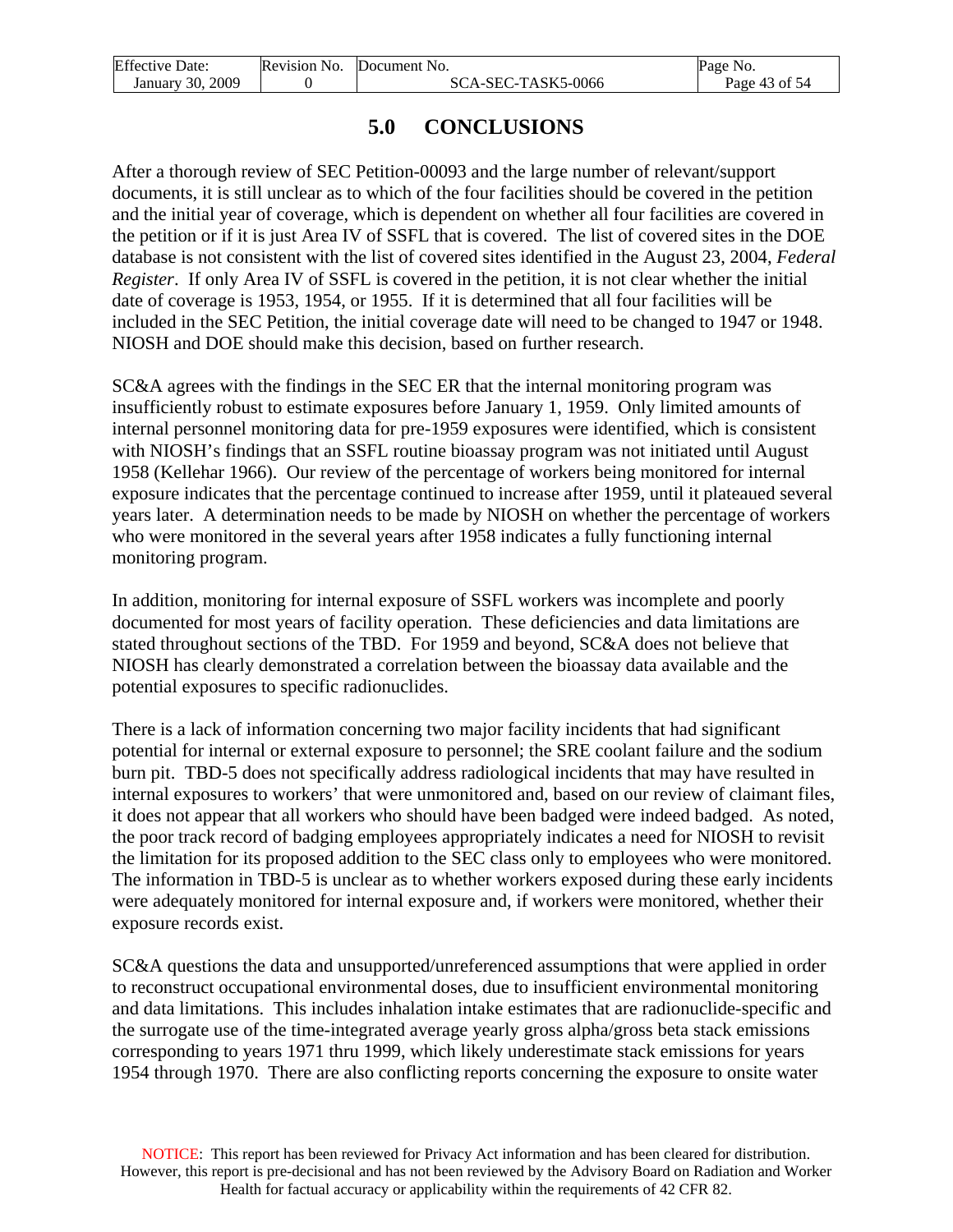| <b>Effective Date:</b> | Revision No. | Document No.       | Page No.      |
|------------------------|--------------|--------------------|---------------|
| January 30, 2009       |              | SCA-SEC-TASK5-0066 | Page 44 of 54 |

supply wells. This issue should be re-evaluated to determine if this exposure route can be properly assessed in earlier years and, if so, how to assess this exposure.

In the absence of empirical data involving neutron spectra for reactors and Pu fuel storage facilities, the lack of dosimeter calibration methods, and the relative insensitivity of NTA film to neutrons with less than 500 keV, there remains an undefined level of uncertainty for recorded neutron doses. Therefore, the use of Y-12 data as surrogate values may not be appropriate. There is no discussion of neutron-to-photon ratios in the site profile; however, it is mentioned as an option for calculating thermal neutron exposure in the ER report. The ER indicates there are source term data available to bound low-energy photon dose; however, no specific information on source terms is provided. Furthermore, there is no consideration for dose from skin contamination incidents. Additional work is needed in this area to either better define the likely neutron dose or provide a plausible bound for the dose.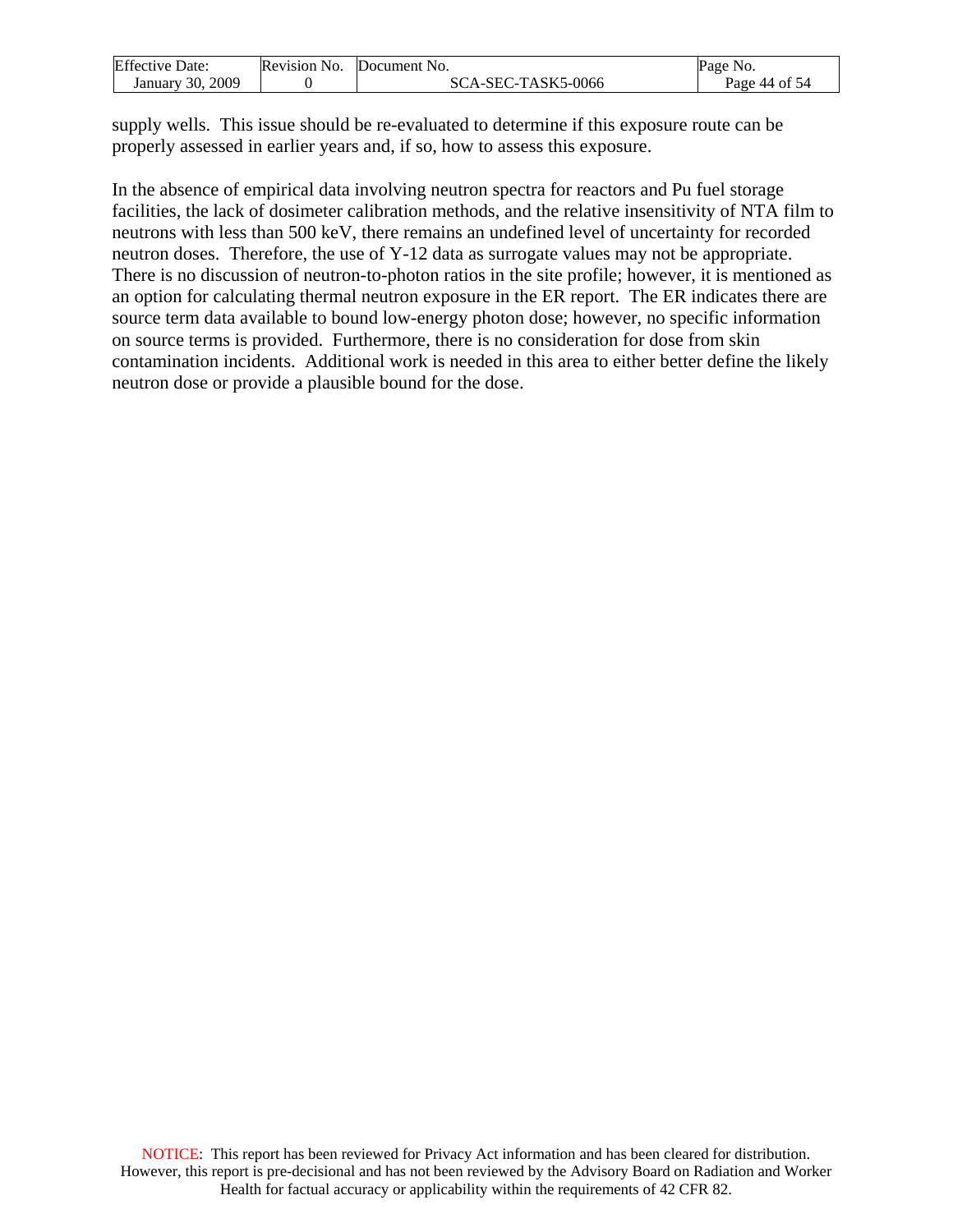<span id="page-44-0"></span>

| <b>Effective Date:</b> | Revision No. Document No. | Page No.      |
|------------------------|---------------------------|---------------|
| January 30, 2009       | SCA-SEC-TASK5-0066        | Page 45 of 54 |

# **6.0 REFERENCES**

42 CFR 83. Title 42, Part 83, of the Code of Federal Regulations. *Procedures for Designating Classes of Employees as Members of the Special Exposure Cohort Under the Energy Employees Occupational Illness Compensation Program Act of 2000*; Final Rule, Federal Register/ Vol. 69, No. 104/Friday, May 28, 2004, p. 30764.

ABRWH 2006. Verbatim transcript of the 38<sup>th</sup> Meeting of the Advisory Board on Radiation and Worker Health, Volume IV, Day Three, held at the Marriott Metro Center, Washington, DC, on June 16, 2006. U.S. Department of Health and Human Services, Public Health Services.

AI (Atomics International) 1959. *SRE Fuel Element Damage, An Interim Report (NAA-SR-4488)*. November 15, 1959.

AI (Atomics International) 1961. *SRE Fuel Element Damage, Final Report (NAA-SR-4488 (suppl)*. 1961.

Alexander, R.E., 1967a. Internal Letter from R.E. Alexander (Supervisor, Radiation Safety Unit, Atomics International) to M.E. Remley, Subject: Uranium Fire Incident A-0606: Radiation Safety Unit Weekly Newsletter for Week Ending February 4, 1967 - SSFL, February 9, 1967.

Alexander, R.E., 1967b. Internal Letter from R.E. Alexander (Supervisor, Radiation Safety Unit, Atomics International) to M.E. Remley, Subject: Uranium Fire Incident A-0605: Radiation Safety Unit Weekly Newsletter for Period Ending February 18, 1967 – SSFL, February 28, 1967.

Alexander, R.E., 1967c. Internal Letter from R.E. Alexander (Supervisor, Radiation Safety Unit, Atomics International) to M.E. Remley, Subject: Uranium Fire Incident A-0611: Radiation Safety Unit Weekly Newsletter for Week Ending March 11, 1967 – SSFL, March 24, 1967.

Alexander, R.E., 1967d. Internal Letter from R.E. Alexander (Supervisor, Radiation Safety Unit, Atomics International) to M.E. Remley, Subject: Uranium Fire Incident A-0615 and A-0616: Radiation Safety Unit Weekly Newsletter for Period Ending May 27, 1967 – SSFL, June 1, 1967.

Alexander, R.E., 1968a. "Restriction of Employees from Radiologically Controlled Areas," Atomics International, Canoga Park, California. January 10, 1068.

Badger, F.H., 1960. Radiological Safety Incident Report from F.H. Badger (Operational Health Physics, Atomics International) to R.F. Wilmes, Subject: Uranium Fire Incident A-0344: HQ 0010, Room 115 - SSFL, December 5, 1960.

Badger, F.H., 1961. Radiological Safety Incident Report from F.H. Badger (Health and Safety Department, Atomics International) to R.F. Wilmes, Subject: Uranium Fire Incident A-0454: Cresta Grinder, Room 1059 – SSFL, May 2, 1961.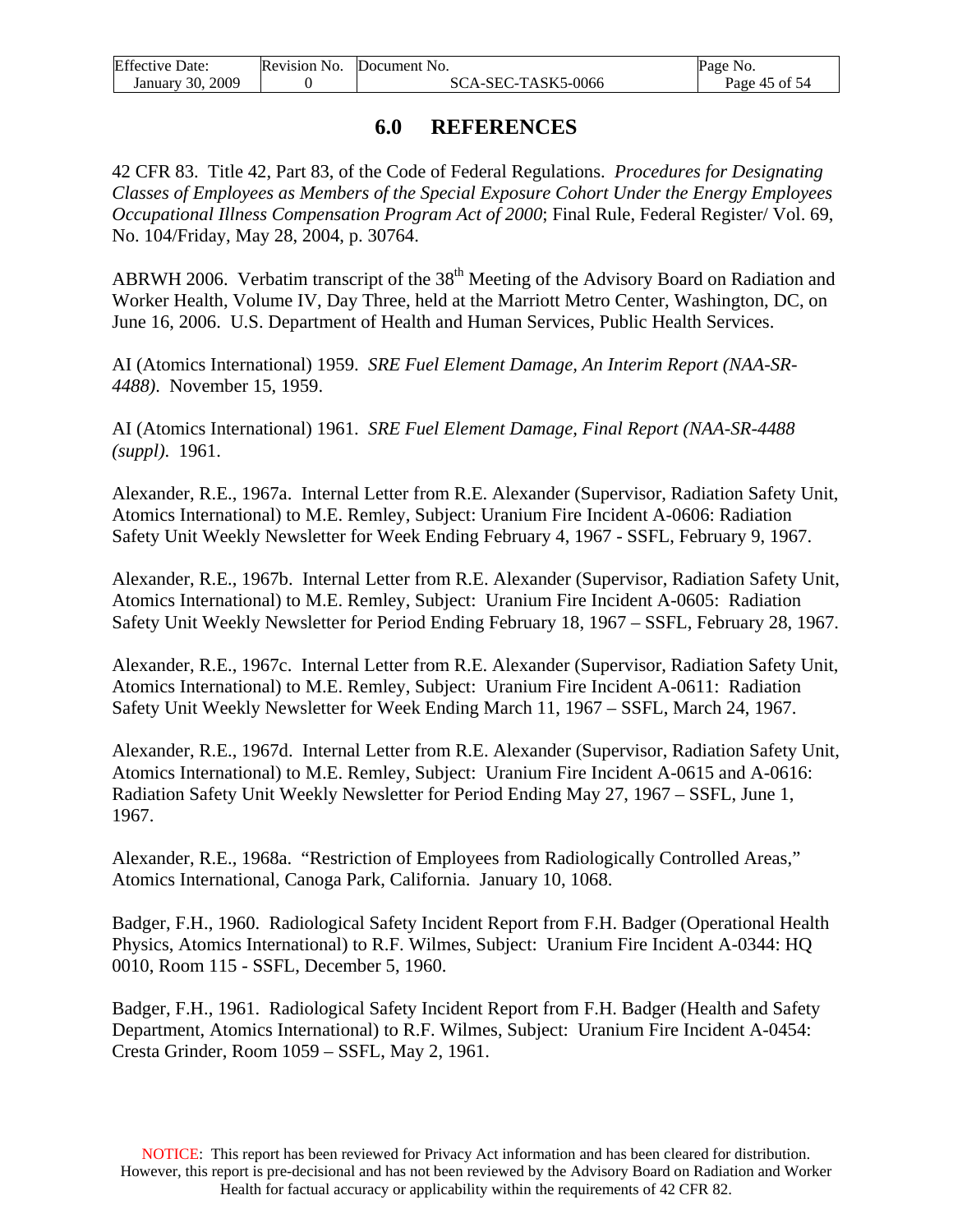| <b>Effective Date:</b> | Revision No. | Document No.       | Page No.      |
|------------------------|--------------|--------------------|---------------|
| January 30, 2009       |              | SCA-SEC-TASK5-0066 | Page 46 of 54 |

Begley, F.E., 1976. Incident Report from Begley, F.E. (Radiation and Nuclear Safety, Rockwell International) to R.J. Tuttle, Subject: Uranium Fire Incident A-0640: SNM Transfer Can Drop C/001 – SSFL, September 2, 1976.

Boeing 2003. *Site Environmental Report for Calendar Year 2002, DOE Operations at the Boeing Company, Rocketdyne Propulsion & Power*, The Boeing Company. September 2003.

Boeing 2004. *Site Environmental Report for Calendar Year 2003, DOE Operations at the Boeing Company, Rocketdyne Propulsion & Power*, The Boeing Company. September 2004.

Boeing 2005. *Site Environmental Report for Calendar Year 2004, DOE Operations at the Boeing Company, Santa Susana Field Laboratory*, The Boeing Company. September 2005.

Boeing 2006. *Site Environmental Report for Calendar Year 2005, DOE Operations at the Boeing Company, Santa Susana Field Laboratory,* The Boeing Company. September 2006.

Boice, J.D., S.S. Cohen, M.T. Mumma, E.D. Ellis, K.F. Eckerman, R.W. Leggett, B.B. Boecker, A.B. Brill, and B.E. Henderson, 2006. *Mortality among Radiation Workers at Rocketdyne (Atomics International), 1949–1999.* SRDB Ref ID: 39396.

Boice, J.D., R.W. Leggett, E.D. Ellis, P.W. Wallace, M.T. Mumma, S.S. Cohen, A.B. Brill, B. Chadra, B.B. Boecker, R.C. Yoder, and K.F. Eckerman, 2006. *A Comprehensive Dose Reconstruction Methodology for Former Rocketdyne/Atomics International Radiation Workers.* Health Physics, 90 (5): 409-430; May 2006; SRDB Ref ID: 37539.

Christian, J.D., 2005. *Chemical Behavior of Iodine-131 During SRE Fuel Element Damage in July 1959,* response to plaintiff's expert witness Arjun Makhijani. May 26, 2005. SRDB Ref ID: 35752.

Clow, H.E., 1966. Internal Letter from H.E. Chow (Health Physics, Radiation Safety Unit, Atomics International) to D.R. Shoemaker, Subject: Fire in Building 021- ETEC,November 15, 1966*.* 

Curphey, J., 1983. Memorandum from J. Curphey (District Sanitary Engineer for the State of California, Department of Health Services, Sanitary Engineering Section) to T.J. Gannon (Rockwell International), *Subject: Rockwell International Corporation, Rocketdyne Division, System No. 56-004*. March 9, 1983.

Dempsey, G.D., 1989. *Site Visit to Santa Susana Field Laboratory Operated by Rockwell/ Rocketdyne,* U.S. Environmental Protection Agency. July 28, 1989.

DOE, 2006, *DOE Standard: Guide of Good Practices for Occupational Radiological Protection in Plutonium Facilities*, DOE-STD-1128-98; U.S. Department of Energy (DOE); December 2006; SRDB Ref ID: 34061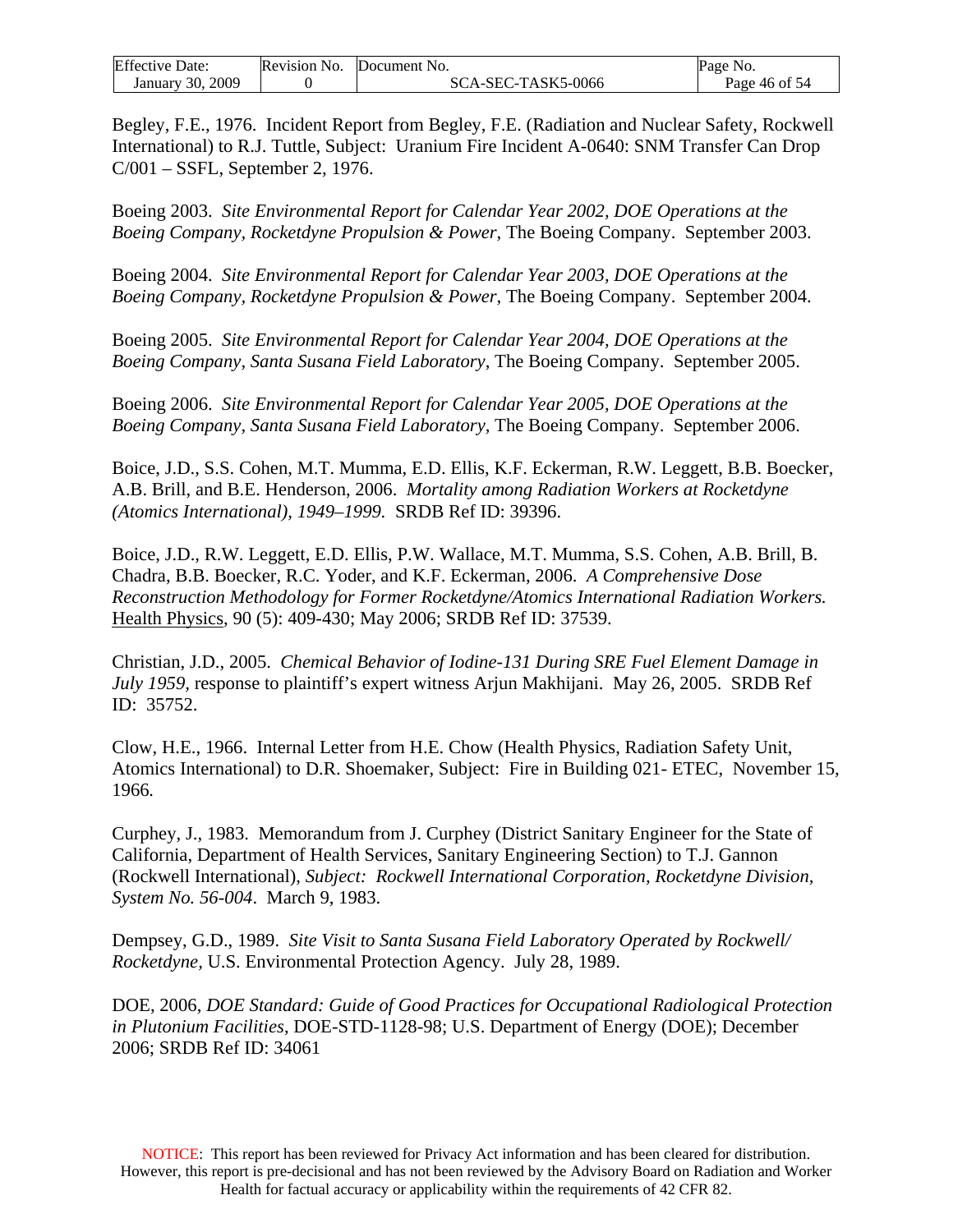| <b>Effective Date:</b> | Revision No. | Document No.       | Page No.      |
|------------------------|--------------|--------------------|---------------|
| January 30, 2009       |              | SCA-SEC-TASK5-0066 | Page 47 of 54 |

DOE 1998. *DOE Standard: The Department of Energy Laboratory Accreditation Program Administration*, DOE-STD-1111-98; U.S. Department of Energy DOE); December 1998.

Eggleston, R.R., 1983. Annual Review of Radiological Controls—1980, Rockwell International, Energy Systems Group, Canoga Park, California, October 12, 1983.

Eggleston, R.R., 1984. Annual Review of Radiological Controls—1981, Rockwell International, Energy Systems Group, Canoga Park, California. May 29, 1984.

Federal Register, August 23, 2004 (Vol. 69, No. 162, pp. 51825-51831).

Harrison, D.J., 1986. Internal Letter from D.J. Harris (Member, Technical Staff, Nuclear Operation, Rockwell International) to "Those Listed," Subject: Uranium Fire Incident A-0165: Ignition Incident during Disassembly of Assembly #204, Cell 4 - SSFL, October 30, 1986.

Hart, 1962, Distribution of Fission Product Contamination in the SRE, NAA-SR-6890; R.S. Hart; March 1, 1962; SRDB Ref ID: 39770

Hart, R.S., 1979. Annual Review of Radiological Controls—1975, Rockwell International, Atomics International Division, Canoga Park, California. July 2, 1979.

Hart, R.S., 1980a. Annual Review of Radiological Controls—1976, Rockwell International, Energy Systems Group, Canoga Park, California. April 28, 1980.

Hart, R.S., 1980b. Annual Review of Radiological Controls—1976, Rockwell International, Energy Systems Group, Canoga Park, California. May 22, 1980.

Hart, R.S., 1980c. Annual Review of Radiological Controls—1976, Rockwell International, Energy Systems Group, Canoga Park, California. August 6, 1980.

Hughes, Lara, NIOSH, 2008. Spreadsheet (SSFL\_1959\_data.xls) provided to Greg Beronja, SC&A, Inc.

Kellehar, R.G., 1966. *Memorandum to R.E. Alexander, Subject: A Basis for Routine Urine Sampling of Workers Exposed to Plutonium-239*. October 19, 1966.

Klostermann, J.P., 1961. Radiological Safety Incident Report from J.P. Klostermann (Operational Health Physics, Atomics International) to E.C. Hickey, Subject: Uranium Fire Incident A-0378: Building 009 – SSFL, July 13, 1961.

Lang, J.C., 1960. Radiological Safety at Atomics International, AI-Memo 5468, Atomics International, Canoga Park, California. July 13, 1960.

Loba, M.L., 1959. Radiological Safety Incident Report from M.L. Loba (Operational Health Physics, Atomics International) to Health Physics Supervisor, Subject: Uranium Fire Incident A-0422: Room 807 – SSFL, September 10, 1959.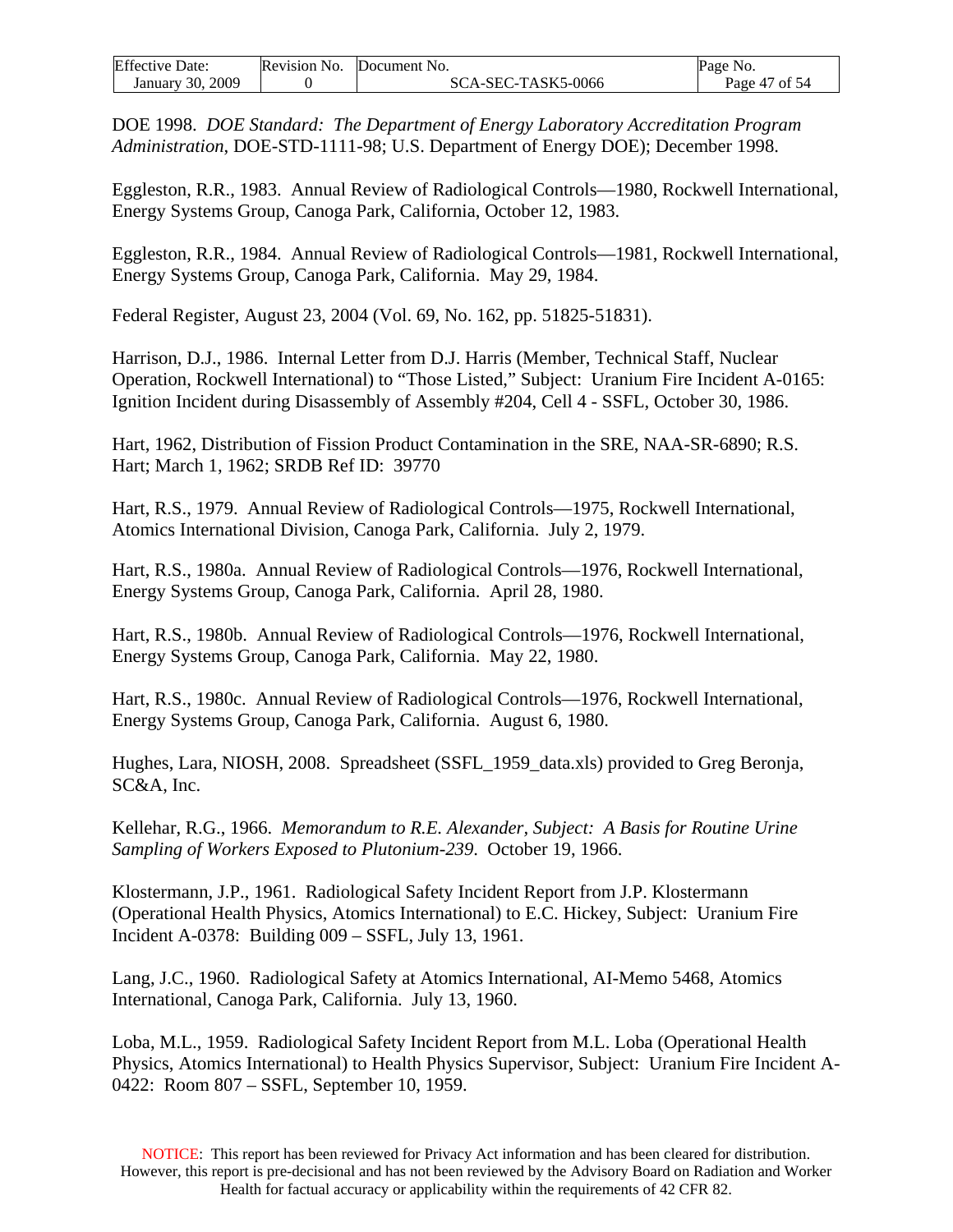| <b>Effective Date:</b> | Revision No. | Document No.       | Page No.      |
|------------------------|--------------|--------------------|---------------|
| January 30, 2009       |              | SCA-SEC-TASK5-0066 | Page 48 of 54 |

Loba, M.L., 1960. Radiological Safety Incident Report from M.L. Loba (Operational Health Physics, Atomics International) to R. Wilmes, Subject: Uranium Fire Incident A-0343: Pluto Area, Room 1244 – SSFL, December 1, 1960.

Loba, M.L., 1961a. Radiological Safety Incident Report from M.L. Loba (Health and Safety Department, Atomics International) to R.F. Wilmes, Subject: Uranium Fire Incident A-0398: Room 1059 – SSFL, May 2, 1961.

Loba, M.L., 1961b. Radiological Safety Incident Report from M.L. Loba (Operational Health Physics, Atomics International) to R.F. Wilmes, Subject: Uranium Fire Incident A-0503: Room 1063 – SSFL, October 31, 1961.

Loba, M.L., 1962. Radiological Safety Incident Report from M.L. Loba (Health and Safety Department, Atomics International) to R.F. Wilmes, Subject: Uranium Fire Incident A-0516: Room 1261 – SSFL, August 9, 1962.

Loba, M.L., 1970. Internal Letter from M.L. Loba (Associate Health Physics, Operational Safety, North American Rockwell) to W.F. Heine, Subject: Uranium Fire Incident A-0636: Depleted Uranium Fire in Room 119-42, HQ-001 – SSFL, June 18, 1970.

Lochbaum, D.A., 2006. An Assessment of Potential Pathways for Release of Gaseous Radiocativity Following Fuel Damage During Run 14 at the Sodium Reactor Experiment. October 5, 2006; SRDB Ref ID: 37247.

Mooers, A.R., 1959a. Radiological Safety Incident Report from A.R. Mooers (Operational Health Physics, Atomics International) to Health Physics Supervisor, Subject: Uranium Fire Incident A-0528: Room 807 – SSFL, August 20, 1959.

Mooers, A.R., 1959b. Radiological Safety Incident Report from A.R. Mooers (Operational Health Physics, Atomics International) to Health Physics Supervisor, Subject: Uranium Fire Incident A-0450: Room 901 – SSFL, August 31, 1959.

Mooers, A.R., 1960. Radiological Safety Incident Report from A. R. Mooers (Atomics International) to Health Physics Supervisor, Subject: Uranium Fire Incident A-0235: HQ 1, Room 1063 – SSFL, June 22, 1960.

Mooers, A.R., 1961a. Radiological Safety Incident Report from A.R. Mooers (Health and Safety Department, Atomics International) to R.F. Wilmes, Subject: Uranium Fire Incident A-0453: HQ 1, Room 1059 – SSFL, March 20, 1961.

Mooers, A.R., 1961b. Radiological Safety Incident Report from A.R. Mooers (Health and Safety Department, Atomics International) to R.F. Wilmes, Subject: Uranium Fire Incident A-0353: SS Vault, Room 1142 – SSFL, May 8, 1961.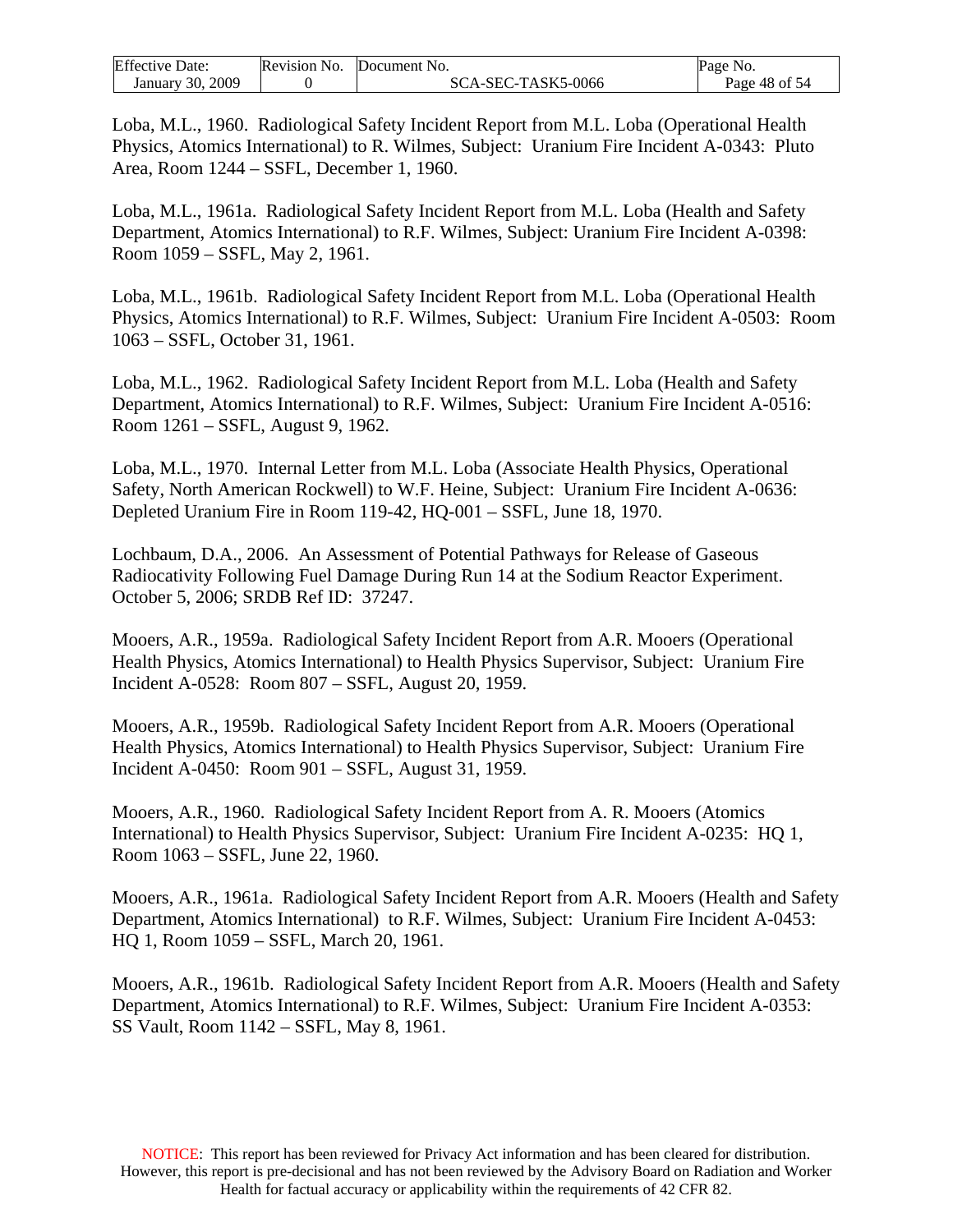| <b>Effective Date:</b> | Revision No. | Document No.       | NO.<br>Page   |
|------------------------|--------------|--------------------|---------------|
| 2009<br>January 30,    |              | SCA-SEC-TASK5-0066 | Page 49 of 54 |

Mooers, A.R., 1961c. Radiological Safety Incident Report from A.R. Mooers (Operational Health Physics, Atomics International) to R.F. Wilmes, Subject: Uranium Fire Incident A-0455: Room 1059 – SSFL, July 24, 1961.

Moore, J.D., W.L. Fisher and P.A Rowe, 1962. Environmental Monitoring Semi/Annual Report January 1, 1962 to June 30, 1962. NAA-SR-7650, Atomics International, Canoga Park, California. November 30, 1962.

NIOSH (National Institute for Occupational Safety and Health) 2002. *External Dose Reconstruction Implementation Guideline*, Rev. 1, OCAS-IG-001, Office of Compensation Analysis and Support, Cincinnati, Ohio.

NIOSH. 2008. SEC Petition Evaluation Report, Petition SEC-00093: Santa Susana Field Laboratory (SSFL), February 6, 2008.

NSEC (Nuclear Science and Engineering Corporation) 1957. Urinalysis Service Brochure, September 1957, Pittsburgh, Pennsylvania.

Oldfield, K.G., 1961. Radiological Safety Incident Report from K.G. Oldfield (Operational Health Physics, Atomics International) to R.F. Wilmes, Subject: Uranium Fire Incident A-0550: Building 4, Room 423-29 – SSFL, February 14, 1961.

ORAU (Oak Ridge Associated Universities), 2004, Technical Basis Document for the Hanford Site—Occupational Internal Dose, ORAUT-TKBS-0006-5, Rev. 1, Oak Ridge, Tennessee, November 24.

ORAUT (Oak Ridge Associated Universities Team) 2006a. *Technical Basis Document: Atomic International – Introduction*, ORAUT-TKBS-0038-1, Rev. 01. Oak Ridge Associated Universities Team, Cincinnati, Ohio. August 30, 2006.

ORAUT (Oak Ridge Associated Universities Team) 2006b. *Technical Basis Document: Energy Technology Engineering Center – Site Description*, ORAUT-TKBS-0038-2, Rev. 00. Oak Ridge Associated Universities Team, Cincinnati, Ohio. February 2, 2006.

ORAUT (Oak Ridge Associated Universities Team) 2006c. *Technical Basis Document: Atomics International – Occupational Medical Dose*, ORAUT-TKBS-0038-3, Rev. 01. Oak Ridge Associated Universities Team, Cincinnati, Ohio. September 8, 2006.

ORAUT (Oak Ridge Associated Universities Team) 2006d. *Technical Basis Document: Energy Technology Engineering Center – Occupational Internal Dose*, ORAUT-TKBS-0038-5, Rev. 00. Oak Ridge Associated Universities Team, Cincinnati, Ohio. February 22, 2006.

ORAUT (Oak Ridge Associated Universities Team) 2006e. *Technical Basis Document for Atomics International – Occupational External Dosimetry*, ORAUT-TKBS-0038-6, Rev. 01. Oak Ridge Associated Universities Team, Cincinnati, Ohio. November 6, 2006.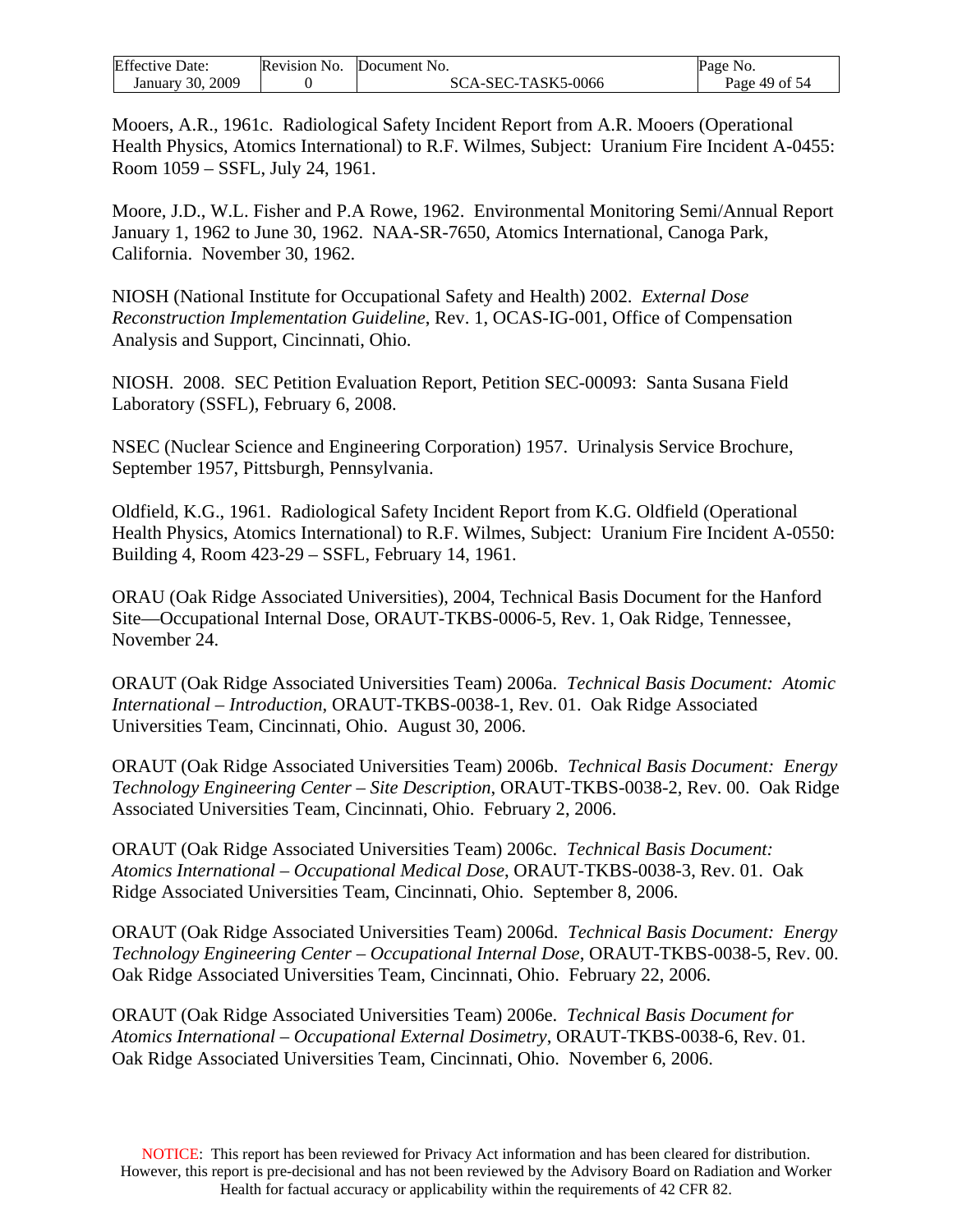| <b>Effective Date:</b> | Revision No. | Document No.       | Page No.      |
|------------------------|--------------|--------------------|---------------|
| January 30, 2009       |              | SCA-SEC-TASK5-0066 | Page 50 of 54 |

ORAUT (Oak Ridge Associated Universities Team) 2007. *Technical Basis Document: Area IV of the Santa Susana Field Laboratory, the Canoga Avenue Facility (Vanowen Building), the Downey Facility, and the De Soto Avenue Facility (sometimes referred to as Energy Technology Engineering Center [ETEC] or Atomics International) – Occupational Environmental Dose*, ORAUT-TKBS-0038-4, Rev. 01.Oak Ridge Associated Universities Team, Cincinnati, Ohio. March 8, 2007.

ORAUT-OTIB-0002. 2004. *Technical Information Bulletin – Maximum Internal Dose Estimates for Certain DOE Complex Claims*, ORAUT-OTIB-0002, July 5, 2004.

ORAUT-OTIB-0006. 2005. *Dose Reconstruction from Occupationally Related Diagnostic X-Ray Procedures*, Rev. 3. National Institute for Occupational Safety and Health (Kathren and Shockley), August 2, 2005.

ORAUT-OTIB-0024. 2005. *Estimation of Neutron Dose Rates from Alpha-Neutron Reactions in Uranium and Thorium Compounds*, Rev. 00. National Institute for Occupational Safety and Health (Bloom), April 7, 2005.

ORAUT-PROC-0060. 2005. *External On-Site Ambient Dose Reconstruction for DOE Sites*, Rev. 00. National Institute for Occupational Safety and Health (Maher), March 7, 2005.

ORAUT-PROC-0061. 2006. *Occupational X-Ray Dose Reconstruction for DOE Sites*, Rev. 00. National Institute for Occupational Safety and Health (Griffin), July 21, 2006.

Owens, D.E., 1978. Internal Letter from D.E. Owens (Radiation and Nuclear Safety, Rockwell International) to R.J. Tuttle, Subject: Uranium Fire Incident A-0065: Emergency Response-Uranium Fire at T028 – SSFL, March 28, 1978.

Pinney, S.M. and R. Hornung . 2006. *Methods for Radon Exposure Estimates for Fernald Workers*, University of Cincinnati, 2006; slide presentation of the study.

RAC 1995, *The Fernald Dosimetry Reconstruction Project, Tasks 2 and 3 Radionuclide Source Terms and Uncertainties*, RAC Report No. CDC-5. (Radiological Assessments Corporation), Neeses, South Carolina, 1995.

Ross, K.N. and J.E. Beckelheimer. 1970. "Thorium Metal Production Housekeeping," June 8, 1970.

Rudkin, R.D., 1964a. Incident Report from R.D. Rudkin (Health and Safety, Atomics International) to R.F. Wilmes, Subject: Uranium Fire Incident A-0434: Building 1, Room 1126 – SSFL, January 20, 1964.

Rudkin, R.D., 1964b. Incident Report from R.D. Rudkin (Health and Safety, Atomics International) to R.F. Wilmes, Subject: Uranium Fire Incident A-0407: Building 1, Room 1126 – SSFL, February 20, 1964.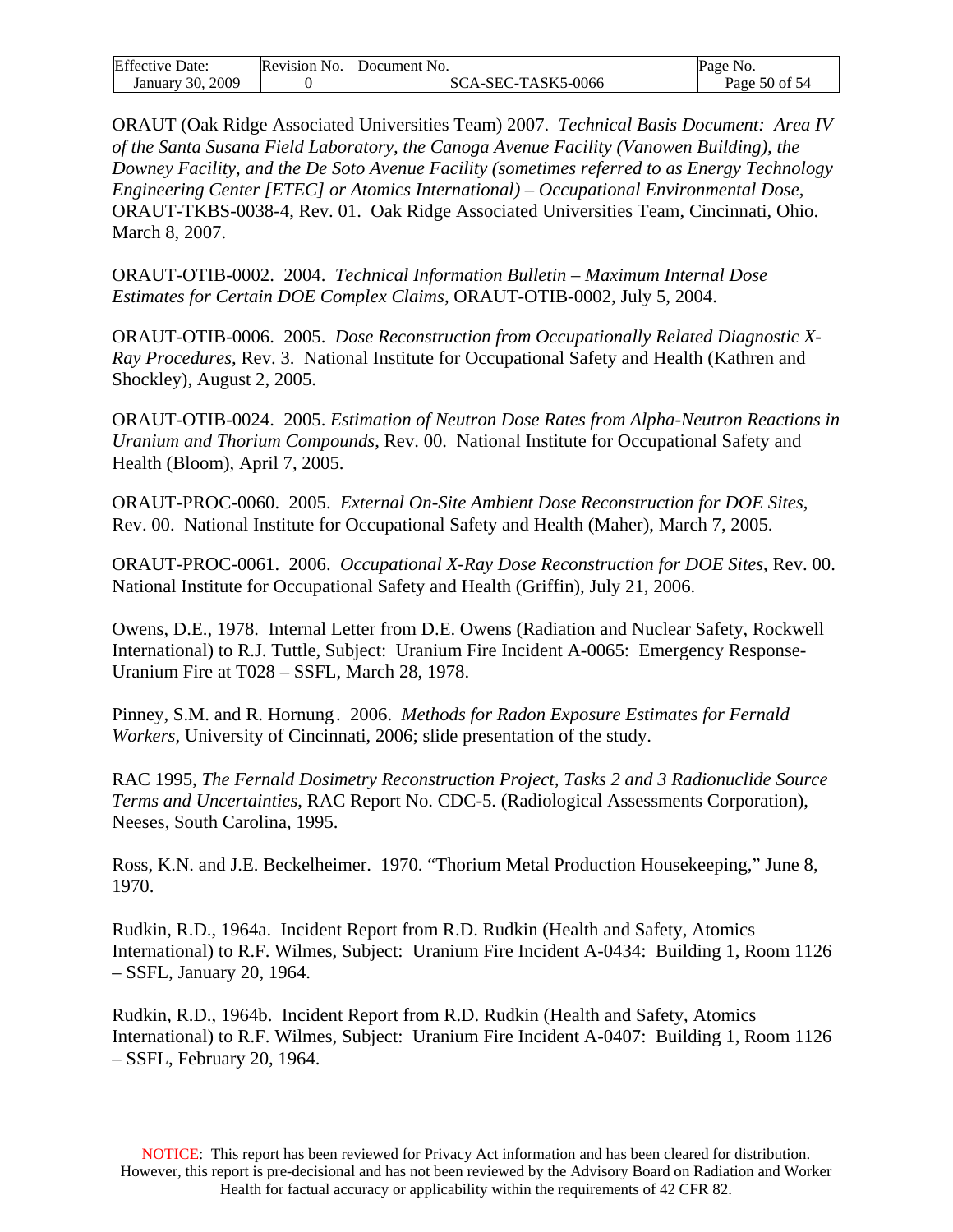| <b>Effective Date:</b> | Revision No. | Document No.       | Page No.      |
|------------------------|--------------|--------------------|---------------|
| January 30, 2009       |              | SCA-SEC-TASK5-0066 | Page 51 of 54 |

Rudkin, R.D., 1964c. Incident Report from R.D. Rudkin (Health and Safety, Atomics International) to R.F. Wilmes, Subject: Uranium Fire Incident A-0436: HQ 1, Room 1131 and 1114 – SSFL, March 12, 1964.

Rutherford, 2005, Sodium Reactor Experiment (SRE) Original Accident Release Data, memorandum to E. Crawford; Phil Rutherford; January 21, 2005; SRDB Ref ID: 19161 and 19162

Santa Susana Field Laboratory SEC Petition. 2007. SEC Petition on SSFL to the Office of Compensation and Analysis, SEC-00093

SC&A. 2005a. *Second Supplemental Review of the Mallinckrodt Site Profile Revision 1 (Effective Date March 10, 2005)*, Second Supplement to SCA-TR-TASK1-0002, July 1, 2005.

SC&A. 2005b. *Third Supplemental Review of the Mallinckrodt Site Profile Revision 1 (Effective Date March 10, 2005)*, Third Supplement to SCA-TR-TASK1-0002. August 16, 2005.

SC&A. 2006a. *Board Procedures for Review of Special Exposure Cohort Petitions and Petition Evaluation Reports,* Revision 1. SCA-TR-TASK5-0002, June 12, 2006.

SC&A. 2006b. *Report to the Working Group on Special Exposure Cohort Petition Review,*  Draft. January 16, 2006.

Schafer, G.K., 1961. Radiological Safety Incident Report from G.K. Schafer (Health and Safety Department, Atomics International) to J.C. Lang, Subject: Uranium Fire Incident A-0456: SNAP, Room 1273 – SSFL, October 13, 1961.

SEC Petition Evaluation Report, Petition SEC-00093, NIOSH, Report Submittal Date—February 6, 2008.

Shepard, J.L., 1959. "Quotation on Urinalysis," letter to Atomics International, U.S. Nuclear, Burbank, California. May 19, 1959.

Special Exposure Cohort Petition—Form B: June 22, 2007; OSA Ref ID: 103252.

Staszesky, F.M., 1970. *Radiation Energy Analysis* (To establish standards for bioassay sampling for radiation workers), Atomics International, Canoga Park, California, August 12, 1970.

Stephenson, R.M., 1961. Radiological Safety Incident Report from R.M. Stephenson (Health and Safety Department, Atomics International) to J.C. Lang, Subject: Uranium Fire Incident A-0357: Fed Area, Room 1026 – SSFL, November 27, 1961.

Stephenson, R.M., 1962. Radiological Safety Incident Report from R.M. Stephenson (Health and Safety Department, Atomics International) to R.F. Wilmes, Subject: Uranium Fire Incident A-0355: FEPF, Room 1153 – SSFL, March 26, 1962.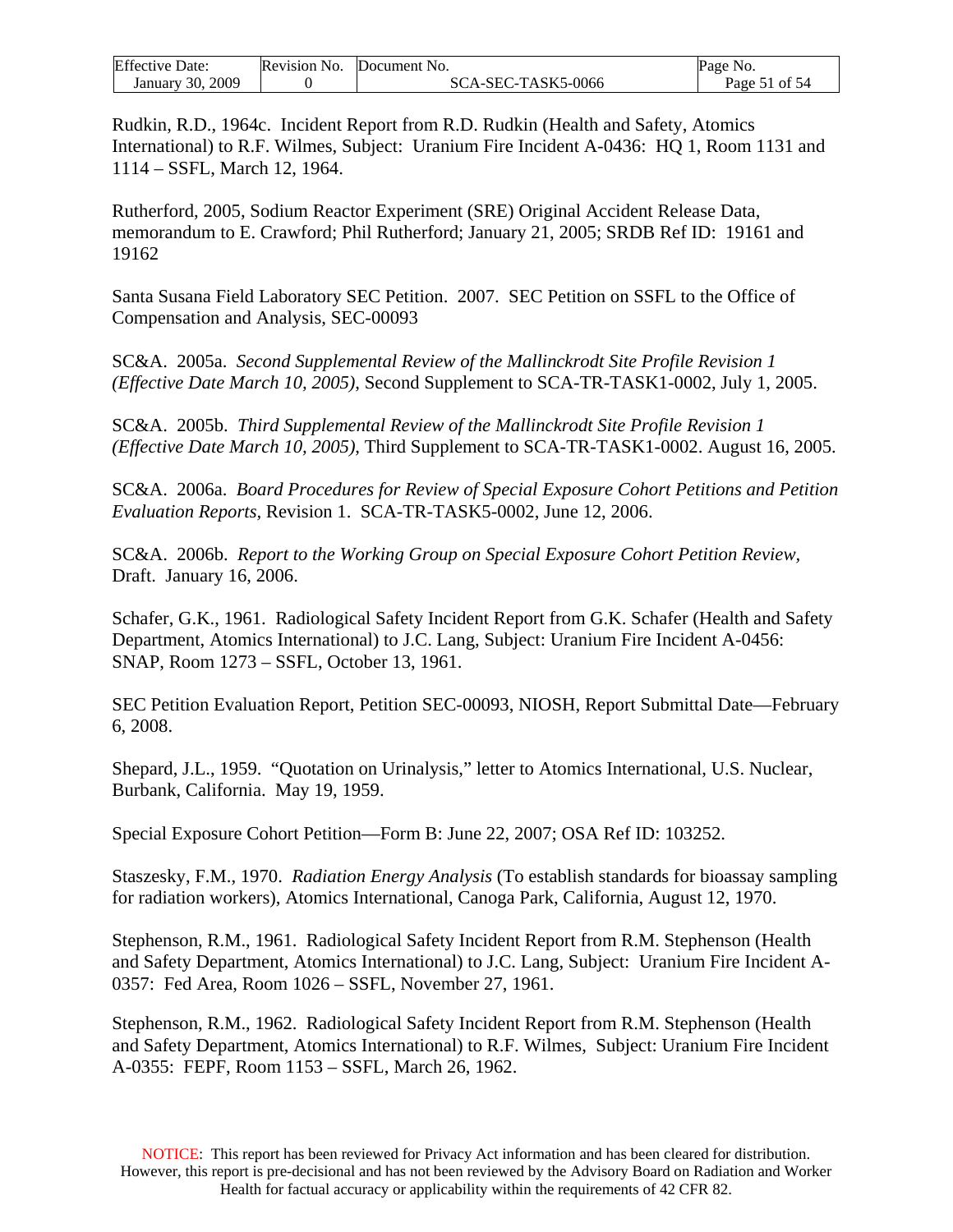| <b>Effective Date:</b> | Revision No. | Document No.       | Page No.      |
|------------------------|--------------|--------------------|---------------|
| January 30, 2009       |              | SCA-SEC-TASK5-0066 | Page 52 of 54 |

Stephenson, R.M., 1963a. Radiological Safety Incident Report from R.M. Stephenson (Health and Safety Department, Atomics International) to R.F. Wilmes, Subject: Uranium Fire Incident A-0541: Room 1059 – SSFL, March 11, 1963.

Stephenson, R.M., 1963b. Radiological Safety Incident Report from R.M. Stephenson (Health and Safety Department, Atomics International) to R.F. Wilmes, Subject: Uranium Fire Incident A-0498: Room 1252, SNAP – SSFL, August 28, 1963.

Tuttle, R.J., 1985. Annual Review of Radiological Controls—1982, Rockwell International, Energy Systems Group, Canoga Park, California. January 29, 1985.

Tuttle, R.J., 1986a. Annual Review of Radiological Controls—1982, Rockwell International, Rocketdyne Division, Canoga Park, California. February 12, 1986.

Tuttle, R.J., 1986b. Annual Review of Radiological Controls—1984, Rockwell International, Rocketdyne Division, Canoga Park, California. March 18, 1986.

Tuttle, R.J., 1986c. Annual Review of Radiological Controls—1985, Rockwell International, Rocketdyne Division, Canoga Park, California. July 11, 1986.

Tuttle, R.J., 1988a. Annual Review of Radiological Controls—1986, Rockwell International, Rocketdyne Division, Canoga Park, California. July 5, 1988.

Tuttle, R.J., 1988b. Annual Review of Radiological Controls—1986, Rockwell International, Rocketdyne Division, Canoga Park, California. July 28, 1988.

Tuttle, R.J., 1989. Annual Review of Radiological Controls—1988, Rockwell International, Rocketdyne Division, Canoga Park, California. May 12, 1989.

Weber, R.K., 1963. Radiological Safety Incident Report from R.K. Weber (Health and Safety Department, Atomics International) to R.F. Wilmes, Subject: Uranium Fire Incident A-0360: Building 004, Room 424-68 – SSFL, December 20, 1963.

Winzer, C.E., 1980. Internal Letter from C.E. Winzer (Atomics International) to "Those Listed," Subject: Drinking Water Supply—SSFL, August 14, 1980.

Winzer, C.E., 1981. Letter from C.E. Winzer (Atomics International) to Mr. John Curphey, District Sanitary Engineer for the State of California, Department of Health Services, Sanitary Engineering Section, 3704 State Street, Suite 212, Santa Barbara, California 93105, January 9, 1981.

Young, L.N., 1965. Incident Report from L.N. Young (Health and Safety, Atomics International) to R.M. Hill, Subject: Uranium Fire Incident A-0489: Building 022, AMP Evaporator – SSFL, May 18, 1965.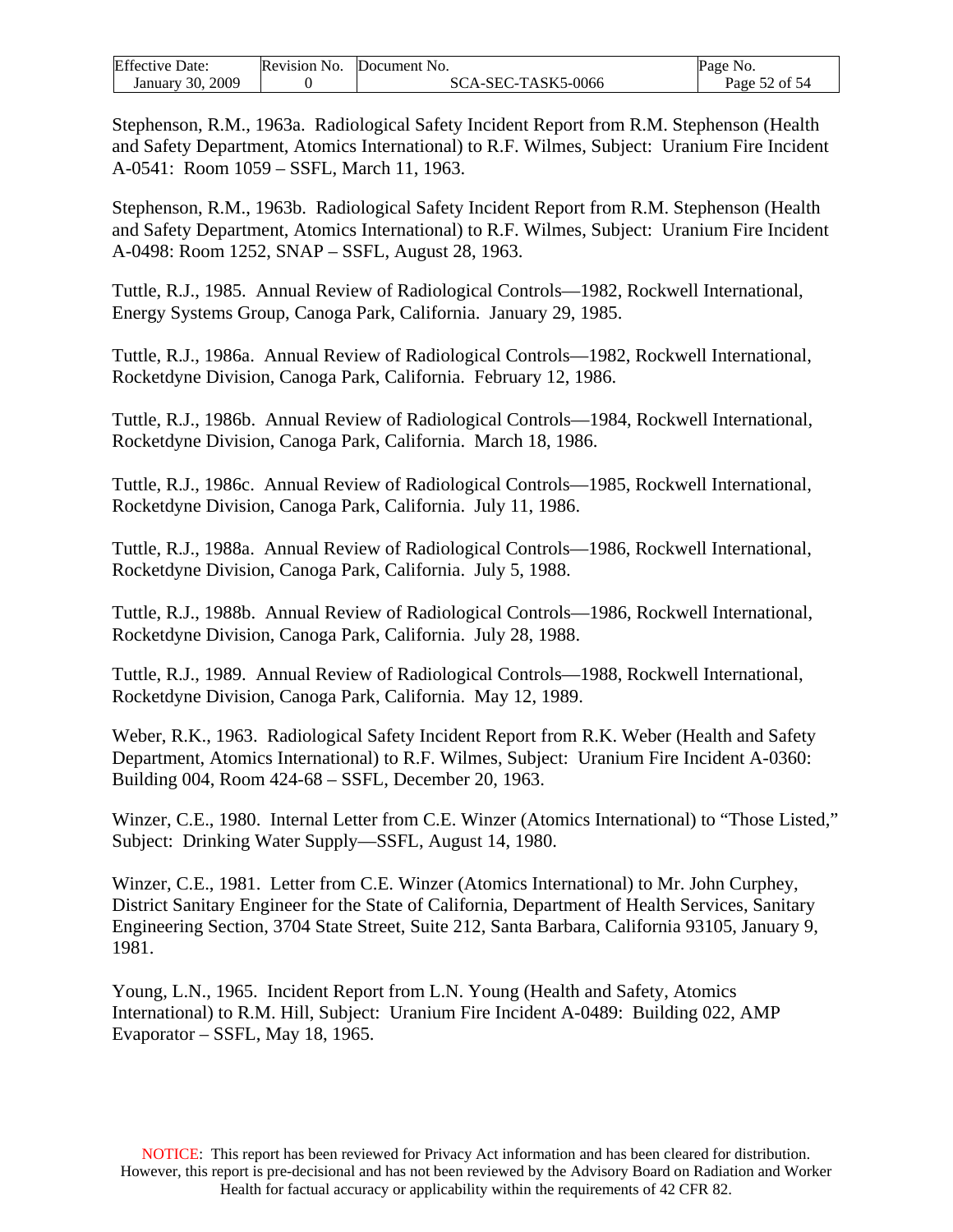| <b>Effective Date:</b> | Revision No. | Document No.       | Page No.      |
|------------------------|--------------|--------------------|---------------|
| January 30, 2009       |              | SCA-SEC-TASK5-0066 | Page 53 of 54 |

Young, W.A., 1960. Internal Letter from W.A. Young (Solid Waste Chemistry Unit, Atomics International) to R.H. Beight, Subject: Uranium Fire Incident A-0006: Explosion in Room 426- 13 – SSFL, July 27, 1960.